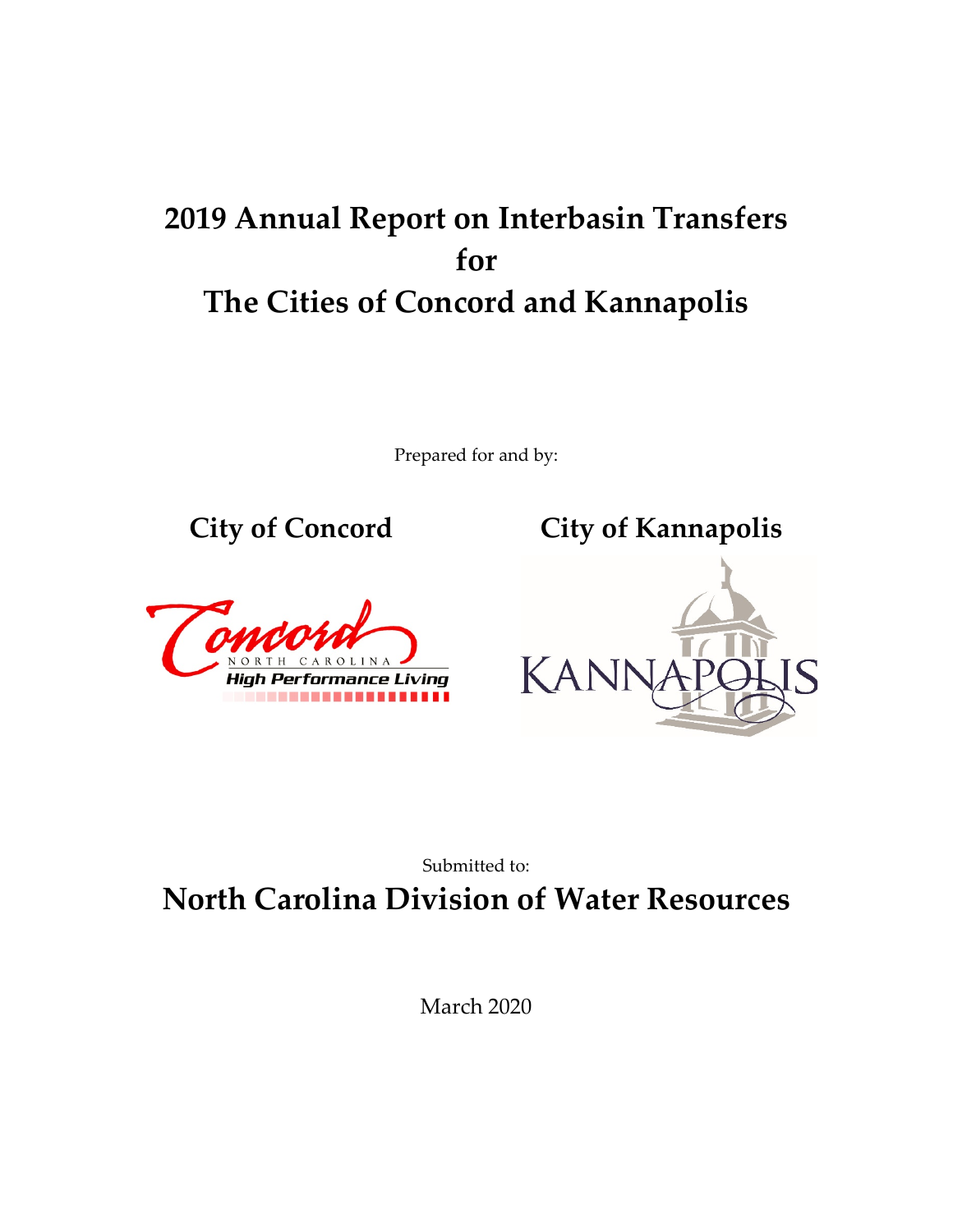# **Executive Summary**

The 2019 Annual Report on Interbasin Transfers (IBTs) for the Cities of Concord and Kannapolis (Cities) includes monitoring data for daily tracking of IBT amounts and documentation of compliance with all IBT Certificate conditions. Annual reports were previously prepared for calendar years 2007 through 2018 and are available on the North Carolina Division of Water Resources (NCDWR) website. The reports for earlier years can be found at the following website: [https://deq.nc.gov/node/82755.](https://deq.nc.gov/node/82755)

The North Carolina Environmental Management Commission (EMC) approved the Cities' IBT Certificate in January 2007 authorizing transfers of up to 10 million gallons per day (mgd) from the Catawba River Basin to the Rocky River Basin and 10 mgd from the Yadkin River Basin to the Rocky River Basin. Additionally, a grandfathered IBT of 6 mgd authorizes transfer from Second Creek, located in the South Yadkin River Basin, to the Rocky River Basin. The terms "Cities" and "Certificate Holders" are used interchangeably herein.

In 2019, the Certificate Holders complied with all conditions of their IBT Certificate. The Cities of Concord and Kannapolis had a maximum daily transfer from the Catawba River Basin of 1.18 mgd during 2019. The maximum daily transfer from the Yadkin River Basin was 4.56 mgd.

In 2019, the City of Kannapolis pumped water from Second Creek to Kannapolis Lake under its South Yadkin River Basin grandfathered IBT. The maximum daily transfer under the grandfathered IBT from the South Yadkin River Basin to the Rocky River Basin in 2019 was 0 mgd. The 2019 IBT daily transfers for Concord and Kannapolis are shown in Figure ES-1.

In addition, a settlement was reached in 2010 on a lawsuit filed by the Catawba River Foundation, Inc. and the Protect the Catawba Coalition. While this does not change the IBT Certificate or required reporting in any way, the Cities did agree to some operational conditions regarding the Catawba River Basin during times of drought.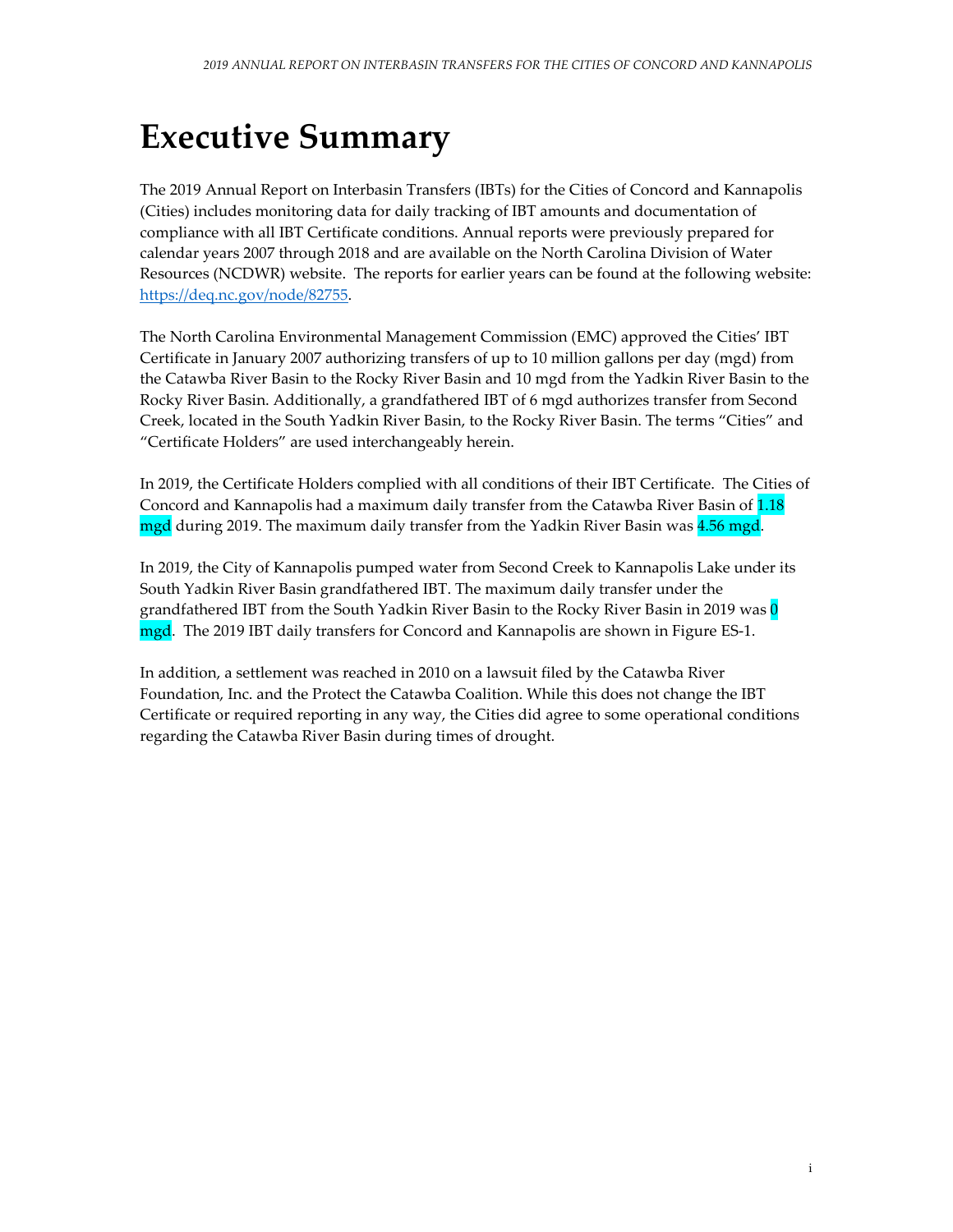### **Table ES-1**

2019 IBT Average Annual & Maximum Day Demands for Concord and Kannapolis Service Areas

|      |                                |  | Catawba River Basin                       |                                | <b>Yadkin River Basin</b> |                                 |                                | Second Creek <sup>c,d</sup><br>(South Yadkin River Basin) |  |
|------|--------------------------------|--|-------------------------------------------|--------------------------------|---------------------------|---------------------------------|--------------------------------|-----------------------------------------------------------|--|
| Year | <b>Water Purchase</b><br>(mgd) |  | IBT as $%$ of<br>Certificate <sup>a</sup> | <b>Water Purchase</b><br>(mgd) |                           | IBT as $%$ of<br>Certificateb,c | <b>Water Transfer</b><br>(mgd) | IBT as $\%$<br>of Grand-<br>fathered<br>amount            |  |
|      | Max.<br>Average                |  |                                           | Average                        | Max.                      |                                 | Average                        | Max.                                                      |  |
|      | Max. Day<br>Day<br>Annual      |  | Annual                                    | Day                            | Max. Day                  | Annual                          | Day                            | Max. Day                                                  |  |
| 2019 | 11.79%<br>0.003<br>1.18        |  | 3.13                                      | 4.56                           | 45.63 %                   | $-0.30$                         |                                | $0\%$                                                     |  |

<sup>a</sup> Maximum Day IBT of 10 mgd from the Catawba River Basin.

<sup>b</sup> Maximum Day IBT of 10 mgd from the Yadkin River Basin.

<sup>c</sup> The grandfathered 6-mgd Maximum Day IBT limit from Second Creek (South Yadkin River Basin) into the Rocky River Basin is not included in the 10-mgd Maximum Day IBT limit for the Yadkin River Basin.

<sup>d</sup> There was no transfer from Second Creek, therefore these numbers are negative.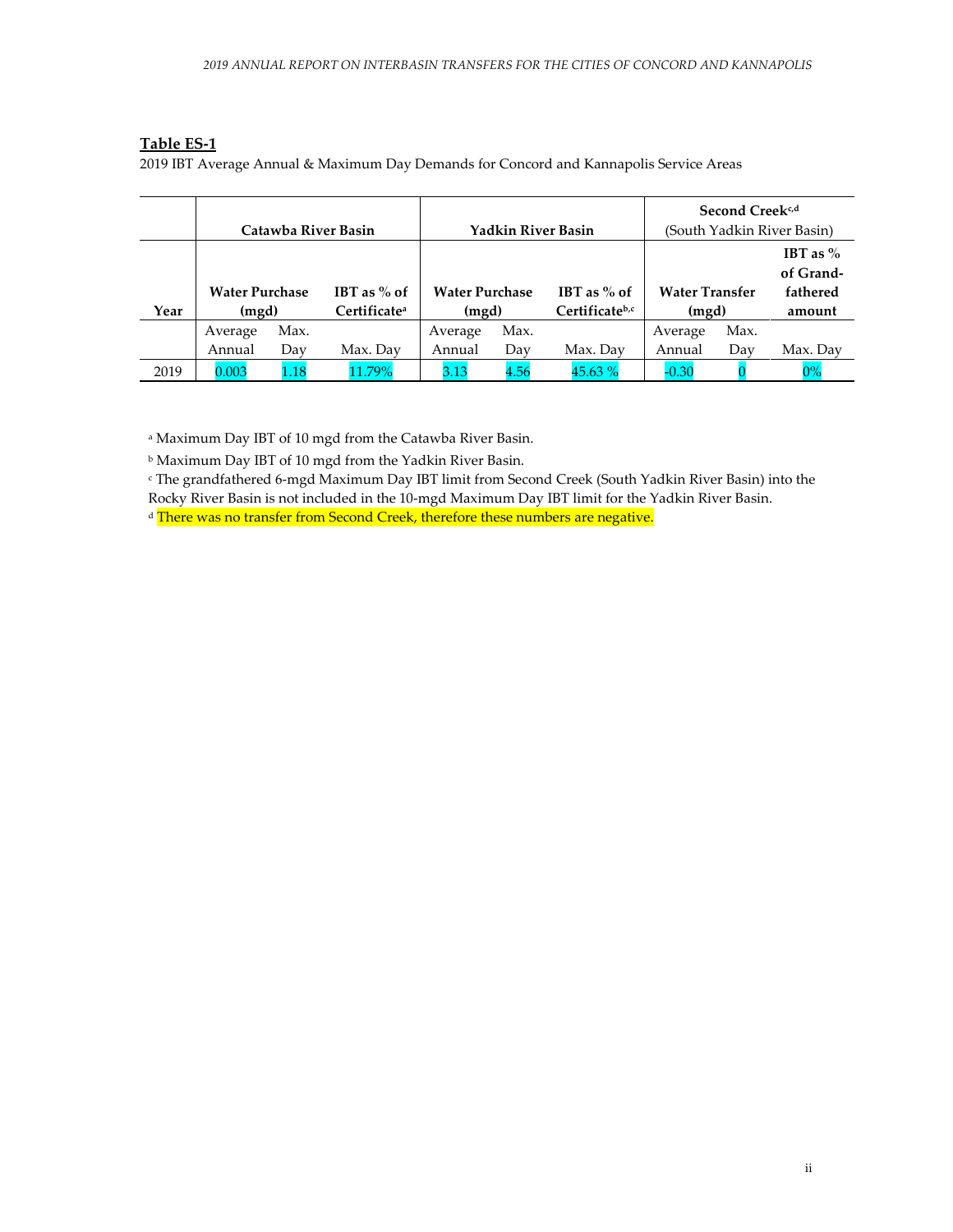

### **2019 Daily IBT Per Basin (mgd)**

**Figure ES-1** 2019 Daily Interbasin Transfers by Basin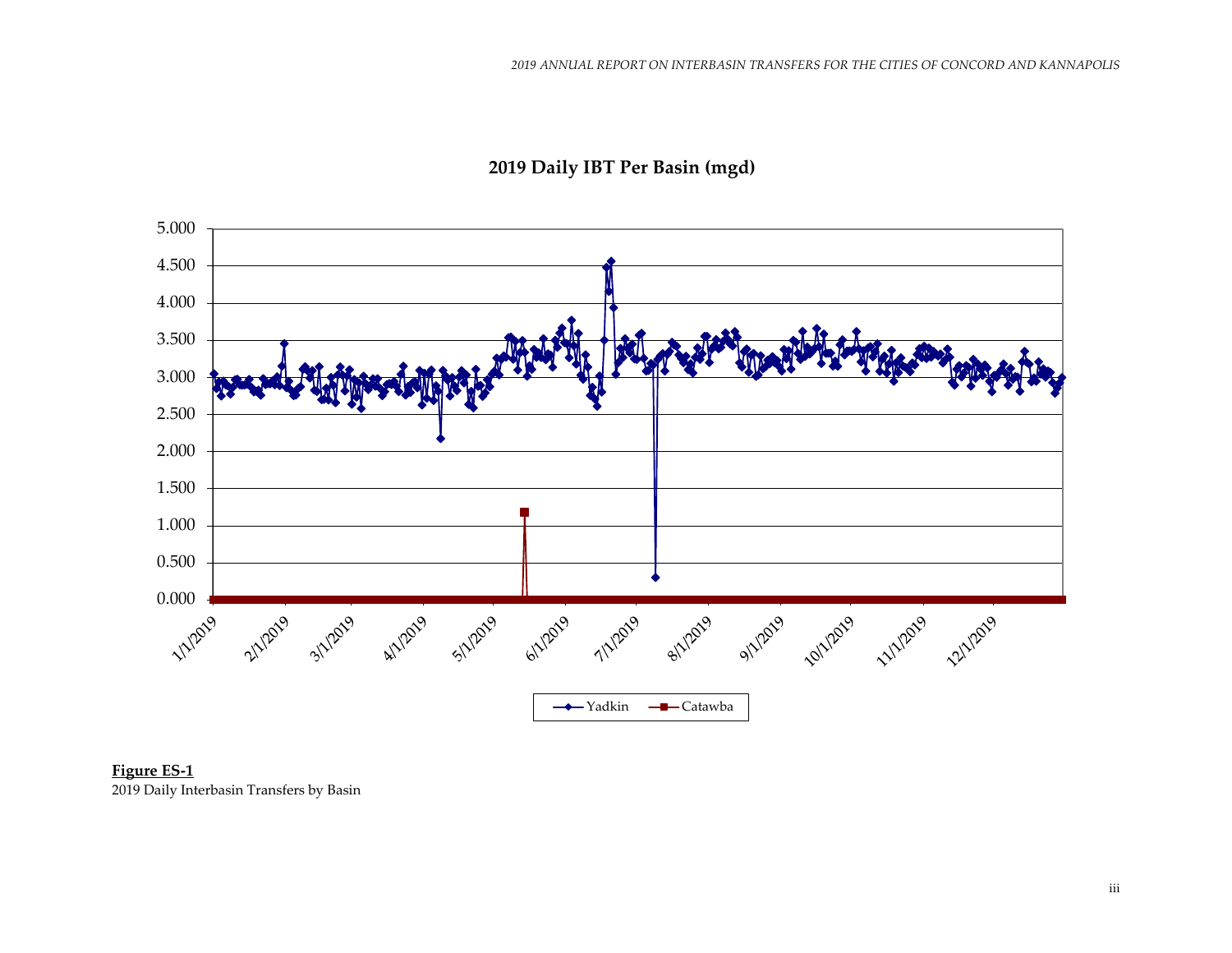# **Table of Contents**

| 1.0 |     |                                                          |  |
|-----|-----|----------------------------------------------------------|--|
| 2.0 |     |                                                          |  |
|     | 2.1 |                                                          |  |
|     | 2.2 |                                                          |  |
| 3.0 |     |                                                          |  |
| 4.0 |     |                                                          |  |
|     | 4.1 | Condition 1 (Federal Energy Regulatory Commission [FERC] |  |
|     |     |                                                          |  |
|     | 4.2 |                                                          |  |
|     | 4.3 |                                                          |  |
|     | 4.4 |                                                          |  |
|     | 4.5 |                                                          |  |
|     | 4.6 |                                                          |  |
|     | 4.7 |                                                          |  |
|     |     |                                                          |  |

### **Appendix**

Daily Interbasin Transfer Amounts for 2019

# **Acronyms and Abbreviations**

| <b>DMAC</b>      | Drought Management Advisory Council         |
|------------------|---------------------------------------------|
| <b>EMC</b>       | <b>Environmental Management Commission</b>  |
| <b>FERC</b>      | <b>Federal Energy Regulatory Commission</b> |
| <b>IBT</b>       | <b>Interbasin Transfer</b>                  |
| LIP <sup>1</sup> | Low Inflow Protocol                         |
| mgd              | million gallons per day                     |
| <b>NCDWR</b>     | North Carolina Division of Water Resources  |
| <b>WSRP</b>      | Water Shortage Response Plan                |
| <b>WTP</b>       | <b>Water Treatment Plant</b>                |
|                  |                                             |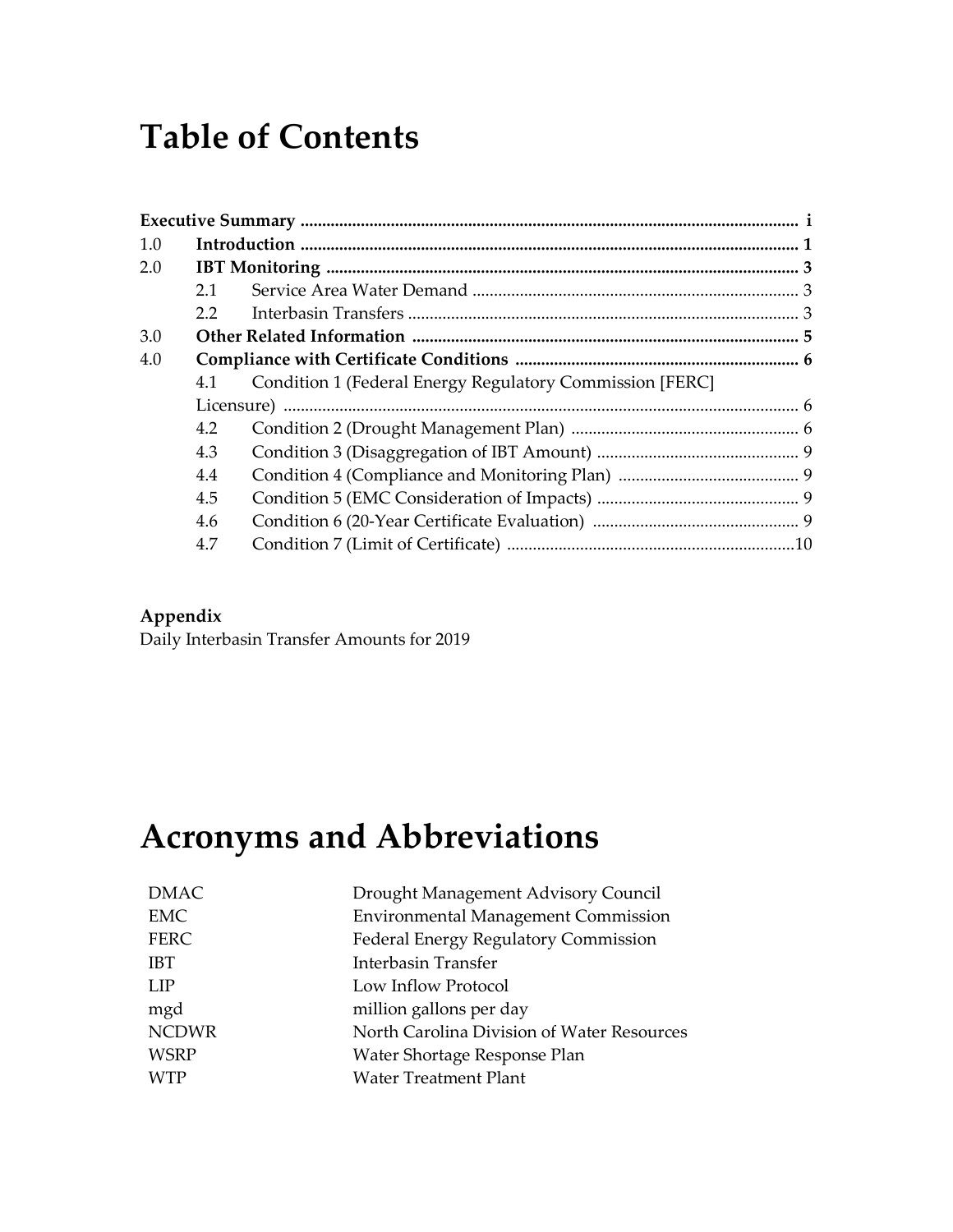# **1.0 - Introduction**

The Cities of Concord and Kannapolis (Cities) received an interbasin transfer (IBT) Certificate, which was originally approved on January 10, 2007, and signed into effect on January 25, 2007. The North Carolina Environmental Management Commission (EMC) has authorized transfers of up to 10 million gallons per day (mgd) from the Catawba River Basin to the Rocky River Basin and 10 mgd from the Yadkin River Basin to the Rocky River Basin. As a condition of the IBT Certificate, the Cities are required to produce an Annual Report that documents transfers over the past year. Annual reports were also prepared for calendar years 2007 through 2018 and are available on the North Carolina Division of Water Resources (NCDWR) website. The reports for earlier years can be found at the following website: https://deg.nc.gov/node/82755.

The Cities provide water to each other, various municipalities in the area (including: Mount Pleasant, Midland, Harrisburg, and Landis), and unincorporated areas of Cabarrus County. Concord owns and operates the water distribution system used by the Town of Midland. Charlotte Water and the City of Salisbury currently have contracts to provide water to the Cities from the Catawba and Yadkin River Basins, respectively.

The terms "Cities" and "Certificate Holders" are used interchangeably herein. Figure 1-1 illustrates the ability to transfer water among the Certificate Holders and all municipalities served by the Certificate Holders.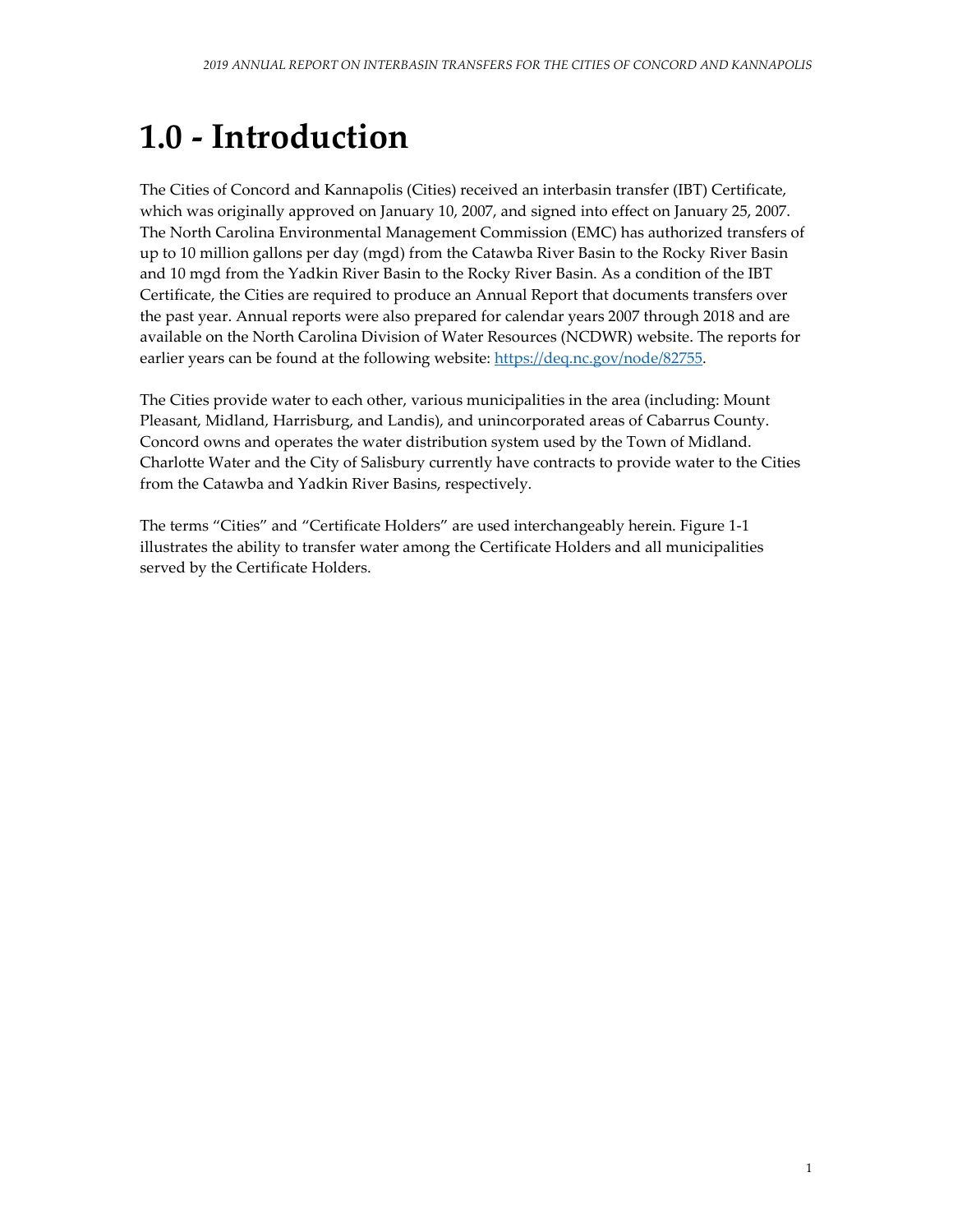**Figure 1-1**

Water Connections of the Certificate Holders and All Municipalities Served by the Certificate Holders

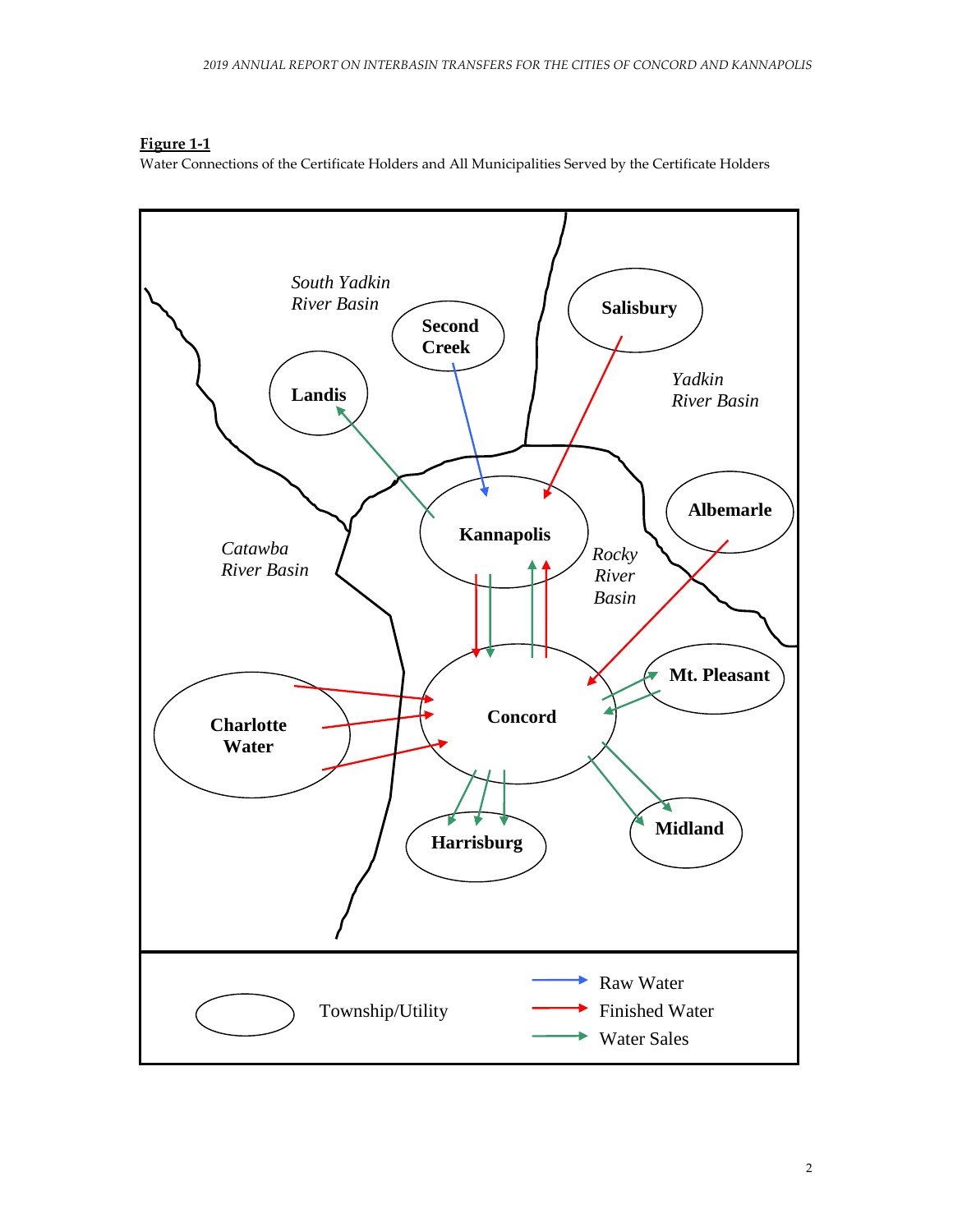# **2.0 - IBT Monitoring**

### 2.1 - **Service Area Water Demand**

Table 2-1 presents 2019 annual average water production for the Certificate Holders based on finished water produced at the Hillgrove, Coddle Creek, and Kannapolis Water Treatment Plants (WTPs). It also shows finished water purchases from Charlotte Water, the City of Salisbury and the City of Albemarle, if they occurred. Additionally, Table 2-1 presents the 2019 annual average IBT (or water purchases) from each basin covered by the IBT Certificate and from Second Creek, from which transfers are authorized by a grandfathered IBT. In 2019, finished water production averaged 13.74 mgd, purchased IBT finished water averaged 0.003 mgd for Catawba River Basin, 3.13 mgd for the Yadkin River Basin and -0.30 mgd for Second Creek. The combined 2019 annual average water use for the Certificate Holders was **16.57 mgd.** 

### **Table 2-1**

|                            |                             | 2019               |                                                |         |                   |
|----------------------------|-----------------------------|--------------------|------------------------------------------------|---------|-------------------|
|                            |                             |                    | <b>Annual Average Purchased Water</b><br>(mgd) |         |                   |
|                            |                             |                    |                                                |         | Annual<br>Average |
|                            | <b>Annual Average</b>       | Catawba            | Yadkin                                         |         | Combined          |
|                            | <b>Finished Water</b>       | <b>River</b>       | <b>River</b>                                   | Second  | <b>Water Use</b>  |
| <b>Certificate Holders</b> | Produced <sup>a</sup> (mgd) | Basin <sup>b</sup> | <b>Basin</b>                                   | Creek   | (mgd)             |
| Concord & Kannapolis       | 13.74                       | 0.003              | 3.13                                           | $-0.30$ | 16.57             |

2019 Water Production or Purchases by River Basin

<sup>a</sup> Water produced within Rocky River Basin; may include water from Second Creek transferred directly into Kannapolis Lake.

### 2.2 - **Interbasin Transfers**

Daily IBT amounts for the Certificate Holders are included in the Appendix. Data is provided for the period January 1, 2019 through December 31, 2019. The maximum day IBT from the Catawba River Basin during the calendar year 2019 was 1.18 mgd. This represents 11.79% of the permitted maximum day, 10 mgd IBT from the Catawba River Basin under the Certificate approved by the EMC in January 2007. The maximum day IBT from the Yadkin River Basin during the calendar year 2019 was 4.56 mgd. This represents 45.63% of the permitted maximum day, 10 mgd IBT from the Yadkin River Basin under the Certificate. There were transfers of water to Second Creek with a maximum day IBT  $\theta$  mgd, which represents  $\theta$ % of the permitted maximum day, 6 mgd IBT from the South Yadkin River Basin under the grandfathered Certificate. Table 2-2 shows the IBT use for the Certificate Holders and the percentage of use from the Catawba and Yadkin River Basins.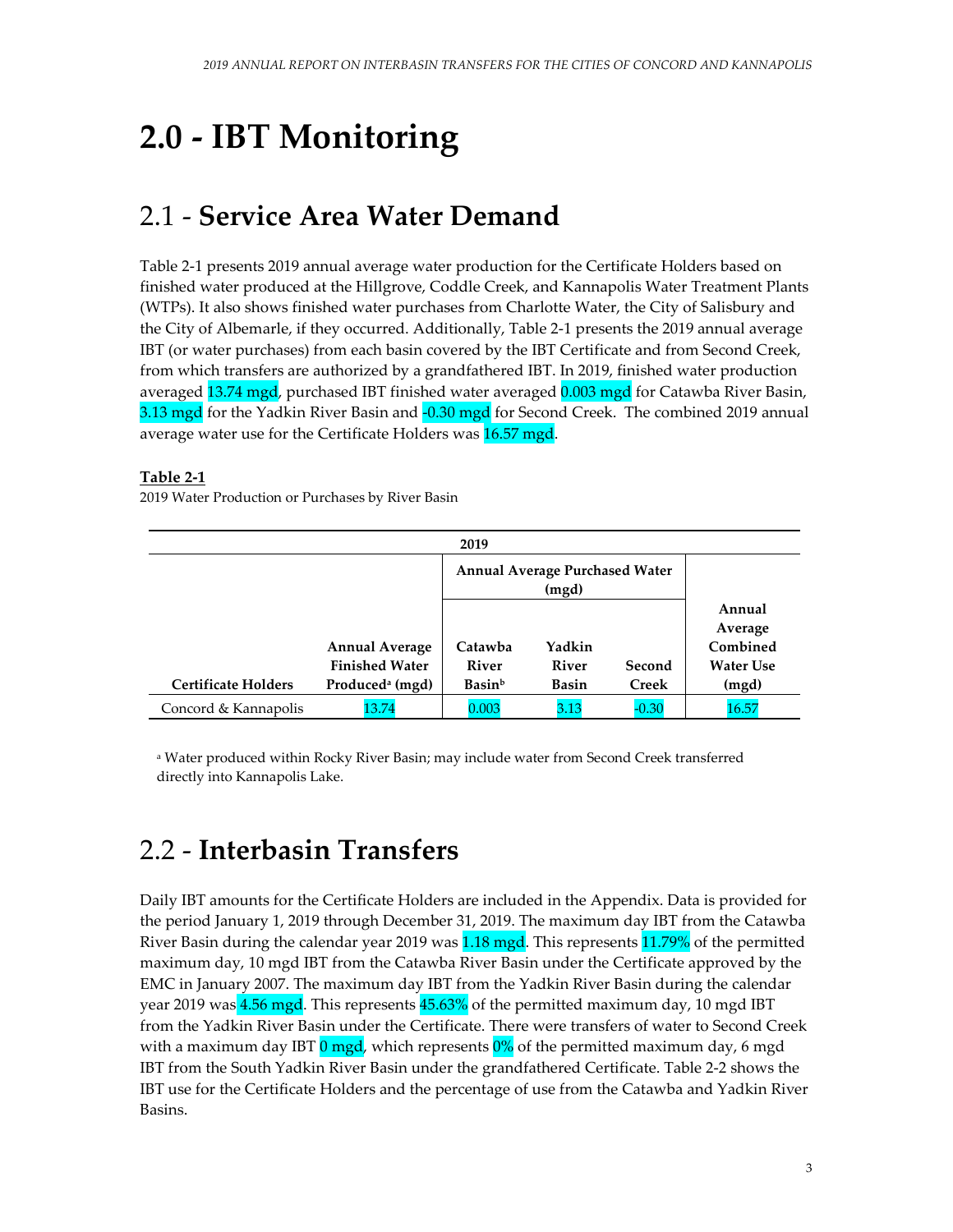### **Table 2-2**

2019 IBT Average Annual & Maximum Day Demands for Concord and Kannapolis Service Areas

|      |                       |      |                          |                |                           |                | Second Creek <sup>c,d</sup> |      |                |  |  |  |
|------|-----------------------|------|--------------------------|----------------|---------------------------|----------------|-----------------------------|------|----------------|--|--|--|
|      |                       |      | Catawba River Basin      |                | <b>Yadkin River Basin</b> |                | (South Yadkin River Basin)  |      |                |  |  |  |
|      |                       |      |                          |                |                           |                |                             |      | IBT as $%$ of  |  |  |  |
|      | <b>Water Purchase</b> |      | IBT as $%$ of            | Water Purchase |                           | IBT as $%$ of  | <b>Water Transfer</b>       |      | Grand-fathered |  |  |  |
| Year | (mgd)                 |      | Certificate <sup>a</sup> | (mgd)          |                           | Certificateb,c | (mgd)                       |      | amount         |  |  |  |
|      | Average               | Max. |                          | Average        | Max.                      |                | Average                     | Max. |                |  |  |  |
|      | Annual                | Dav  | Max. Dav                 | Annual         | Day                       | Max. Dav       | Annual                      | Dav  | Max. Day       |  |  |  |
| 2019 | $0.003\,$             | 1.18 | 1.79%                    | 3.13           | 4.56                      | 45.63%         | $-0.30$                     |      | $0\%$          |  |  |  |

<sup>a</sup> Maximum Day IBT of 10 mgd from the Catawba River Basin.

<sup>b</sup> Maximum Day IBT of 10 mgd from the Yadkin River Basin.

<sup>c</sup> The grandfathered 6-mgd Maximum Day IBT limit from Second Creek (South Yadkin River Basin) into the Rocky River Basin is not included in the 10-mgd Maximum Day IBT limit for the Yadkin River Basin. <sup>d</sup> There was no transfer from Second Creek, therefore these numbers are negative.

Figure 2-1 displays the daily IBT amounts for water purchases from the Catawba and Yadkin River Basins.

### **Figure 2-1**

2019 Daily Interbasin Transfers by Basin



### **2019 Daily IBT Per Basin (mgd)**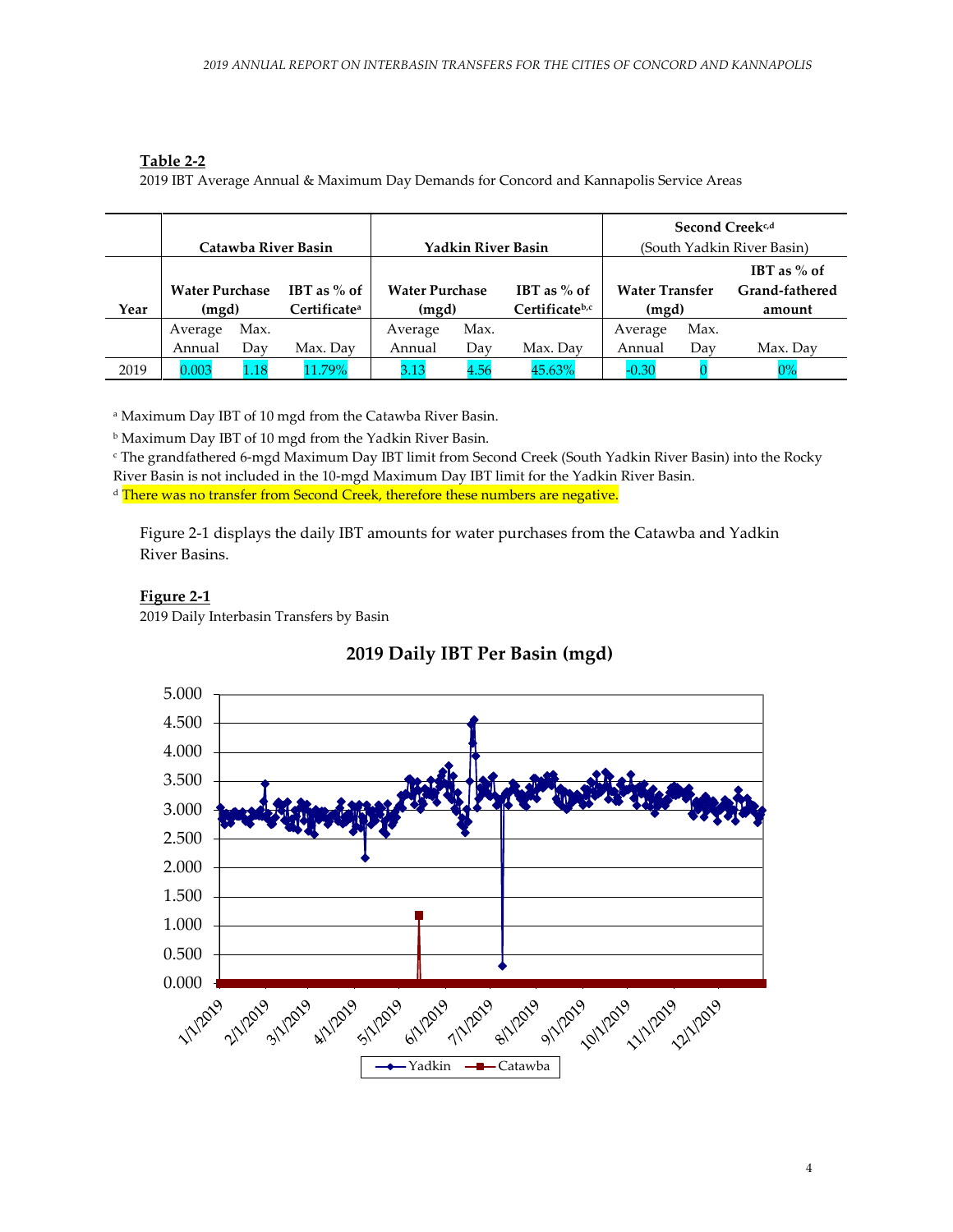## **3.0 - Other Related Information**

In 2010, a settlement was reached in a lawsuit filed by the Catawba River Foundation, Inc. and the Protect the Catawba Coalition. While this does not affect the IBT Certificate, its conditions, or required reporting in any way, the Cities did agree to some operational conditions regarding the Catawba River Basin during times of drought.

During designated droughts beyond July 1, 2015, following either Low Inflow Protocol (LIP) or Drought Management Advisory Council (DMAC) Drought Stage declaration, the Cities have agreed to limit the Catawba River Basin IBT so that it corresponds to water use reduction goals. A summary of this agreement is presented in Table 3-1.

### **Table 3-1**

| <b>LIP Stage or DMAC Drought Stage</b> | Maximum Day Transfer (mgd) |
|----------------------------------------|----------------------------|
| 0 / Abnormally Dry                     | 10.0                       |
| 1 / Moderate Drought                   | 9.0                        |
| 2 / Severe Drought                     | 8.5                        |
| 3 / Extreme Drought                    | 7.0                        |
| 4 / Exceptional Drought                | 6.0                        |

Catawba River Basin IBT during Drought Conditions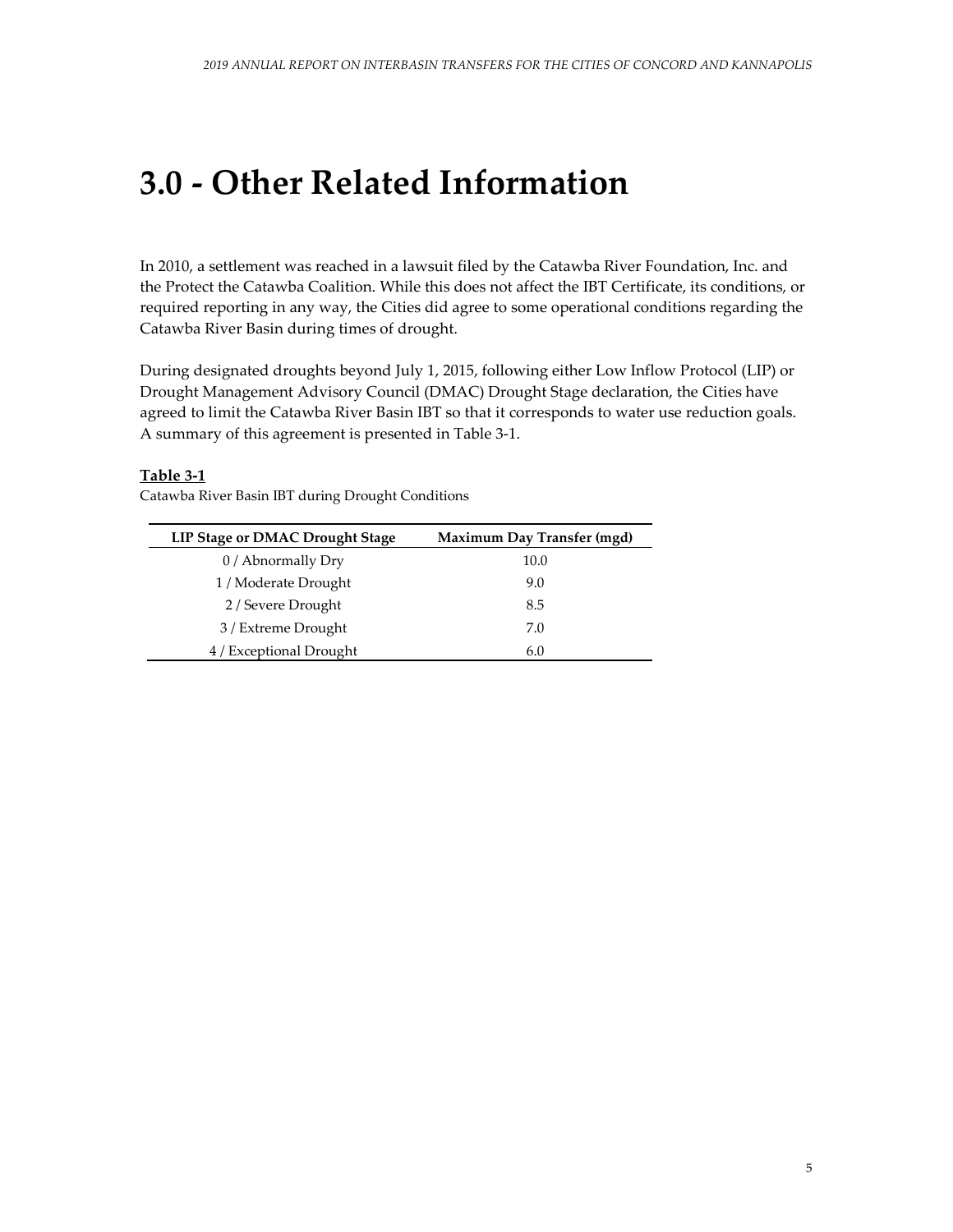# **4.0 - Compliance with Certificate Conditions**

A summary of the conditions of the IBT Certificate approved on January 10, 2007 along with the current status of compliance for each is provided below. Language from the certificate is followed by actions for each condition.

## 4.1 - **Condition 1 (Federal Energy Regulatory Commission [FERC] Licensure)**

*If at any time any legal requirement that (a) governs the operation of the hydroelectric facilities in the Catawba River Basin currently licensed as Federal Energy Regulatory Commission (FERC) Project No. P-2232 or in the Yadkin Pee-Dee River Basin currently licensed as FERC Project Nos. P-2206 and P-2197 and (b) governs or affects water use and/or quality, substantially differs from the actual or anticipated FERC license conditions or other legal requirement upon which the analysis underlying this Certificate is based, such as changes to minimum flow requirements or drought mitigation measures, the Commission may reopen and modify this Certificate.* 

This condition requires no action by the Certificate Holders.

## 4.2 - **Condition 2 (Drought Management Plan)**

*Each Certificate Holder shall prepare a Drought Management Plan. The Cities shall implement measures corresponding to the most severe level of drought conditions in either the Catawba or Yadkin River Basins. The Cities shall not transfer any water to any other jurisdictions unless that jurisdiction agrees to be bound by this condition in full.* 

The Cities submitted the Drought Management Plan on July 31, 2007; comments were received on November 11, 2007, and the revised plan was submitted on January 8, 2008. The Drought Management Plan was incorporated into an updated Water Shortage Response Plan (WSRP) in 2010. The WSRP, prepared as a joint document for the Certificate Holders, is available on the NCDWR website at the following web address:

http://www.ncwater.org/Water\_Supply\_Planning/Water\_Shortage\_Response\_Plans/plan

Table 4-1 shows Normal and Drought Stages 0-4, the names of each, the date the Catawba River Basin managers implemented Draft LIP actions in response to drought monitoring, the Yadkin-Pee Dee River Basin drought monitor, and the associated actions taken by the Cities.

Beginning in the winter of 2008, drought conditions in the state began to decrease, permitting an easing of drought restrictions for both the Catawba and Yadkin River Basins. Level 0, Normal Responsible Water Use, was in place from January 1 through December 31 of 2019 (Figure 4-1). Other outdoor water use conservation measures are encouraged but not required.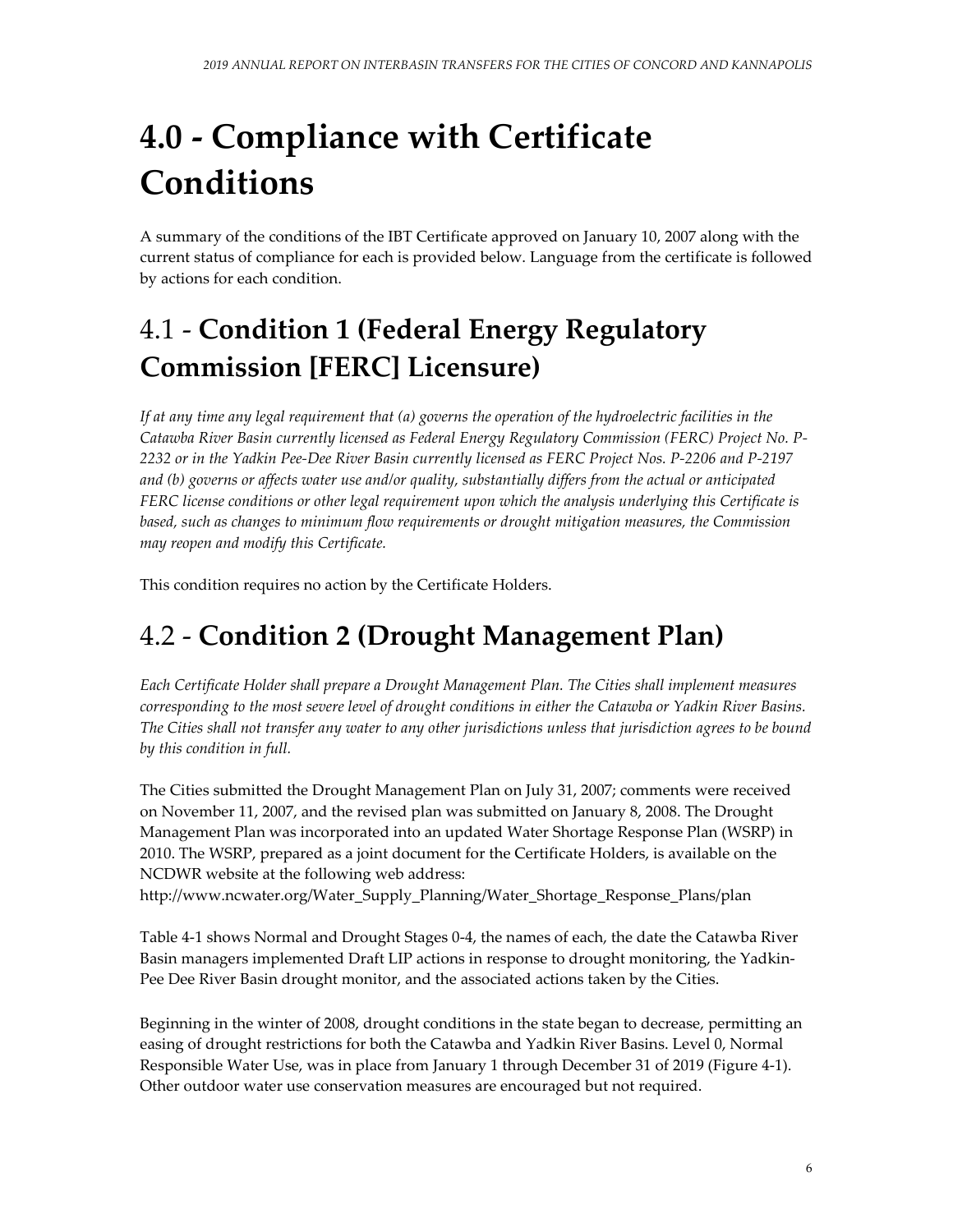During the year, the Cities drought stages follow the drought stages of the Catawba-Wateree Water Management Group; hence the Cities stayed in Normal Responsible Water Use Level.



The Cities have agreements in place that include enforcement policies with other systems that purchase water from them.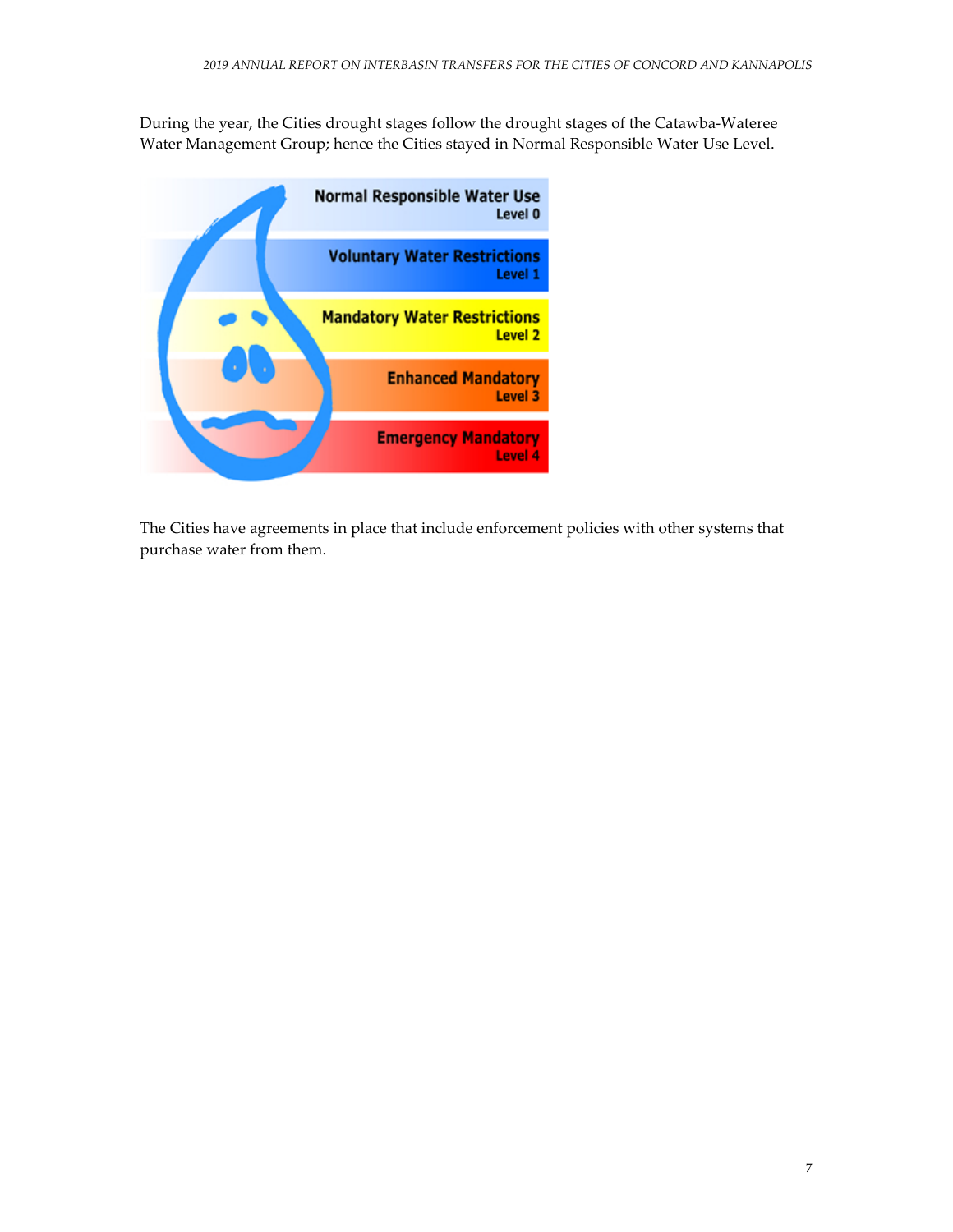### **Table 4-1**

Concord and Kannapolis 2019 Normal and Drought Stages

| 2019 Period of Drought  |                                      |                                                          |                                                         |                         |                                                                               |  |  |  |  |  |  |  |
|-------------------------|--------------------------------------|----------------------------------------------------------|---------------------------------------------------------|-------------------------|-------------------------------------------------------------------------------|--|--|--|--|--|--|--|
| Drought<br><b>Stage</b> | Drought<br>Monitor<br>Classification | Catawba River Basin <sup>a</sup><br>(NC Drought Monitor) | Yadkin River Basin <sup>b</sup><br>(NC Drought Monitor) | <b>Action by Cities</b> | <b>Cities' Actions Taken</b>                                                  |  |  |  |  |  |  |  |
|                         | Normal                               | January 1 - July 8<br>December 3 - December 31           | January 1 - June 10<br>December 3 - December 31         |                         |                                                                               |  |  |  |  |  |  |  |
| $\theta$                | Abnormally<br>Dry                    | July 9 - September 23<br>November 26 – December 2        | June 11 - September 23<br>November 26 - December 2      |                         | Voluntary conservation<br>measures encouraged through<br>public notification. |  |  |  |  |  |  |  |
| 1                       | Moderate<br>Drought                  | September 24 - September 30<br>October 29 - November 25  | September 24 - October 7<br>October 29 - November 25    |                         |                                                                               |  |  |  |  |  |  |  |
| 2                       | Severe<br>Drought                    | October 1 – October 28                                   | October 8 – October 28                                  |                         |                                                                               |  |  |  |  |  |  |  |
| 3                       | Extreme<br>Drought                   |                                                          |                                                         |                         |                                                                               |  |  |  |  |  |  |  |
| $\overline{4}$          | Exceptional<br>Drought               |                                                          |                                                         |                         |                                                                               |  |  |  |  |  |  |  |

a The Catawba River Basin is listed as the drought stage declared by the Catawba-Wateree Water Management Group.

<sup>b</sup> The Yadkin River Basin is listed as the highest classification within the basin at a given date. Portions of the basin may be in a lower category.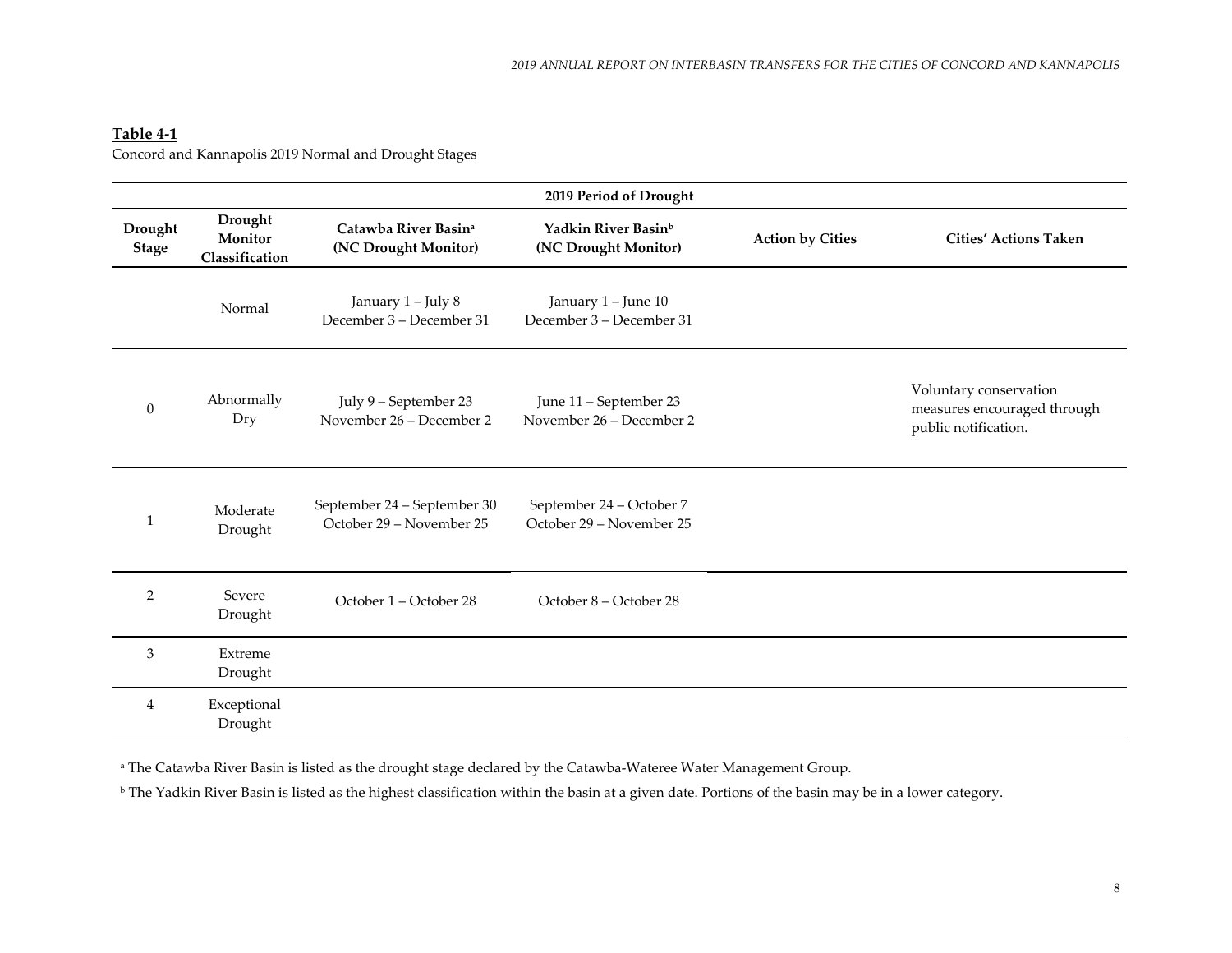## 4.3 - **Condition 3 (Disaggregation of IBT Amount)**

*If the Certificate Holders discontinue their cooperative service agreement, then the permitted IBT amount*  will be allocated amongst the Certificate Holders based on their projected 2030 needs.

The cooperative service agreement between the Certificate Holders remained in effect throughout 2019.

The Cities and local municipalities cooperatively and effectively communicate and manage their respective water distribution systems. The Cities sell water to each other and reconcile billing monthly. Additionally, Concord owns and operates the water distribution system for Midland, providing water service to all Midland customers. Harrisburg purchases water from Concord, measured by six meters. Concord also provides water service to unincorporated areas of Cabarrus County. Mount Pleasant did not purchase water from the City of Concord in 2019. Further emphasizing the interconnected nature of the Cities and local municipalities, Kannapolis provides water to Landis, located in the South Yadkin River Basin, which is not subject to this IBT Certificate.

## 4.4 - **Condition 4 (Compliance and Monitoring Plan)**

*In cooperation with the Division of Water Resources, the Certificate Holders shall develop an IBT Compliance and Monitoring Plan.* 

The Cities submitted the Compliance and Monitoring Plan on July 31, 2007. This plan was finalized in December 2007.

## 4.5 - **Condition 5 (EMC Consideration of Impacts)**

*The EMC may reopen the Certificate and adjust existing or require new conditions to ensure detrimental impacts are mitigated if environmental impacts are found to be substantially different from those projected in the EMC's Findings of Fact.* 

This condition requires no action by the Certificate Holders. The EMC did not take action on this condition in 2019.

## 4.6 - **Condition 6 (20-Year Certificate Evaluation)**

*In twenty years from the date of the Certificate, the Cities shall submit a written report to the EMC to include: (a) summary of transfers for the previous twenty years, (b) discussion of any changes to the environmental impacts assessment from IBT transfers, (c) summary of all actions to address actual or potential drought conditions, (d) recommendations for any changes to the Certificate, (e) details on consultation with interested stakeholders, and (f) certification of compliance with Certificate. This will continue at 20-year intervals.*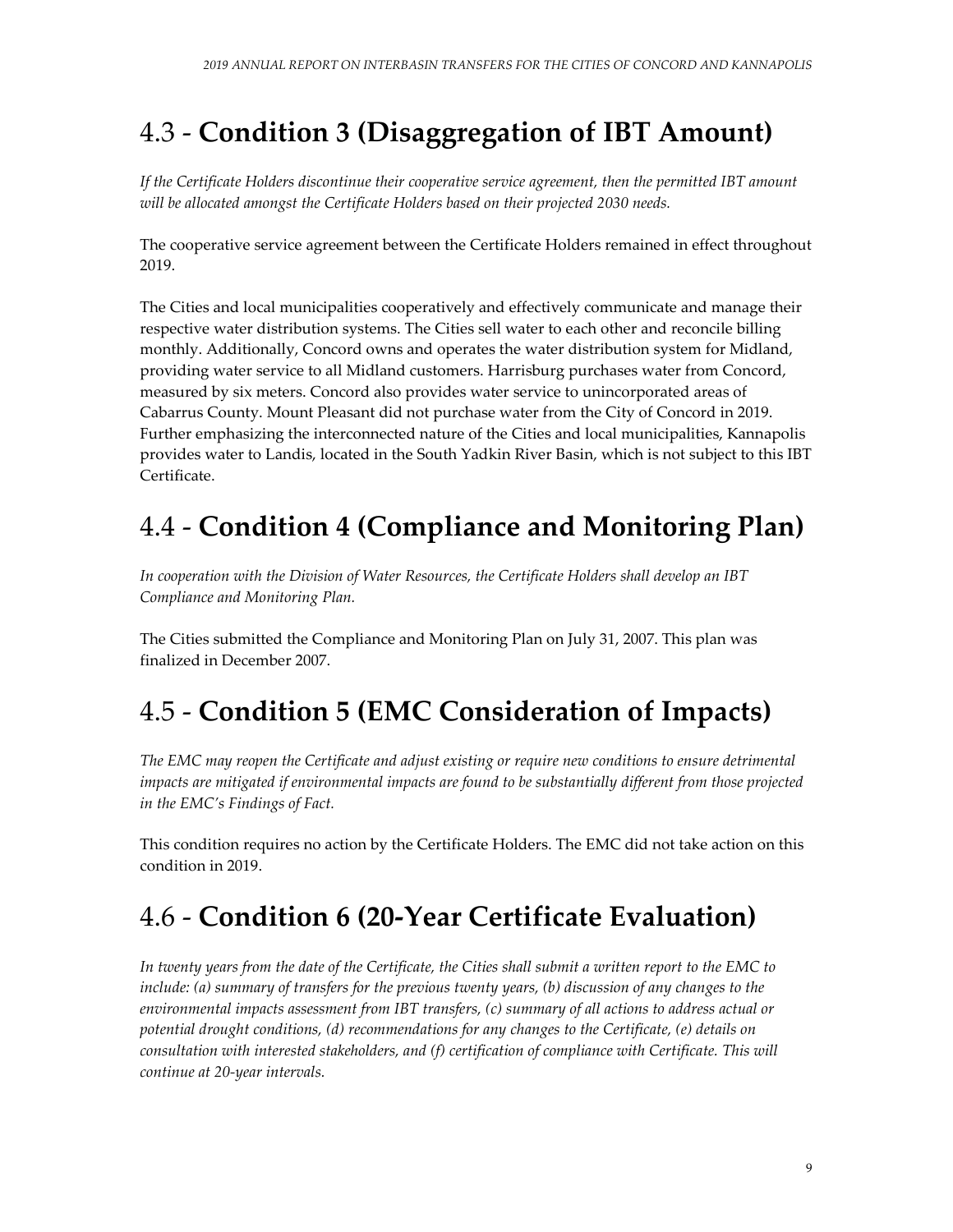The IBT Certificate was approved on January 10, 2007 and signed into effect on January 25, 2007; therefore, the first 20-year certificate evaluation report will be completed in 2027.

## 4.7 - **Condition 7 (Limit of Certificate)**

*The Certificate does not exempt the Cities from compliance with any other requirements of law.* 

This condition requires no action by the Cities.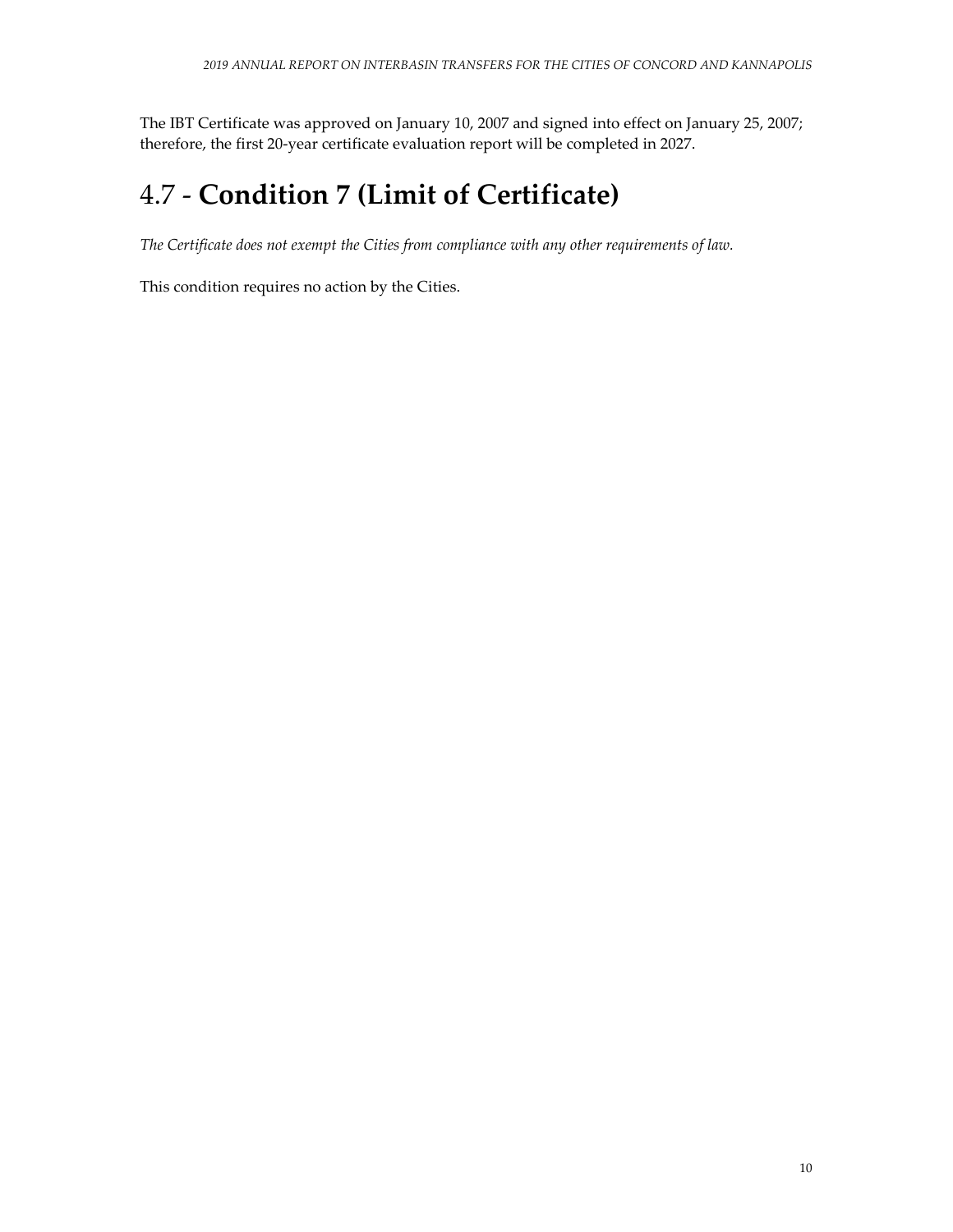# **APPENDIX**

**Daily Interbasin Transfer Amounts for 2019**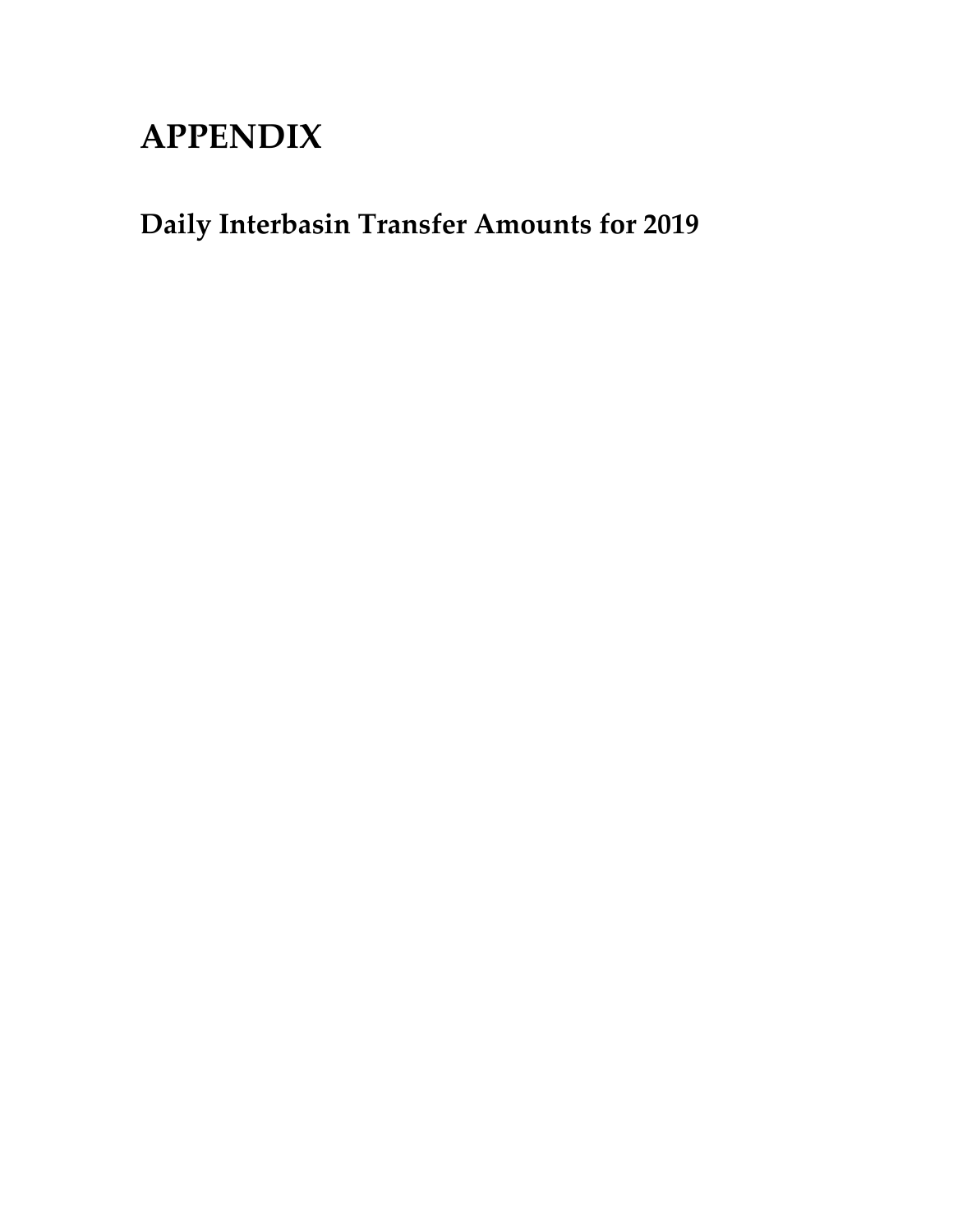#### **2019 Concord-Kannapolis IBT Tracking**

| Condition of IBT Certificate (January 25, 2007)                                                                       |    |     |
|-----------------------------------------------------------------------------------------------------------------------|----|-----|
| Maximum day transfer from the Catawba River Basin                                                                     | 10 | MGD |
| Maximum day transfer from the Yadkin Pee-Dee River Basin                                                              | 10 | MGD |
| Maximum day transfer from the South Yadkin River Basin (grandfather)                                                  | ĥ  | MGD |
| Maximum day transfer to the South Yadkin River Basin (cannot exceed transfer from South Yadkin by more than 1.99 MGD) |    |     |

|                    |                 | <b>Water Transfer (MGD) to Rocky River Basin</b> |                 |                        | <b>Water Sales (MGD)</b>   |                    | <b>IBT Totals Per Basin</b>                                                                          |                                   |         |                     |        |            | <b>Interbasin Transfe</b> |                     |                        |                     |
|--------------------|-----------------|--------------------------------------------------|-----------------|------------------------|----------------------------|--------------------|------------------------------------------------------------------------------------------------------|-----------------------------------|---------|---------------------|--------|------------|---------------------------|---------------------|------------------------|---------------------|
|                    |                 |                                                  |                 |                        |                            |                    |                                                                                                      |                                   |         |                     |        |            |                           |                     |                        |                     |
|                    |                 |                                                  |                 |                        |                            |                    | NOTE: All Wastewater discharge is to the Rocky River<br>from RRWWTP, excluding water sales to Landis |                                   |         |                     |        |            |                           |                     |                        |                     |
|                    |                 | Salisbury 1                                      | Albemarle 1     | Charlotte 1-3          |                            |                    | (subtracted from Total South Yadkin IBT).                                                            |                                   |         |                     |        |            |                           |                     |                        |                     |
| <b>Map Code</b>    |                 |                                                  |                 |                        |                            |                    |                                                                                                      |                                   |         |                     |        |            |                           |                     |                        |                     |
| <b>Source Basi</b> | South Yadkin    | Yadkin                                           | Yadkin          | Catawba                | South Yadkin               | South Yadkin       | Yadkin                                                                                               | Catawba                           |         |                     |        |            |                           |                     |                        |                     |
|                    |                 |                                                  |                 |                        |                            |                    |                                                                                                      |                                   |         |                     |        |            |                           |                     |                        |                     |
|                    |                 |                                                  |                 |                        |                            |                    |                                                                                                      |                                   |         |                     |        |            |                           |                     |                        |                     |
|                    |                 |                                                  |                 |                        |                            |                    |                                                                                                      |                                   |         |                     |        |            | <b>Grandfathered IBT</b>  |                     |                        |                     |
|                    | Raw Water to    | Salisbury Finished                               | Albemarle       | <b>Charlotte Water</b> |                            |                    |                                                                                                      |                                   |         |                     |        | % of       | from Second               |                     |                        |                     |
|                    | Kannapolis Lake | water                                            | Finished water  | Finished water         |                            |                    |                                                                                                      |                                   |         |                     |        | Permitted  | <b>Creek - South</b>      |                     | <b>IBT</b> from Yadkin |                     |
|                    | from Second     |                                                  | Interconnection |                        | <b>Kannapolis Finished</b> | <b>Total South</b> |                                                                                                      | <b>Total Yadkin Total Catawba</b> |         | % of Permitted      |        | <b>MDD</b> | <b>Yadkin River</b>       | % of Permitted      | to South Yadkin        | % of Permitted      |
|                    |                 | Interconnection                                  |                 | Interconnections       |                            |                    |                                                                                                      |                                   |         |                     |        |            |                           |                     |                        |                     |
| <b>DATE</b>        | Creek           | with Kannapolis                                  | with Concord    | with Concord           | water sales to Landis      | <b>Yadkin IBT</b>  | <b>IBT</b>                                                                                           | <b>IBT</b>                        | Catawba | <b>MDD</b> Transfer | Yadkin | Transfer   | <b>Basin</b>              | <b>MDD</b> Transfer | <b>River Basin</b>     | <b>MDD</b> Transfer |
| 1/1/2019           | 0.000           | 0.000                                            | 3.045           | 0.000                  | 0.199                      | $-0.199$           | 3.045                                                                                                | 0.000                             | 0.000   | 0.000%              | 3.045  | 30.450%    | $-0.199$                  | $-3.317%$           | 0.199                  | 10.000%             |
| 1/2/2019           | 0.000           | 0.000                                            | 2.847           | 0.000                  | 0.251                      | $-0.251$           | 2.847                                                                                                | 0.000                             | 0.000   | 0.000%              | 2.847  | 28.470%    | $-0.251$                  | $-4.183%$           | 0.251                  | 12.613%             |
| 1/3/2019           | 0.000           | 0.000                                            | 2.936           | 0.000                  | 0.250                      | $-0.250$           | 2.936                                                                                                | 0.000                             | 0.000   | 0.000%              | 2.936  | 29.360%    | $-0.250$                  | $-4.167%$           | 0.250                  | 12.563%             |
| 1/4/2019           | 0.000           | 0.000                                            | 2.747           | 0.000                  | 0.497                      | $-0.497$           | 2.747                                                                                                | 0.000                             | 0.000   | 0.000%              | 2.747  | 27.470%    | $-0.497$                  | $-8.283%$           | 0.497                  | 24.975%             |
| 1/5/2019           | 0.000           | 0.000                                            | 2.948           | 0.000                  | 0.253                      | $-0.253$           | 2.948                                                                                                | 0.000                             | 0.000   | 0.000%              | 2.948  | 29.480%    | $-0.253$                  | $-4.217%$           | 0.253                  | 12.714%             |
|                    | 0.000           | 0.000                                            | 2.895           | 0.000                  |                            | $-0.256$           | 2.895                                                                                                | 0.000                             | 0.000   | 0.000%              | 2.895  | 28.950%    | $-0.256$                  | $-4.267%$           | 0.256                  | 12.864%             |
| 1/6/2019           |                 |                                                  | 2.881           |                        | 0.256                      |                    | 2.881                                                                                                |                                   | 0.000   |                     |        |            | $-0.246$                  |                     | 0.246                  |                     |
| 1/7/2019           | 0.000           | 0.000                                            |                 | 0.000                  | 0.246                      | $-0.246$           |                                                                                                      | 0.000                             |         | 0.000%              | 2.881  | 28.810%    |                           | $-4.100%$           |                        | 12.362%             |
| 1/8/2019           | 0.000           | 0.000                                            | 2.771           | 0.000                  | 0.242                      | $-0.242$           | 2.771                                                                                                | 0.000                             | 0.000   | 0.000%              | 2.771  | 27.710%    | $-0.242$                  | $-4.033%$           | 0.242                  | 12.161%             |
| 1/9/2019           | 0.000           | 0.000                                            | 2.865           | 0.000                  | 0.209                      | $-0.209$           | 2.865                                                                                                | 0.000                             | 0.000   | 0.000%              | 2.865  | 28.650%    | $-0.209$                  | $-3.483%$           | 0.209                  | 10.503%             |
| 1/10/2019          | 0.000           | 0.000                                            | 2.964           | 0.000                  | 0.243                      | $-0.243$           | 2.964                                                                                                | 0.000                             | 0.000   | 0.000%              | 2.964  | 29.640%    | $-0.243$                  | $-4.050%$           | 0.243                  | 12.211%             |
| 1/11/2019          | 0.000           | 0.000                                            | 2.974           | 0.000                  | 0.206                      | $-0.206$           | 2.974                                                                                                | 0.000                             | 0.000   | 0.000%              | 2.974  | 29.740%    | $-0.206$                  | $-3.433%$           | 0.206                  | 10.352%             |
| 1/12/2019          | 0.000           | 0.000                                            | 2.897           | 0.000                  | 0.248                      | $-0.248$           | 2.897                                                                                                | 0.000                             | 0.000   | 0.000%              | 2.897  | 28.970%    | $-0.248$                  | $-4.133%$           | 0.248                  | 12.462%             |
| 1/13/2019          | 0.000           | 0.000                                            | 2.891           | 0.000                  | 0.249                      | $-0.249$           | 2.891                                                                                                | 0.000                             | 0.000   | 0.000%              | 2.891  | 28.910%    | $-0.249$                  | $-4.150%$           | 0.249                  | 12.513%             |
| 1/14/2019          | 0.000           | 0.000                                            | 2.895           | 0.000                  | 0.206                      | $-0.206$           | 2.895                                                                                                | 0.000                             | 0.000   | 0.000%              | 2.895  | 28.950%    | $-0.206$                  | $-3.433%$           | 0.206                  | 10.352%             |
| 1/15/2019          | 0.000           | 0.000                                            | 2.906           | 0.000                  | 0.243                      | $-0.243$           | 2.906                                                                                                | 0.000                             | 0.000   | 0.000%              | 2.906  | 29.060%    | $-0.243$                  | $-4.050%$           | 0.243                  | 12.211%             |
|                    |                 |                                                  |                 |                        |                            |                    |                                                                                                      |                                   |         |                     |        |            |                           |                     |                        |                     |
| 1/16/2019          | 0.000           | 0.000                                            | 2.969           | 0.000                  | 0.214                      | $-0.214$           | 2.969                                                                                                | 0.000                             | 0.000   | 0.000%              | 2.969  | 29.690%    | $-0.214$                  | $-3.567%$           | 0.214                  | 10.754%             |
| 1/17/2019          | 0.000           | 0.000                                            | 2.863           | 0.000                  | 0.246                      | $-0.246$           | 2.863                                                                                                | 0.000                             | 0.000   | 0.000%              | 2.863  | 28.630%    | $-0.246$                  | $-4.100%$           | 0.246                  | 12.362%             |
| 1/18/2019          | 0.000           | 0.000                                            | 2.801           | 0.000                  | 0.267                      | $-0.267$           | 2.801                                                                                                | 0.000                             | 0.000   | 0.000%              | 2.801  | 28.010%    | $-0.267$                  | $-4.450%$           | 0.267                  | 13.417%             |
| 1/19/2019          | 0.000           | 0.000                                            | 2.812           | 0.000                  | 0.212                      | $-0.212$           | 2.812                                                                                                | 0.000                             | 0.000   | 0.000%              | 2.812  | 28.120%    | $-0.212$                  | $-3.533%$           | 0.212                  | 10.653%             |
| 1/20/2019          | 0.000           | 0.000                                            | 2.827           | 0.000                  | 0.247                      | $-0.247$           | 2.827                                                                                                | 0.000                             | 0.000   | 0.000%              | 2.827  | 28.270%    | $-0.247$                  | $-4.117%$           | 0.247                  | 12.412%             |
| 1/21/2019          | 0.000           | 0.000                                            | 2.757           | 0.000                  | 0.203                      | $-0.203$           | 2.757                                                                                                | 0.000                             | 0.000   | 0.000%              | 2.757  | 27.570%    | $-0.203$                  | $-3.383%$           | 0.203                  | 10.201%             |
| 1/22/2019          | 0.000           | 0.000                                            | 2.981           | 0.000                  | 0.245                      | $-0.245$           | 2.981                                                                                                | 0.000                             | 0.000   | 0.000%              | 2.981  | 29.810%    | $-0.245$                  | $-4.083%$           | 0.245                  | 12.312%             |
| 1/23/2019          | 0.000           | 0.000                                            | 2.900           | 0.000                  | 0.205                      | $-0.205$           | 2.900                                                                                                | 0.000                             | 0.000   | 0.000%              | 2.900  | 29.000%    | $-0.205$                  | $-3.417%$           | 0.205                  | 10.302%             |
| 1/24/2019          | 0.000           | 0.000                                            | 2.915           | 0.000                  | 0.319                      | $-0.319$           | 2.915                                                                                                | 0.000                             | 0.000   | 0.000%              | 2.915  | 29.150%    | $-0.319$                  | $-5.317%$           | 0.319                  | 16.030%             |
|                    |                 |                                                  |                 |                        |                            |                    |                                                                                                      |                                   |         |                     |        |            |                           |                     |                        |                     |
| 1/25/2019          | 0.000           | 0.000                                            | 2.911           | 0.000                  | 0.200                      | $-0.200$           | 2.911                                                                                                | 0.000                             | 0.000   | 0.000%              | 2.911  | 29.110%    | $-0.200$                  | $-3.333%$           | 0.200                  | 10.050%             |
| 1/26/2019          | 0.000           | 0.000                                            | 2.950           | 0.000                  | 0.248                      | $-0.248$           | 2.950                                                                                                | 0.000                             | 0.000   | 0.000%              | 2.950  | 29.500%    | $-0.248$                  | $-4.133%$           | 0.248                  | 12.462%             |
| 1/27/2019          | 0.000           | 0.000                                            | 2.897           | 0.000                  | 0.201                      | $-0.201$           | 2.897                                                                                                | 0.000                             | 0.000   | 0.000%              | 2.897  | 28.970%    | $-0.201$                  | $-3.350%$           | 0.201                  | 10.101%             |
| 1/28/2019          | 0.000           | 0.000                                            | 3.006           | 0.000                  | 0.248                      | $-0.248$           | 3.006                                                                                                | 0.000                             | 0.000   | 0.000%              | 3.006  | 30.060%    | $-0.248$                  | $-4.133%$           | 0.248                  | 12.462%             |
| 1/29/2019          | 0.000           | 0.000                                            | 2.888           | 0.000                  | 0.241                      | $-0.241$           | 2.888                                                                                                | 0.000                             | 0.000   | 0.000%              | 2.888  | 28.880%    | $-0.241$                  | $-4.017%$           | 0.241                  | 12.111%             |
| 1/30/2019          | 0.000           | 0.000                                            | 3.149           | 0.000                  | 0.211                      | $-0.211$           | 3.149                                                                                                | 0.000                             | 0.000   | 0.000%              | 3.149  | 31.490%    | $-0.211$                  | $-3.517%$           | 0.211                  | 10.603%             |
| 1/31/2019          | 0.000           | 0.000                                            | 3.454           | 0.000                  | 0.251                      | $-0.251$           | 3.454                                                                                                | 0.000                             | 0.000   | 0.000%              | 3.454  | 34.540%    | $-0.251$                  | $-4.183%$           | 0.251                  | 12.613%             |
| 2/1/2019           | 0.000           | 0.000                                            | 2.857           | 0.000                  | 0.261                      | $-0.261$           | 2.857                                                                                                | 0.000                             | 0.000   | 0.000%              | 2.857  | 28.570%    | $-0.261$                  | $-4.350%$           | 0.261                  | 13.116%             |
| 2/2/2019           | 0.000           | 0.000                                            | 2.944           | 0.000                  | 0.228                      | $-0.228$           | 2.944                                                                                                | 0.000                             | 0.000   | 0.000%              | 2.944  | 29.440%    | $-0.228$                  | $-3.800%$           | 0.228                  | 11.457%             |
| 2/3/2019           | 0.000           | 0.000                                            | 2.822           | 0.000                  | 0.234                      | $-0.234$           | 2.822                                                                                                | 0.000                             | 0.000   | 0.000%              | 2.822  | 28.220%    | $-0.234$                  | $-3.900%$           | 0.234                  | 11.759%             |
| 2/4/2019           | 0.000           | 0.000                                            | 2.751           | 0.000                  | 0.247                      | $-0.247$           | 2.751                                                                                                | 0.000                             | 0.000   | 0.000%              | 2.751  | 27.510%    | $-0.247$                  | $-4.117%$           | 0.247                  | 12.412%             |
|                    |                 |                                                  |                 |                        |                            |                    |                                                                                                      |                                   |         |                     |        |            |                           |                     |                        |                     |
| 2/5/2019           | 0.000           | 0.000                                            | 2.759           | 0.000                  | 0.265                      | $-0.265$           | 2.759                                                                                                | 0.000                             | 0.000   | 0.000%              | 2.759  | 27.590%    | $-0.265$                  | $-4.417%$           | 0.265                  | 13.317%             |
| 2/6/2019           | 0.000           | 0.000                                            | 2.849           | 0.000                  | 0.208                      | $-0.208$           | 2.849                                                                                                | 0.000                             | 0.000   | 0.000%              | 2.849  | 28.490%    | $-0.208$                  | $-3.467%$           | 0.208                  | 10.452%             |
| 2/7/2019           | 0.000           | 0.000                                            | 2.871           | 0.000                  | 0.243                      | $-0.243$           | 2.871                                                                                                | 0.000                             | 0.000   | 0.000%              | 2.871  | 28.710%    | $-0.243$                  | $-4.050%$           | 0.243                  | 12.211%             |
| 2/8/2019           | 0.000           | 0.000                                            | 3.106           | 0.000                  | 0.205                      | $-0.205$           | 3.106                                                                                                | 0.000                             | 0.000   | 0.000%              | 3.106  | 31.060%    | $-0.205$                  | $-3.417%$           | 0.205                  | 10.302%             |
| 2/9/2019           | 0.000           | 0.000                                            | 3.141           | 0.000                  | 0.247                      | $-0.247$           | 3.141                                                                                                | 0.000                             | 0.000   | 0.000%              | 3.141  | 31.410%    | $-0.247$                  | $-4.117%$           | 0.247                  | 12.412%             |
| 2/10/2019          | 0.000           | 0.000                                            | 3.086           | 0.000                  | 0.232                      | $-0.232$           | 3.086                                                                                                | 0.000                             | 0.000   | 0.000%              | 3.086  | 30.860%    | $-0.232$                  | $-3.867%$           | 0.232                  | 11.658%             |
| 2/11/2019          | 0.000           | 0.000                                            | 2.988           | 0.000                  | 0.227                      | $-0.227$           | 2.988                                                                                                | 0.000                             | 0.000   | 0.000%              | 2.988  | 29.880%    | $-0.227$                  | $-3.783%$           | 0.227                  | 11.407%             |
| 2/12/2019          | 0.000           | 0.000                                            | 3.089           | 0.000                  | 0.244                      | $-0.244$           | 3.089                                                                                                | 0.000                             | 0.000   | 0.000%              | 3.089  | 30.890%    | $-0.244$                  | $-4.067%$           | 0.244                  | 12.261%             |
| 2/13/2019          | 0.000           | 0.000                                            | 2.825           | 0.000                  | 0.222                      | $-0.222$           | 2.825                                                                                                | 0.000                             | 0.000   | 0.000%              | 2.825  | 28.250%    | $-0.222$                  | $-3.700%$           | 0.222                  | 11.156%             |
| 2/14/2019          | 0.000           | 0.000                                            | 2.807           | 0.000                  | 0.246                      | $-0.246$           | 2.807                                                                                                | 0.000                             | 0.000   | 0.000%              | 2.807  | 28.070%    | $-0.246$                  | $-4.100%$           | 0.246                  | 12.362%             |
|                    |                 |                                                  |                 |                        |                            |                    |                                                                                                      |                                   |         |                     |        |            |                           |                     |                        |                     |
| 2/15/2019          | 0.000           | 0.000                                            | 3.142           | 0.000                  | 0.243                      | $-0.243$           | 3.142                                                                                                | 0.000                             | 0.000   | 0.000%              | 3.142  | 31.420%    | $-0.243$                  | $-4.050%$           | 0.243                  | 12.211%             |
| 2/16/2019          | 0.000           | 0.000                                            | 2.697           | 0.000                  | 0.200                      | $-0.200$           | 2.697                                                                                                | 0.000                             | 0.000   | 0.000%              | 2.697  | 26.970%    | $-0.200$                  | $-3.333\%$          | 0.200                  | 10.050%             |
| 2/17/2019          | 0.000           | 0.000                                            | 2.701           | 0.000                  | 0.253                      | $-0.253$           | 2.701                                                                                                | 0.000                             | 0.000   | 0.000%              | 2.701  | 27.010%    | $-0.253$                  | $-4.217%$           | 0.253                  | 12.714%             |
| 2/18/2019          | 0.000           | 0.000                                            | 2.851           | 0.000                  | 0.266                      | $-0.266$           | 2.851                                                                                                | 0.000                             | 0.000   | 0.000%              | 2.851  | 28.510%    | $-0.266$                  | $-4.433%$           | 0.266                  | 13.367%             |
| 2/19/2019          | 0.000           | 0.000                                            | 2.693           | 0.000                  | 0.253                      | $-0.253$           | 2.693                                                                                                | 0.000                             | 0.000   | 0.000%              | 2.693  | 26.930%    | $-0.253$                  | $-4.217%$           | 0.253                  | 12.714%             |
| 2/20/2019          | 0.000           | 0.000                                            | 2.997           | 0.000                  | 0.205                      | $-0.205$           | 2.997                                                                                                | 0.000                             | 0.000   | 0.000%              | 2.997  | 29.970%    | $-0.205$                  | $-3.417%$           | 0.205                  | 10.302%             |
| 2/21/2019          | 0.000           | 0.000                                            | 2.893           | 0.000                  | 0.201                      | $-0.201$           | 2.893                                                                                                | 0.000                             | 0.000   | 0.000%              | 2.893  | 28.930%    | $-0.201$                  | $-3.350%$           | 0.201                  | 10.101%             |
| 2/22/2019          | 0.000           | 0.000                                            | 2.656           | 0.000                  | 0.239                      | $-0.239$           | 2.656                                                                                                | 0.000                             | 0.000   | 0.000%              | 2.656  | 26.560%    | $-0.239$                  | $-3.983%$           | 0.239                  | 12.010%             |
| 2/23/2019          | 0.000           | 0.000                                            | 3.030           | 0.000                  | 0.282                      | $-0.282$           | 3.030                                                                                                | 0.000                             | 0.000   | 0.000%              | 3.030  | 30.300%    | $-0.282$                  | $-4.700%$           | 0.282                  | 14.171%             |
|                    |                 |                                                  |                 |                        |                            |                    |                                                                                                      |                                   |         |                     |        |            |                           |                     |                        |                     |
| 2/24/2019          | 0.000           | 0.000                                            | 3.140           | 0.000                  | 0.262                      | $-0.262$           | 3.140                                                                                                | 0.000                             | 0.000   | 0.000%              | 3.140  | 31.400%    | $-0.262$                  | $-4.367%$           | 0.262                  | 13.166%             |
| 2/25/2019          | 0.000           | 0.000                                            | 3.029           | 0.000                  | 0.203                      | $-0.203$           | 3.029                                                                                                | 0.000                             | 0.000   | 0.000%              | 3.029  | 30.290%    | $-0.203$                  | $-3.383%$           | 0.203                  | 10.201%             |
| 2/26/2019          | 0.000           | 0.000                                            | 2.813           | 0.000                  | 0.246                      | $-0.246$           | 2.813                                                                                                | 0.000                             | 0.000   | 0.000%              | 2.813  | 28.130%    | $-0.246$                  | $-4.100%$           | 0.246                  | 12.362%             |
| 2/27/2019          | 0.000           | 0.000                                            | 3.018           | 0.000                  | 0.205                      | $-0.205$           | 3.018                                                                                                | 0.000                             | 0.000   | 0.000%              | 3.018  | 30.180%    | $-0.205$                  | $-3.417%$           | 0.205                  | 10.302%             |
| 2/28/2019          | 0.000           | 0.000                                            | 3.102           | 0.000                  | 0.214                      | $-0.214$           | 3.102                                                                                                | 0.000                             | 0.000   | 0.000%              | 3.102  | 31.020%    | $-0.214$                  | $-3.567%$           | 0.214                  | 10.754%             |
| 3/1/2019           | 0.000           | 0.000                                            | 2.635           | 0.000                  | 0.2                        | $-0.200$           | 2.635                                                                                                | 0.000                             | 0.000   | 0.000%              | 2.635  | 26.350%    | $-0.200$                  | $-3.333\%$          | 0.200                  | 10.050%             |

#### **Calculated Fields**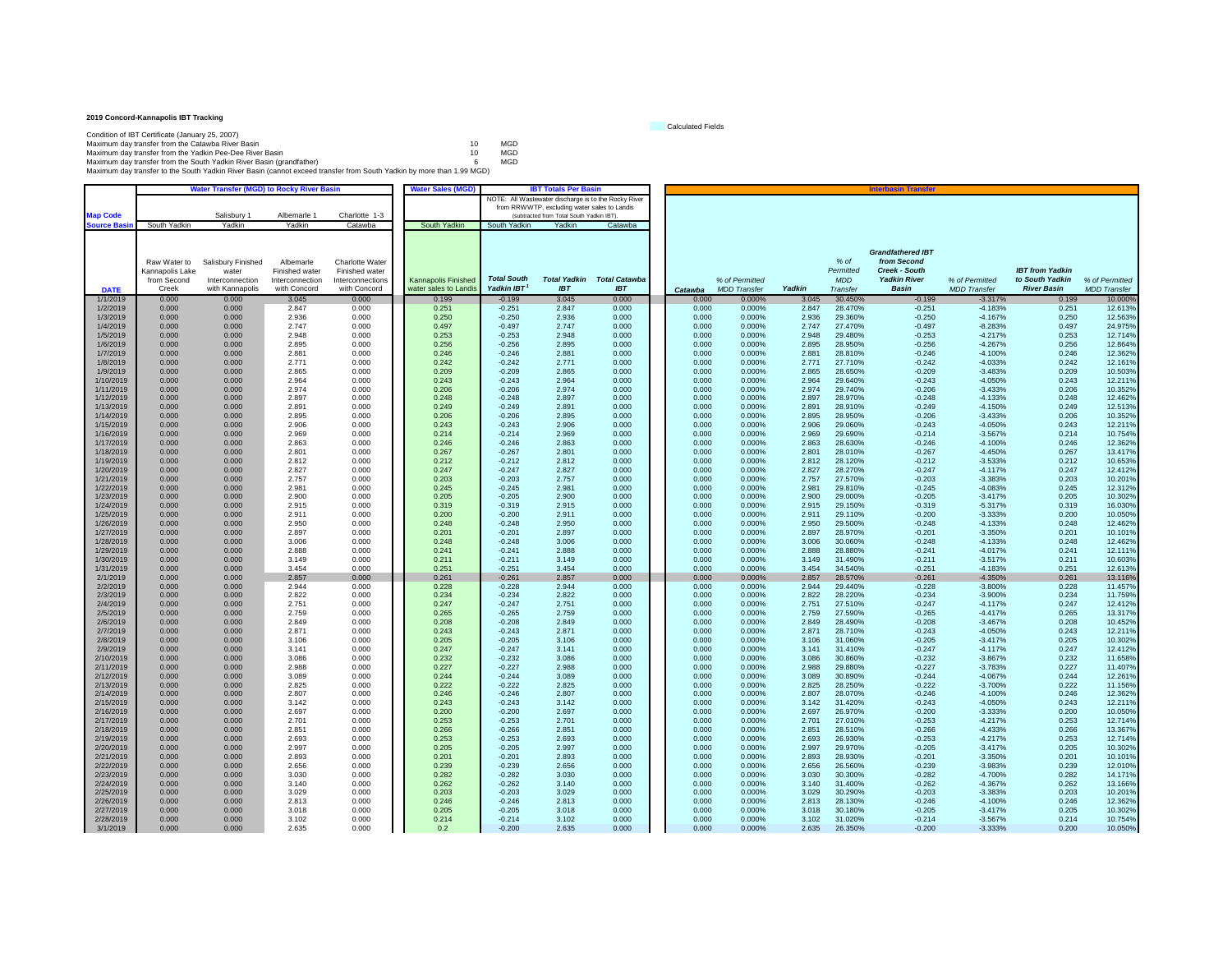|                        |                 | <b>Water Transfer (MGD) to Rocky River Basin</b> |                 |                        | <b>Water Sales (MGD)</b> |                      | <b>IBT Totals Per Basir</b>                          |                                   |  |         |                |                     |                |                    |                          |                        |                        |                     |
|------------------------|-----------------|--------------------------------------------------|-----------------|------------------------|--------------------------|----------------------|------------------------------------------------------|-----------------------------------|--|---------|----------------|---------------------|----------------|--------------------|--------------------------|------------------------|------------------------|---------------------|
|                        |                 |                                                  |                 |                        |                          |                      | NOTE: All Wastewater discharge is to the Rocky River |                                   |  |         |                |                     |                |                    |                          |                        |                        |                     |
|                        |                 |                                                  |                 |                        |                          |                      | from RRWWTP, excluding water sales to Landis         |                                   |  |         |                |                     |                |                    |                          |                        |                        |                     |
| <b>Map Code</b>        |                 | Salisbury 1                                      | Albemarle 1     | Charlotte 1-3          |                          |                      | (subtracted from Total South Yadkin IBT).            |                                   |  |         |                |                     |                |                    |                          |                        |                        |                     |
| <b>Source Bas</b>      | South Yadkin    | Yadkin                                           | Yadkin          | Catawba                | South Yadkin             | South Yadkin         | Yadkin                                               | Catawba                           |  |         |                |                     |                |                    |                          |                        |                        |                     |
|                        |                 |                                                  |                 |                        |                          |                      |                                                      |                                   |  |         |                |                     |                |                    |                          |                        |                        |                     |
|                        |                 |                                                  |                 |                        |                          |                      |                                                      |                                   |  |         |                |                     |                |                    | <b>Grandfathered IBT</b> |                        |                        |                     |
|                        | Raw Water to    | Salisbury Finished                               | Albemarle       | <b>Charlotte Water</b> |                          |                      |                                                      |                                   |  |         |                |                     |                | % of               | from Second              |                        |                        |                     |
|                        | Kannapolis Lake | water                                            | Finished water  | Finished water         |                          |                      |                                                      |                                   |  |         |                |                     |                | Permitted          | Creek - South            |                        | <b>IBT</b> from Yadkin |                     |
|                        | from Second     | Interconnection                                  | Interconnection | Interconnections       | Kannapolis Finished      | <b>Total South</b>   |                                                      | <b>Total Yadkin Total Catawba</b> |  |         |                | % of Permitted      |                | <b>MDD</b>         | <b>Yadkin River</b>      | % of Permitted         | to South Yadkin        | % of Permitted      |
| <b>DATE</b>            | Creek           | with Kannapolis                                  | with Concord    | with Concord           | water sales to Landis    | Yadkin IBT           | <b>IBT</b>                                           | <b>IBT</b>                        |  | Catawba |                | <b>MDD</b> Transfer | Yadkin         | Transfer           | <b>Basin</b>             | <b>MDD</b> Transfer    | <b>River Basin</b>     | <b>MDD</b> Transfer |
| 3/2/2019               | 0.000           | 0.000                                            | 2.967           | 0.000                  | 0.220                    | $-0.220$             | 2.967                                                | 0.000                             |  |         | 0.000          | 0.000%              | 2.967          | 29.670%            | $-0.220$                 | $-3.667%$              | 0.220                  | 11.055%             |
| 3/3/2019               | 0.000           | 0.000                                            | 2.730           | 0.000                  | 0.288                    | $-0.288$             | 2.730                                                | 0.000                             |  |         | 0.000          | 0.000%              | 2.730          | 27.300%            | $-0.288$                 | -4.800%                | 0.288                  | 14.472%             |
| 3/4/2019<br>3/5/2019   | 0.000<br>0.000  | 0.000<br>0.000                                   | 2.925<br>2.578  | 0.000<br>0.000         | 0.204<br>0.243           | $-0.204$<br>$-0.243$ | 2.925<br>2.578                                       | 0.000<br>0.000                    |  |         | 0.000<br>0.000 | 0.000%<br>0.000%    | 2.925<br>2.578 | 29.250%<br>25.780% | $-0.204$<br>$-0.243$     | $-3.400%$<br>$-4.050%$ | 0.204<br>0.243         | 10.251%<br>12.211%  |
| 3/6/2019               | 0.000           | 0.000                                            | 3.012           | 0.000                  | 0.205                    | $-0.205$             | 3.012                                                | 0.000                             |  |         | 0.000          | 0.000%              | 3.012          | 30.120%            | $-0.205$                 | $-3.417%$              | 0.205                  | 10.302%             |
| 3/7/2019               | 0.000           | 0.000                                            | 2.910           | 0.000                  | 0.25                     | $-0.250$             | 2.910                                                | 0.000                             |  |         | 0.000          | 0.000%              | 2.910          | 29.100%            | $-0.250$                 | $-4.167%$              | 0.250                  | 12.563%             |
| 3/8/2019               | 0.000           | 0.000                                            | 2.832           | 0.000                  | 0.202                    | $-0.202$             | 2.832                                                | 0.000                             |  |         | 0.000          | 0.000%              | 2.832          | 28.320%            | $-0.202$                 | $-3.367%$              | 0.202                  | 10.151%             |
| 3/9/2019               | 0.000           | 0.000                                            | 2.889           | 0.000                  | 0.196                    | $-0.196$             | 2.889                                                | 0.000                             |  |         | 0.000          | 0.000%              | 2.889          | 28.890%            | $-0.196$                 | $-3.267%$              | 0.196                  | 9.849%              |
| 3/10/2019              | 0.000           | 0.000                                            | 2.981           | 0.000                  | 0.25                     | $-0.250$             | 2.981                                                | 0.000                             |  |         | 0.000          | 0.000%              | 2.981          | 29.810%            | $-0.250$                 | $-4.167%$              | 0.250                  | 12.563%             |
| 3/11/2019<br>3/12/2019 | 0.000<br>0.000  | 0.000<br>0.000                                   | 2.877<br>2.980  | 0.000<br>0.000         | 0.202<br>0.244           | $-0.202$<br>$-0.244$ | 2.877<br>2.980                                       | 0.000<br>0.000                    |  |         | 0.000<br>0.000 | 0.000%<br>0.000%    | 2.877<br>2.980 | 28.770%<br>29.800% | $-0.202$<br>$-0.244$     | $-3.367%$<br>$-4.067%$ | 0.202<br>0.244         | 10.151%<br>12.261%  |
| 3/13/2019              | 0.000           | 0.000                                            | 2.849           | 0.000                  | 0.303                    | $-0.303$             | 2.849                                                | 0.000                             |  |         | 0.000          | 0.000%              | 2.849          | 28.490%            | $-0.303$                 | $-5.050%$              | 0.303                  | 15.226%             |
| 3/14/2019              | 0.000           | 0.000                                            | 2.752           | 0.000                  | 0.263                    | $-0.263$             | 2.752                                                | 0.000                             |  |         | 0.000          | 0.000%              | 2.752          | 27.520%            | $-0.263$                 | -4.383%                | 0.263                  | 13.216%             |
| 3/15/2019              | 0.000           | 0.000                                            | 2.803           | 0.000                  | 0.223                    | $-0.223$             | 2.803                                                | 0.000                             |  |         | 0.000          | 0.000%              | 2.803          | 28.030%            | $-0.223$                 | $-3.717%$              | 0.223                  | 11.206%             |
| 3/16/2019              | 0.000           | 0.000                                            | 2.902           | 0.000                  | 0.375                    | $-0.375$             | 2.902                                                | 0.000                             |  |         | 0.000          | 0.000%              | 2.902          | 29.020%            | $-0.375$                 | $-6.250%$              | 0.375                  | 18.844%             |
| 3/17/2019              | 0.000           | 0.000                                            | 2.915           | 0.000                  | 0.257                    | $-0.257$             | 2.915                                                | 0.000                             |  |         | 0.000          | 0.000%              | 2.915          | 29.150%            | $-0.257$                 | $-4.283%$              | 0.257                  | 12.915%             |
| 3/18/2019              | 0.000           | 0.000                                            | 2.900           | 0.000                  | 0.238                    | $-0.238$             | 2.900                                                | 0.000                             |  |         | 0.000          | 0.000%              | 2.900          | 29.000%            | $-0.238$                 | $-3.967%$              | 0.238                  | 11.960%             |
| 3/19/2019              | 0.000           | 0.000                                            | 2.942           | 0.000                  | 0.232<br>0.255           | $-0.232$<br>$-0.255$ | 2.942<br>2.877                                       | 0.000                             |  |         | 0.000          | 0.000%              | 2.942          | 29.420%            | $-0.232$                 | $-3.867%$              | 0.232<br>0.255         | 11.658%             |
| 3/20/2019<br>3/21/2019 | 0.000<br>0.000  | 0.000<br>0.000                                   | 2.877<br>2.806  | 0.000<br>0.000         | 0.289                    | $-0.289$             | 2.806                                                | 0.000<br>0.000                    |  |         | 0.000<br>0.000 | 0.000%<br>0.000%    | 2.877<br>2.806 | 28.770%<br>28.060% | $-0.255$<br>$-0.289$     | $-4.250%$<br>$-4.817%$ | 0.289                  | 12.814%<br>14.523%  |
| 3/22/2019              | 0.000           | 0.126                                            | 2.911           | 0.000                  | 0.219                    | $-0.219$             | 3.037                                                | 0.000                             |  |         | 0.000          | 0.000%              | 3.037          | 30.370%            | $-0.219$                 | $-3.650%$              | 0.219                  | 11.005%             |
| 3/23/2019              | 0.000           | 0.302                                            | 2.846           | 0.000                  | 0.249                    | $-0.249$             | 3.148                                                | 0.000                             |  |         | 0.000          | 0.000%              | 3.148          | 31.480%            | $-0.249$                 | $-4.150%$              | 0.249                  | 12.513%             |
| 3/24/2019              | 0.000           | 0.000                                            | 2.760           | 0.000                  | 0.168                    | $-0.168$             | 2.760                                                | 0.000                             |  |         | 0.000          | 0.000%              | 2.760          | 27.600%            | $-0.168$                 | $-2.800%$              | 0.168                  | 8.442%              |
| 3/25/2019              | 0.000           | 0.000                                            | 2.875           | 0.000                  | 0.120                    | $-0.120$             | 2.875                                                | 0.000                             |  |         | 0.000          | 0.000%              | 2.875          | 28.750%            | $-0.120$                 | $-2.000%$              | 0.120                  | 6.030%              |
| 3/26/2019              | 0.000           | 0.000                                            | 2.793           | 0.000                  | 0.000                    | 0.000                | 2.793                                                | 0.000                             |  |         | 0.000          | 0.000%              | 2.793          | 27.930%            | 0.000                    | 0.000%                 | 0.000                  | 0.000%              |
| 3/27/2019              | 0.000           | 0.000                                            | 2.924           | 0.000                  | 0.189                    | $-0.189$             | 2.924                                                | 0.000                             |  |         | 0.000          | 0.000%              | 2.924          | 29.240%            | $-0.189$                 | $-3.150%$              | 0.189                  | 9.497%              |
| 3/28/2019<br>3/29/2019 | 0.000<br>0.000  | 0.000<br>0.000                                   | 2.940<br>2.857  | 0.000<br>0.000         | 0.235<br>0.255           | $-0.235$<br>$-0.255$ | 2.940<br>2.857                                       | 0.000<br>0.000                    |  |         | 0.000<br>0.000 | 0.000%<br>0.000%    | 2.940<br>2.857 | 29.400%<br>28.570% | $-0.235$<br>$-0.255$     | $-3.917%$<br>$-4.250%$ | 0.235<br>0.255         | 11.809%<br>12.814%  |
| 3/30/2019              | 0.000           | 0.000                                            | 3.091           | 0.000                  | 0.270                    | $-0.270$             | 3.091                                                | 0.000                             |  |         | 0.000          | 0.000%              | 3.091          | 30.910%            | $-0.270$                 | $-4.500%$              | 0.270                  | 13.568%             |
| 3/31/2019              | 0.000           | 0.000                                            | 2.625           | 0.000                  | 0.267                    | $-0.267$             | 2.625                                                | 0.000                             |  |         | 0.000          | 0.000%              | 2.625          | 26.250%            | $-0.267$                 | $-4.450%$              | 0.267                  | 13.417%             |
| 4/1/2019               | 0.000           | 0.000                                            | 3.053           | 0.000                  | 0.263                    | $-0.263$             | 3.053                                                | 0.000                             |  |         | 0.000          | 0.000%              | 3.053          | 30.530%            | $-0.263$                 | -4.383%                | 0.263                  | 13.216%             |
| 4/2/2019               | 0.000           | 0.000                                            | 2.716           | 0.000                  | 0.241                    | $-0.241$             | 2.716                                                | 0.000                             |  |         | 0.000          | 0.000%              | 2.716          | 27.160%            | $-0.241$                 | $-4.017%$              | 0.241                  | 12.111%             |
| 4/3/2019<br>4/4/2019   | 0.000<br>0.000  | 0.000                                            | 3.041<br>3.096  | 0.000<br>0.000         | 0.232<br>0.048           | $-0.232$<br>$-0.048$ | 3.041<br>3.096                                       | 0.000<br>0.000                    |  |         | 0.000<br>0.000 | 0.000%<br>0.000%    | 3.041<br>3.096 | 30.410%<br>30.960% | $-0.232$<br>$-0.048$     | $-3.867%$<br>$-0.800%$ | 0.232<br>0.048         | 11.658%             |
| 4/5/2019               | 0.000           | 0.000<br>0.000                                   | 2.687           | 0.000                  | 0.000                    | 0.000                | 2.687                                                | 0.000                             |  |         | 0.000          | 0.000%              | 2.687          | 26.870%            | 0.000                    | 0.000%                 | 0.000                  | 2.412%<br>0.000%    |
| 4/6/2019               | 0.000           | 0.000                                            | 2.884           | 0.000                  | 0.000                    | 0.000                | 2.884                                                | 0.000                             |  |         | 0.000          | 0.000%              | 2.884          | 28.840%            | 0.000                    | 0.000%                 | 0.000                  | 0.000%              |
| 4/7/2019               | 0.000           | 0.000                                            | 2.812           | 0.000                  | 0.117                    | $-0.117$             | 2.812                                                | 0.000                             |  |         | 0.000          | 0.000%              | 2.812          | 28.120%            | $-0.117$                 | $-1.950%$              | 0.117                  | 5.879%              |
| 4/8/2019               | 0.000           | 0.000                                            | 2.172           | 0.000                  | 0.252                    | $-0.252$             | 2.172                                                | 0.000                             |  |         | 0.000          | 0.000%              | 2.172          | 21.720%            | $-0.252$                 | $-4.200%$              | 0.252                  | 12.663%             |
| 4/9/2019               | 0.000           | 0.000                                            | 3.090           | 0.000                  | 0.027                    | $-0.027$             | 3.090                                                | 0.000                             |  |         | 0.000          | 0.000%              | 3.090          | 30.900%            | $-0.027$                 | $-0.450%$              | 0.027                  | 1.357%              |
| 4/10/2019<br>4/11/2019 | 0.000<br>0.000  | 0.000<br>0.000                                   | 3.018<br>2.959  | 0.000<br>0.000         | 0.024<br>0.232           | $-0.024$<br>$-0.232$ | 3.018<br>2.959                                       | 0.000<br>0.000                    |  |         | 0.000<br>0.000 | 0.000%<br>0.000%    | 3.018<br>2.959 | 30.180%<br>29.590% | $-0.024$<br>$-0.232$     | $-0.400%$<br>$-3.867%$ | 0.024<br>0.232         | 1.206%<br>11.658%   |
| 4/12/2019              | 0.000           | 0.000                                            | 2.747           | 0.000                  | 0.228                    | $-0.228$             | 2.747                                                | 0.000                             |  |         | 0.000          | 0.000%              | 2.747          | 27.470%            | $-0.228$                 | $-3.800%$              | 0.228                  | 11.457%             |
| 4/13/2019              | 0.000           | 0.000                                            | 2.996           | 0.000                  | 0.170                    | $-0.170$             | 2.996                                                | 0.000                             |  |         | 0.000          | 0.000%              | 2.996          | 29.960%            | $-0.170$                 | $-2.833%$              | 0.170                  | 8.543%              |
| 4/14/2019              | 0.000           | 0.000                                            | 2.880           | 0.000                  | 0.21                     | $-0.210$             | 2.880                                                | 0.000                             |  |         | 0.000          | 0.000%              | 2.880          | 28.800%            | $-0.210$                 | $-3.500%$              | 0.210                  | 10.553%             |
| 4/15/2019              | 0.000           | 0.000                                            | 2.819           | 0.000                  | 0.334                    | $-0.334$             | 2.819                                                | 0.000                             |  |         | 0.000          | 0.000%              | 2.819          | 28.190%            | $-0.334$                 | $-5.567%$              | 0.334                  | 16.784%             |
| 4/16/2019              | 0.000           | 0.000                                            | 3.002           | 0.000                  | 0.206                    | $-0.206$             | 3.002                                                | 0.000                             |  |         | 0.000          | 0.000%              | 3.002          | 30.020%            | $-0.206$                 | $-3.433%$              | 0.206                  | 10.352%             |
| 4/17/2019<br>4/18/2019 | 0.000<br>0.000  | 0.000                                            | 3.088<br>2.923  | 0.000<br>0.000         | 0.200                    | $-0.200$<br>$-0.264$ | 3.088                                                | 0.000<br>0.000                    |  |         | 0.000<br>0.000 | 0.000%<br>0.000%    | 3.088          | 30.880%<br>29.230% | $-0.200$<br>$-0.264$     | $-3.333%$<br>$-4.400%$ | 0.200                  | 10.050%             |
| 4/19/2019              | 0.000           | 0.000<br>0.000                                   | 3.031           | 0.000                  | 0.264<br>0.197           | $-0.197$             | 2.923<br>3.031                                       | 0.000                             |  |         | 0.000          | 0.000%              | 2.923<br>3.031 | 30.310%            | $-0.197$                 | $-3.283%$              | 0.264<br>0.197         | 13.2669<br>9.899%   |
| 4/20/2019              | 0.000           | 0.000                                            | 2.632           | 0.000                  | 0.241                    | $-0.241$             | 2.632                                                | 0.000                             |  |         | 0.000          | 0.000%              | 2.632          | 26.320%            | $-0.241$                 | $-4.017%$              | 0.241                  | 12.111%             |
| 4/21/2019              | 0.000           | 0.000                                            | 2.809           | 0.000                  | 0.252                    | $-0.252$             | 2.809                                                | 0.000                             |  |         | 0.000          | 0.000%              | 2.809          | 28.090%            | $-0.252$                 | $-4.200%$              | 0.252                  | 12.663%             |
| 4/22/2019              | 0.000           | 0.000                                            | 2.584           | 0.000                  | 0.272                    | $-0.272$             | 2.584                                                | 0.000                             |  |         | 0.000          | 0.000%              | 2.584          | 25.840%            | $-0.272$                 | $-4.533%$              | 0.272                  | 13.668%             |
| 4/23/2019              | 0.000           | 0.000                                            | 3.107           | 0.000                  | 0.265                    | $-0.265$             | 3.107                                                | 0.000                             |  |         | 0.000          | 0.000%              | 3.107          | 31.070%            | $-0.265$                 | $-4.417%$              | 0.265                  | 13.317%             |
| 4/24/2019              | 0.000           | 0.000                                            | 2.878           | 0.000                  | 0.29                     | $-0.290$             | 2.878                                                | 0.000                             |  |         | 0.000          | 0.000%              | 2.878          | 28.780%            | $-0.290$                 | $-4.833%$              | 0.290                  | 14.573%             |
| 4/25/2019              | 0.000           | 0.000                                            | 2.889           | 0.000                  | 0.253<br>0.248           | $-0.253$             | 2.889<br>2.741                                       | 0.000                             |  |         | 0.000          | 0.000%              | 2.889          | 28.890%            | $-0.253$                 | $-4.217%$              | 0.253                  | 12.714%<br>12.462%  |
| 4/26/2019<br>4/27/2019 | 0.000<br>0.000  | 0.000<br>0.000                                   | 2.741<br>2.789  | 0.000<br>0.000         | 0.347                    | $-0.248$<br>$-0.347$ | 2.789                                                | 0.000<br>0.000                    |  |         | 0.000<br>0.000 | 0.000%<br>0.000%    | 2.741<br>2.789 | 27.410%<br>27.890% | $-0.248$<br>$-0.347$     | $-4.133%$<br>$-5.783%$ | 0.248<br>0.347         | 17.437%             |
| 4/28/2019              | 0.000           | 0.000                                            | 2.965           | 0.000                  | 0.281                    | $-0.281$             | 2.965                                                | 0.000                             |  |         | 0.000          | 0.000%              | 2.965          | 29.650%            | $-0.281$                 | $-4.683%$              | 0.281                  | 14.121%             |
| 4/29/2019              | 0.000           | 0.000                                            | 2.871           | 0.000                  | 0.303                    | $-0.303$             | 2.871                                                | 0.000                             |  |         | 0.000          | 0.000%              | 2.871          | 28.710%            | $-0.303$                 | $-5.050%$              | 0.303                  | 15.226%             |
| 4/30/2019              | 0.000           | 0.000                                            | 3.041           | 0.000                  | 0.324                    | $-0.324$             | 3.041                                                | 0.000                             |  |         | 0.000          | 0.000%              | 3.041          | 30.410%            | $-0.324$                 | $-5.400%$              | 0.324                  | 16.281%             |
| 5/1/2019               | 0.000           | 0.000                                            | 3.082           | 0.000                  | 0.283                    | $-0.283$             | 3.082                                                | 0.000                             |  |         | 0.000          | 0.000%              | 3.082          | 30.820%            | $-0.283$                 | $-4.717%$              | 0.283                  | 14.221%             |
| 5/2/2019<br>5/3/2019   | 0.000<br>0.000  | 0.000<br>0.000                                   | 3.257<br>3.030  | 0.000                  | 0.298<br>0.286           | $-0.298$<br>$-0.286$ | 3.257<br>3.030                                       | 0.000<br>0.000                    |  |         | 0.000<br>0.000 | 0.000%<br>0.000%    | 3.257          | 32.570%<br>30.300% | $-0.298$                 | $-4.967%$              | 0.298<br>0.286         | 14.975%<br>14.372%  |
| 5/4/2019               | 0.000           | 0.000                                            | 3.239           | 0.000<br>0.000         | 0.280                    | $-0.280$             | 3.239                                                | 0.000                             |  |         | 0.000          | 0.000%              | 3.030<br>3.239 | 32.390%            | $-0.286$<br>$-0.280$     | $-4.767%$<br>$-4.667%$ | 0.280                  | 14.070%             |
| 5/5/2019               | 0.000           | 0.000                                            | 3.287           | 0.000                  | 0.264                    | $-0.264$             | 3.287                                                | 0.000                             |  |         | 0.000          | 0.000%              | 3.287          | 32.870%            | $-0.264$                 | $-4.400%$              | 0.264                  | 13.266%             |
| 5/6/2019               | 0.000           | 0.000                                            | 3.269           | 0.000                  | 0.323                    | $-0.323$             | 3.269                                                | 0.000                             |  |         | 0.000          | 0.000%              | 3.269          | 32.690%            | $-0.323$                 | $-5.383%$              | 0.323                  | 16.231%             |
| 5/7/2019               | 0.000           | 0.000                                            | 3.533           | 0.000                  | 0.388                    | $-0.388$             | 3.533                                                | 0.000                             |  |         | 0.000          | 0.000%              | 3.533          | 35.330%            | $-0.388$                 | $-6.467%$              | 0.388                  | 19.497%             |
| 5/8/2019               | 0.000           | 0.000                                            | 3.542           | 0.000                  | 0.338                    | $-0.338$             | 3.542                                                | 0.000                             |  |         | 0.000          | 0.000%              | 3.542          | 35.420%            | $-0.338$                 | $-5.633%$              | 0.338                  | 16.985%             |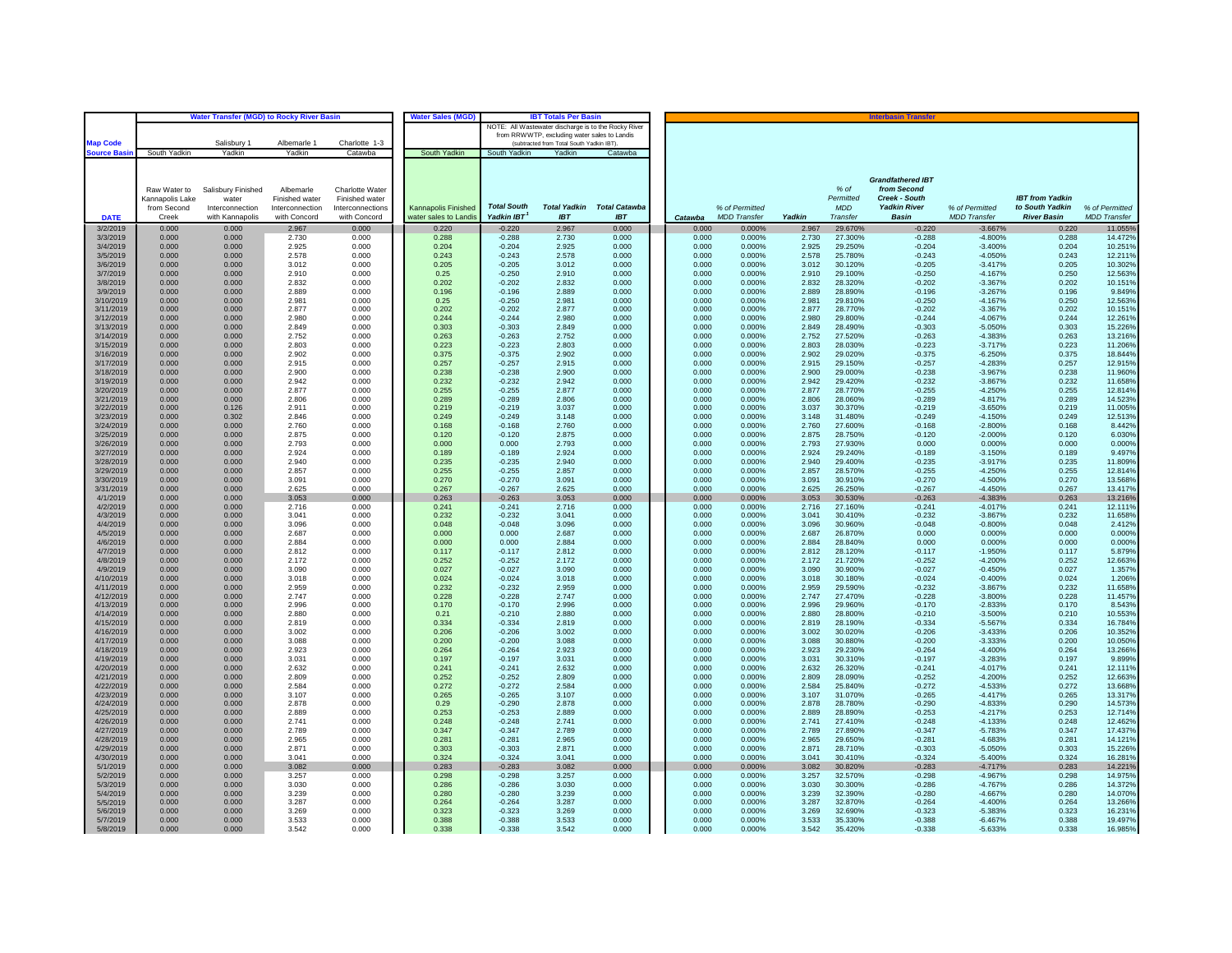|                        |                 | <b>Water Transfer (MGD) to Rocky River Basin</b> |                 |                  | <b>Water Sales (MGD)</b>   |                      | <b>IBT Totals Per Basir</b>                          |                                   | <b>Interbasin Transfer</b> |                |                     |                |                    |                          |                        |                        |                     |  |  |
|------------------------|-----------------|--------------------------------------------------|-----------------|------------------|----------------------------|----------------------|------------------------------------------------------|-----------------------------------|----------------------------|----------------|---------------------|----------------|--------------------|--------------------------|------------------------|------------------------|---------------------|--|--|
|                        |                 |                                                  |                 |                  |                            |                      | NOTE: All Wastewater discharge is to the Rocky River |                                   |                            |                |                     |                |                    |                          |                        |                        |                     |  |  |
|                        |                 |                                                  |                 |                  |                            |                      | from RRWWTP, excluding water sales to Landis         |                                   |                            |                |                     |                |                    |                          |                        |                        |                     |  |  |
| <b>Map Code</b>        |                 | Salisbury 1                                      | Albemarle 1     | Charlotte 1-3    |                            |                      | (subtracted from Total South Yadkin IBT).            |                                   |                            |                |                     |                |                    |                          |                        |                        |                     |  |  |
| <b>Source Bas</b>      | South Yadkin    | Yadkin                                           | Yadkin          | Catawba          | South Yadkin               | South Yadkin         | Yadkin                                               | Catawba                           |                            |                |                     |                |                    |                          |                        |                        |                     |  |  |
|                        |                 |                                                  |                 |                  |                            |                      |                                                      |                                   |                            |                |                     |                |                    |                          |                        |                        |                     |  |  |
|                        |                 |                                                  |                 |                  |                            |                      |                                                      |                                   |                            |                |                     |                |                    | <b>Grandfathered IBT</b> |                        |                        |                     |  |  |
|                        | Raw Water to    | Salisbury Finished                               | Albemarle       | Charlotte Water  |                            |                      |                                                      |                                   |                            |                |                     |                | % of               | from Second              |                        |                        |                     |  |  |
|                        | Kannapolis Lake | water                                            | Finished water  | Finished water   |                            |                      |                                                      |                                   |                            |                |                     |                | Permitted          | Creek - South            |                        | <b>IBT</b> from Yadkin |                     |  |  |
|                        | from Second     | Interconnection                                  | Interconnection | Interconnections | <b>Kannapolis Finished</b> | <b>Total South</b>   |                                                      | <b>Total Yadkin Total Catawba</b> |                            |                | % of Permitted      |                | <b>MDD</b>         | <b>Yadkin River</b>      | % of Permitted         | to South Yadkin        | % of Permitted      |  |  |
| <b>DATE</b>            | Creek           | with Kannapolis                                  | with Concord    | with Concord     | water sales to Landis      | Yadkin IBT           | <b>IBT</b>                                           | <b>IBT</b>                        |                            | Catawba        | <b>MDD</b> Transfer | Yadkin         | Transfer           | <b>Basin</b>             | <b>MDD</b> Transfer    | <b>River Basin</b>     | <b>MDD</b> Transfer |  |  |
| 5/9/2019               | 0.000           | 0.000                                            |                 |                  |                            |                      |                                                      |                                   |                            |                |                     |                |                    |                          |                        |                        |                     |  |  |
| 5/10/2019              | 0.000           | 0.000                                            | 3.243<br>3.484  | 0.000<br>0.000   | 0.392<br>0.349             | $-0.392$<br>$-0.349$ | 3.243<br>3.484                                       | 0.000<br>0.000                    |                            | 0.000<br>0.000 | 0.000%<br>0.000%    | 3.243<br>3.484 | 32.430%<br>34.840% | $-0.392$<br>$-0.349$     | $-6.533%$<br>$-5.817%$ | 0.392<br>0.349         | 19.698%<br>17.538%  |  |  |
| 5/11/2019              | 0.000           | 0.000                                            | 3.097           | 0.000            | 0.298                      | $-0.298$             | 3.097                                                | 0.000                             |                            | 0.000          | 0.000%              | 3.097          | 30.970%            | $-0.298$                 | -4.967%                | 0.298                  | 14.975%             |  |  |
| 5/12/2019              | 0.000           | 0.000                                            | 3.332           | 0.000            | 0.310                      | $-0.310$             | 3.332                                                | 0.000                             |                            | 0.000          | 0.000%              | 3.332          | 33.320%            | $-0.310$                 | $-5.167%$              | 0.310                  | 15.578%             |  |  |
| 5/13/2019              | 0.000           | 0.000                                            | 3.494           | 0.000            | 0.362                      | $-0.362$             | 3.494                                                | 0.000                             |                            | 0.000          | 0.000%              | 3.494          | 34.940%            | $-0.362$                 | $-6.033%$              | 0.362                  | 18.191%             |  |  |
| 5/14/2019              | 0.000           | 0.000                                            | 3.334           | 1.179            | 0.356                      | $-0.356$             | 3.334                                                | 1.179                             |                            | 1.179          | 11.790%             | 3.334          | 33.340%            | $-0.356$                 | $-5.933%$              | 0.356                  | 17.889%             |  |  |
| 5/15/2019              | 0.000           | 0.000                                            | 3.013           | 0.000            | 0.318                      | $-0.318$             | 3.013                                                | 0.000                             |                            | 0.000          | 0.000%              | 3.013          | 30.130%            | $-0.318$                 | $-5.300%$              | 0.318                  | 15.980%             |  |  |
| 5/16/2019              | 0.000           | 0.000                                            | 3.153           | 0.000            | 0.402                      | $-0.402$             | 3.153                                                | 0.000                             |                            | 0.000          | 0.000%              | 3.153          | 31.530%            | $-0.402$                 | $-6.700%$              | 0.402                  | 20.201%             |  |  |
| 5/17/2019              | 0.000           | 0.000                                            | 3.106           | 0.000            | 0.326                      | $-0.326$             | 3.106                                                | 0.000                             |                            | 0.000          | 0.000%              | 3.106          | 31.060%            | $-0.326$                 | $-5.433%$              | 0.326                  | 16.382%             |  |  |
| 5/18/2019              | 0.000           | 0.000                                            | 3.373           | 0.000            | 0.362                      | $-0.362$             | 3.373                                                | 0.000                             |                            | 0.000          | 0.000%              | 3.373          | 33.730%            | $-0.362$                 | $-6.033%$              | 0.362                  | 18.191%             |  |  |
| 5/19/2019              | 0.000           | 0.000                                            | 3.267           | 0.000            | 0.363                      | $-0.363$             | 3.267                                                | 0.000                             |                            | 0.000          | 0.000%              | 3.267          | 32.670%            | $-0.363$                 | $-6.050%$              | 0.363                  | 18.241%             |  |  |
| 5/20/2019              | 0.000           | 0.000                                            | 3.327           | 0.000            | 0.345                      | $-0.345$             | 3.327                                                | 0.000                             |                            | 0.000          | 0.000%              | 3.327          | 33.270%            | $-0.345$                 | $-5.750%$              | 0.345                  | 17.337%             |  |  |
| 5/21/2019              | 0.000           | 0.000                                            | 3.264           | 0.000            | 0.360                      | $-0.360$             | 3.264                                                | 0.000                             |                            | 0.000          | 0.000%              | 3.264          | 32.640%            | $-0.360$                 | $-6.000%$              | 0.360                  | 18.090%             |  |  |
| 5/22/2019<br>5/23/2019 | 0.000<br>0.000  | 0.000<br>0.000                                   | 3.518<br>3.234  | 0.000            | 0.335<br>0.354             | $-0.335$             | 3.518<br>3.234                                       | 0.000<br>0.000                    |                            | 0.000<br>0.000 | 0.000%<br>0.000%    | 3.518          | 35.180%            | $-0.335$<br>$-0.354$     | $-5.583%$<br>$-5.900%$ | 0.335<br>0.354         | 16.834%<br>17.789%  |  |  |
| 5/24/2019              | 0.000           | 0.000                                            | 3.316           | 0.000<br>0.000   | 0.402                      | $-0.354$<br>$-0.402$ | 3.316                                                | 0.000                             |                            | 0.000          | 0.000%              | 3.234<br>3.316 | 32.340%<br>33.160% | $-0.402$                 | $-6.700%$              | 0.402                  | 20.201%             |  |  |
| 5/25/2019              | 0.000           | 0.000                                            | 3.301           | 0.000            | 0.360                      | $-0.360$             | 3.301                                                | 0.000                             |                            | 0.000          | 0.000%              | 3.301          | 33.010%            | $-0.360$                 | $-6.000%$              | 0.360                  | 18.090%             |  |  |
| 5/26/2019              | 0.000           | 0.000                                            | 3.134           | 0.000            | 0.362                      | $-0.362$             | 3.134                                                | 0.000                             |                            | 0.000          | 0.000%              | 3.134          | 31.340%            | $-0.362$                 | $-6.033%$              | 0.362                  | 18.191%             |  |  |
| 5/27/2019              | 0.000           | 0.000                                            | 3.500           | 0.000            | 0.422                      | $-0.422$             | 3.500                                                | 0.000                             |                            | 0.000          | 0.000%              | 3.500          | 35.000%            | $-0.422$                 | $-7.033%$              | 0.422                  | 21.206%             |  |  |
| 5/28/2019              | 0.000           | 0.000                                            | 3.402           | 0.000            | 0.421                      | $-0.421$             | 3.402                                                | 0.000                             |                            | 0.000          | 0.000%              | 3.402          | 34.020%            | $-0.421$                 | $-7.017%$              | 0.421                  | 21.1569             |  |  |
| 5/29/2019              | 0.000           | 0.000                                            | 3.594           | 0.000            | 0.409                      | $-0.409$             | 3.594                                                | 0.000                             |                            | 0.000          | 0.000%              | 3.594          | 35.940%            | $-0.409$                 | $-6.817%$              | 0.409                  | 20.553%             |  |  |
| 5/30/2019              | 0.000           | 0.000                                            | 3.663           | 0.000            | 0.446                      | $-0.446$             | 3.663                                                | 0.000                             |                            | 0.000          | 0.000%              | 3.663          | 36.630%            | $-0.446$                 | $-7.433%$              | 0.446                  | 22.412%             |  |  |
| 5/31/2019              | 0.000           | 0.000                                            | 3.466           | 0.000            | 0.340                      | $-0.340$             | 3.466                                                | 0.000                             |                            | 0.000          | 0.000%              | 3.466          | 34.660%            | $-0.340$                 | $-5.667%$              | 0.340                  | 17.085%             |  |  |
| 6/1/2019               | 0.000           | 0.000                                            | 3.451           | 0.000            | 0.384                      | $-0.384$             | 3.451                                                | 0.000                             |                            | 0.000          | 0.000%              | 3.451          | 34.510%            | $-0.384$                 | $-6.400%$              | 0.191                  | 9.598%              |  |  |
| 6/2/2019               | 0.000           | 0.000                                            | 3.261           | 0.000            | 0.360                      | $-0.360$             | 3.261                                                | 0.000                             |                            | 0.000          | 0.000%              | 3.261          | 32.610%            | $-0.360$                 | $-6.000%$              | 0.178                  | 8.945%              |  |  |
| 6/3/2019               | 0.000           | 0.000                                            | 3.767           | 0.000            | 0.384                      | $-0.384$             | 3.767                                                | 0.000                             |                            | 0.000          | 0.000%              | 3.767          | 37.670%            | $-0.384$                 | $-6.400%$              | 0.162                  | 8.141%              |  |  |
| 6/4/2019               | 0.000           | 0.000                                            | 3.427           | 0.000            | 0.357                      | $-0.357$             | 3.427                                                | 0.000                             |                            | 0.000          | 0.000%              | 3.427          | 34.270%            | $-0.233$                 | $-3.883%$              | 0.233                  | 11.709%             |  |  |
| 6/5/2019<br>6/6/2019   | 0.000<br>0.000  | 0.000<br>0.000                                   | 3.177<br>3.590  | 0.000<br>0.000   | 0.353<br>0.376             | $-0.353$<br>$-0.376$ | 3.177<br>3.590                                       | 0.000<br>0.000                    |                            | 0.000<br>0.000 | 0.000%<br>0.000%    | 3.177<br>3.590 | 31.770%<br>35.900% | $-0.353$<br>$-0.376$     | $-5.883%$<br>$-6.267%$ | 0.208<br>0.215         | 10.452%<br>10.804%  |  |  |
| 6/7/2019               | 0.000           | 0.000                                            | 3.027           | 0.000            | 0.365                      | $-0.365$             | 3.027                                                | 0.000                             |                            | 0.000          | 0.000%              | 3.027          | 30.270%            | $-0.365$                 | $-6.083%$              | 0.229                  | 11.508%             |  |  |
| 6/8/2019               | 0.000           | 0.000                                            | 2.972           | 0.000            | 0.343                      | $-0.343$             | 2.972                                                | 0.000                             |                            | 0.000          | 0.000%              | 2.972          | 29.720%            | $-0.343$                 | $-5.717%$              | 0.251                  | 12.613%             |  |  |
| 6/9/2019               | 0.000           | 0.000                                            | 3.303           | 0.000            | 0.307                      | $-0.307$             | 3.303                                                | 0.000                             |                            | 0.000          | 0.000%              | 3.303          | 33.030%            | $-0.307$                 | $-5.117%$              | 0.277                  | 13.920%             |  |  |
| 6/10/2019              | 0.000           | 0.000                                            | 3.136           | 0.000            | 0.336                      | $-0.336$             | 3.136                                                | 0.000                             |                            | 0.000          | 0.000%              | 3.136          | 31.360%            | $-0.336$                 | $-5.600%$              | 0.294                  | 14.774%             |  |  |
| 6/11/2019              | 0.000           | 0.000                                            | 2.753           | 0.000            | 0.354                      | $-0.354$             | 2.753                                                | 0.000                             |                            | 0.000          | 0.000%              | 2.753          | 27.530%            | $-0.354$                 | $-5.900%$              | 0.181                  | 9.095%              |  |  |
| 6/12/2019              | 0.000           | 0.000                                            | 2.865           | 0.000            | 0.303                      | $-0.303$             | 2.865                                                | 0.000                             |                            | 0.000          | 0.000%              | 2.865          | 28.650%            | $-0.303$                 | $-5.050%$              | 0.189                  | 9.497%              |  |  |
| 6/13/2019              | 0.000           | 0.000                                            | 2.705           | 0.000            | 0.348                      | $-0.348$             | 2.705                                                | 0.000                             |                            | 0.000          | 0.000%              | 2.705          | 27.050%            | $-0.348$                 | $-5.800%$              | 0.218                  | 10.955%             |  |  |
| 6/14/2019              | 0.000           | 0.000                                            | 2.607           | 0.000            | 0.386                      | $-0.386$             | 2.607                                                | 0.000                             |                            | 0.000          | 0.000%              | 2.607          | 26.070%            | $-0.386$                 | $-6.433%$              | 0.248                  | 12.462%             |  |  |
| 6/15/2019              | 0.000           | 0.000                                            | 3.015           | 0.000            | 0.366                      | $-0.366$             | 3.015                                                | 0.000                             |                            | 0.000          | 0.000%              | 3.015          | 30.150%            | $-0.366$                 | $-6.100%$              | 0.157                  | 7.889%              |  |  |
| 6/16/2019              | 0.000           | 0.000                                            | 2.798           | 0.000            | 0.325                      | $-0.325$             | 2.798                                                | 0.000                             |                            | 0.000          | 0.000%              | 2.798          | 27.980%            | $-0.325$                 | $-5.417%$              | 0.180                  | 9.045%              |  |  |
| 6/17/2019              | 0.000           | 0.000                                            | 3.499           | 0.000            | 0.372                      | $-0.372$             | 3.499                                                | 0.000                             |                            | 0.000          | 0.000%              | 3.499          | 34.990%            | $-0.372$                 | $-6.200%$              | 0.274                  | 13.769%             |  |  |
| 6/18/2019<br>6/19/2019 | 0.000<br>0.000  | 0.000<br>0.000                                   | 4.481           | 0.000<br>0.000   | 0.352<br>0.355             | $-0.352$             | 4.481                                                | 0.000                             |                            | 0.000          | 0.000%              | 4.481<br>4.156 | 44.810%            | $-0.352$<br>$-0.355$     | $-5.867%$              | 0.288                  | 14.472%             |  |  |
| 6/20/2019              | 0.000           | 0.000                                            | 4.156<br>4.563  | 0.000            | 0.329                      | $-0.355$<br>$-0.329$ | 4.156<br>4.563                                       | 0.000<br>0.000                    |                            | 0.000<br>0.000 | 0.000%<br>0.000%    | 4.563          | 41.560%<br>45.630% | $-0.329$                 | $-5.917%$<br>$-5.483%$ | 0.138<br>0.206         | 6.935%<br>10.352%   |  |  |
| 6/21/2019              | 0.000           | 0.000                                            | 3.936           | 0.000            | 0.302                      | $-0.302$             | 3.936                                                | 0.000                             |                            | 0.000          | 0.000%              | 3.936          | 39.360%            | $-0.302$                 | $-5.033%$              | 0.325                  | 16.332%             |  |  |
| 6/22/2019              | 0.000           | 0.000                                            | 3.038           | 0.000            | 0.341                      | $-0.341$             | 3.038                                                | 0.000                             |                            | 0.000          | 0.000%              | 3.038          | 30.380%            | $-0.341$                 | $-5.683%$              | 0.324                  | 16.281%             |  |  |
| 6/23/2019              | 0.000           | 0.000                                            | 3.197           | 0.000            | 0.316                      | $-0.316$             | 3.197                                                | 0.000                             |                            | 0.000          | 0.000%              | 3.197          | 31.970%            | $-0.316$                 | $-5.267%$              | 0.225                  | 11.307%             |  |  |
| 6/24/2019              | 0.000           | 0.000                                            | 3.388           | 0.000            | 0.329                      | $-0.329$             | 3.388                                                | 0.000                             |                            | 0.000          | 0.000%              | 3.388          | 33.880%            | $-0.329$                 | $-5.483%$              | 0.173                  | 8.693%              |  |  |
| 6/25/2019              | 0.000           | 0.000                                            | 3.264           | 0.000            | 0.342                      | $-0.342$             | 3.264                                                | 0.000                             |                            | 0.000          | 0.000%              | 3.264          | 32.640%            | $-0.342$                 | $-5.700%$              | 0.257                  | 12.915%             |  |  |
| 6/26/2019              | 0.000           | 0.000                                            | 3.518           | 0.000            | 0.341                      | $-0.341$             | 3.518                                                | 0.000                             |                            | 0.000          | 0.000%              | 3.518          | 35.180%            | $-0.341$                 | $-5.683%$              | 0.251                  | 12.613%             |  |  |
| 6/27/2019              | 0.000           | 0.000                                            | 3.389           | 0.000            | 0.405                      | $-0.405$             | 3.389                                                | 0.000                             |                            | 0.000          | 0.000%              | 3.389          | 33.890%            | $-0.405$                 | $-6.750%$              | 0.193                  | 9.698%              |  |  |
| 6/28/2019              | 0.000           | 0.000                                            | 3.328           | 0.000            | 0.339                      | $-0.339$             | 3.328                                                | 0.000                             |                            | 0.000          | 0.000%              | 3.328          | 33.280%            | $-0.339$                 | $-5.650%$              | 0.251                  | 12.613%             |  |  |
| 6/29/2019              | 0.000<br>0.000  | 0.000                                            | 3.445<br>3.248  | 0.000<br>0.000   | 0.374                      | $-0.374$             | 3.445<br>3.248                                       | 0.000<br>0.000                    |                            | 0.000<br>0.000 | 0.000%              | 3.445<br>3.248 | 34.450%<br>32.480% | $-0.374$                 | $-6.233%$              | 0.239                  | 12.010%             |  |  |
| 6/30/2019<br>7/1/2019  | 0.000           | 0.000<br>0.000                                   | 3.239           | 0.000            | 0.364<br>0.365             | $-0.364$<br>$-0.365$ | 3.239                                                | 0.000                             |                            | 0.000          | 0.000%<br>0.000%    | 3.239          | 32.390%            | $-0.364$<br>$-0.365$     | $-6.067%$<br>$-6.083%$ | 0.295<br>0.291         | 14.824%<br>14.623%  |  |  |
| 7/2/2019               | 0.000           | 0.000                                            | 3.567           | 0.000            | 0.402                      | $-0.402$             | 3.567                                                | 0.000                             |                            | 0.000          | 0.000%              | 3.567          | 35.670%            | $-0.402$                 | $-6.700%$              | 0.291                  | 14.623%             |  |  |
| 7/3/2019               | 0.000           | 0.000                                            | 3.591           | 0.000            | 0.406                      | $-0.406$             | 3.591                                                | 0.000                             |                            | 0.000          | 0.000%              | 3.591          | 35.910%            | $-0.406$                 | $-6.767%$              | 0.442                  | 22.211%             |  |  |
| 7/4/2019               | 0.000           | 0.000                                            | 3.254           | 0.000            | 0.365                      | $-0.365$             | 3.254                                                | 0.000                             |                            | 0.000          | 0.000%              | 3.254          | 32.540%            | $-0.365$                 | $-6.083%$              | 0.356                  | 17.889%             |  |  |
| 7/5/2019               | 0.000           | 0.000                                            | 3.084           | 0.000            | 0.354                      | $-0.354$             | 3.084                                                | 0.000                             |                            | 0.000          | 0.000%              | 3.084          | 30.840%            | $-0.354$                 | $-5.900%$              | 0.194                  | 9.749%              |  |  |
| 7/6/2019               | 0.000           | 0.000                                            | 3.090           | 0.000            | 0.361                      | $-0.361$             | 3.090                                                | 0.000                             |                            | 0.000          | 0.000%              | 3.090          | 30.900%            | $-0.361$                 | $-6.017%$              | 0.245                  | 12.312%             |  |  |
| 7/7/2019               | 0.000           | 0.000                                            | 3.187           | 0.000            | 0.374                      | $-0.374$             | 3.187                                                | 0.000                             |                            | 0.000          | 0.000%              | 3.187          | 31.870%            | $-0.374$                 | $-6.233%$              | 0.191                  | 9.598%              |  |  |
| 7/8/2019               | 0.000           | 0.000                                            | 3.167           | 0.000            | 0.349                      | $-0.349$             | 3.167                                                | 0.000                             |                            | 0.000          | 0.000%              | 3.167          | 31.670%            | $-0.349$                 | $-5.817%$              | 0.200                  | 10.050%             |  |  |
| 7/9/2019               | 0.000           | 0.000                                            | 3.200           | 0.000            | 0.372                      | $-0.372$             | 0.300                                                | 0.000                             |                            | 0.000          | 0.000%              | 0.300          | 3.000%             | $-0.372$                 | $-6.200%$              | 0.290                  | 14.573%             |  |  |
| 7/10/2019              | 0.000           | 0.000                                            | 3.239           | 0.000            | 0.344                      | $-0.344$             | 3.239                                                | 0.000                             |                            | 0.000          | 0.000%              | 3.239          | 32.390%            | $-0.344$                 | $-5.733%$              | 0.300                  | 15.075%             |  |  |
| 7/11/2019              | 0.000           | 0.000                                            | 3.287           | 0.000            | 0.369                      | $-0.369$             | 3.287                                                | 0.000                             |                            | 0.000          | 0.000%              | 3.287          | 32.870%            | $-0.369$                 | $-6.150%$              | 0.290                  | 14.573%             |  |  |
| 7/12/2019              | 0.000           | 0.000                                            | 3.317           | 0.000            | 0.296                      | $-0.296$             | 3.317<br>3.083                                       | 0.000                             |                            | 0.000          | 0.000%              | 3.317          | 33.170%            | $-0.296$                 | $-4.933%$              | 0.290                  | 14.573%             |  |  |
| 7/13/2019<br>7/14/2019 | 0.000<br>0.000  | 0.000<br>0.000                                   | 3.083<br>3.308  | 0.000<br>0.000   | 0.314<br>0.332             | $-0.314$             | 3.308                                                | 0.000<br>0.000                    |                            | 0.000<br>0.000 | 0.000%<br>0.000%    | 3.083<br>3.308 | 30.830%<br>33.080% | $-0.314$<br>$-0.332$     | $-5.233%$              | 0.267<br>0.158         | 13.417%<br>7.940%   |  |  |
| 7/15/2019              | 0.000           | 0.000                                            | 3.349           | 0.000            | 0.350                      | $-0.332$<br>$-0.350$ | 3.349                                                | 0.000                             |                            | 0.000          | 0.000%              | 3.349          | 33.490%            | $-0.350$                 | $-5.533%$<br>$-5.833%$ | 0.224                  | 11.256%             |  |  |
|                        |                 |                                                  |                 |                  |                            |                      |                                                      |                                   |                            |                |                     |                |                    |                          |                        |                        |                     |  |  |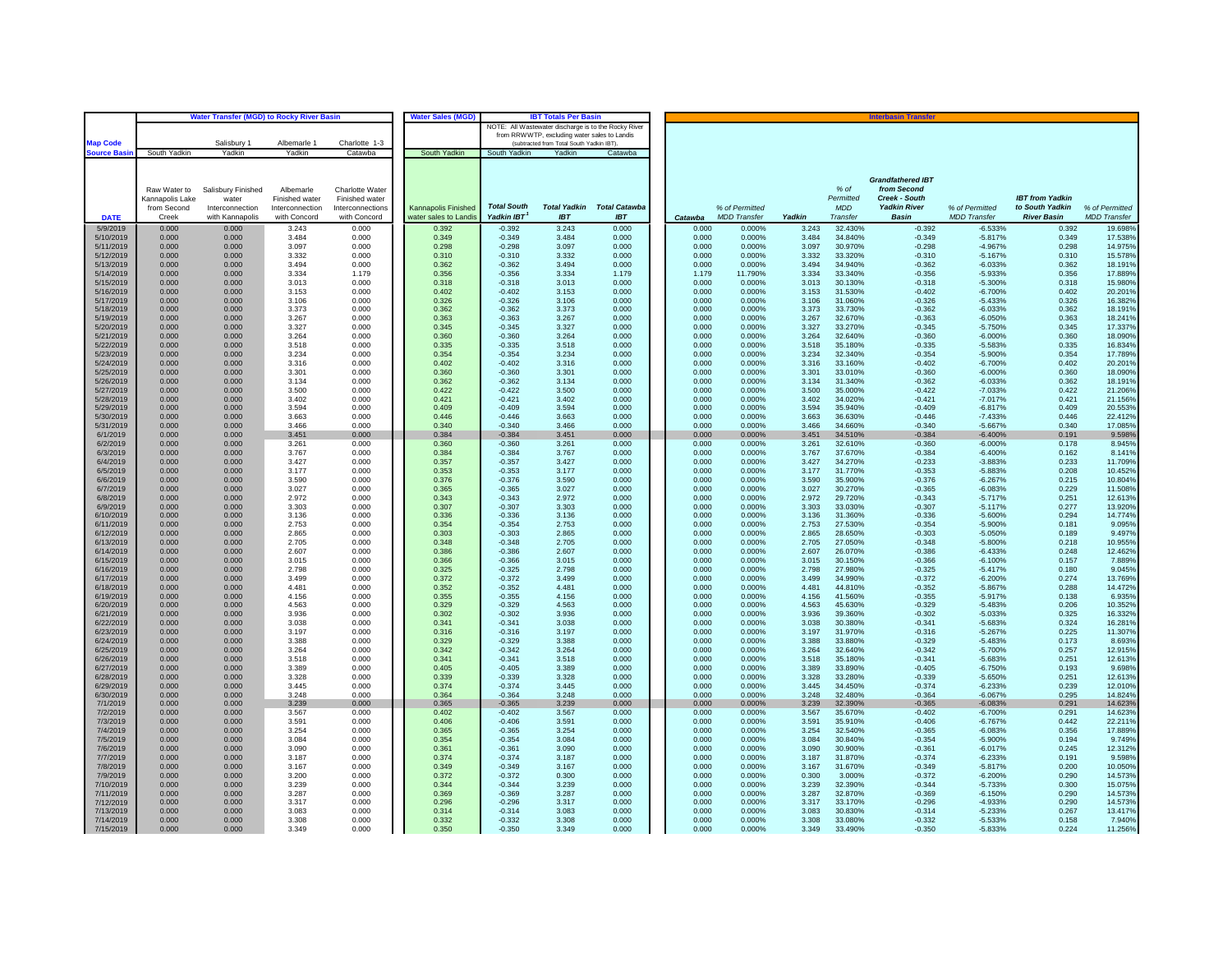|                        |                 | <b>Water Transfer (MGD) to Rocky River Basin</b> |                 |                  | <b>Water Sales (MGD)</b> |                      | <b>IBT Totals Per Basin</b>                          |                                   |                |                     |                |                    | <b>Interbasin Transfe</b> |                        |                        |                     |
|------------------------|-----------------|--------------------------------------------------|-----------------|------------------|--------------------------|----------------------|------------------------------------------------------|-----------------------------------|----------------|---------------------|----------------|--------------------|---------------------------|------------------------|------------------------|---------------------|
|                        |                 |                                                  |                 |                  |                          |                      | NOTE: All Wastewater discharge is to the Rocky River |                                   |                |                     |                |                    |                           |                        |                        |                     |
|                        |                 |                                                  |                 |                  |                          |                      | from RRWWTP, excluding water sales to Landis         |                                   |                |                     |                |                    |                           |                        |                        |                     |
| <b>Map Code</b>        |                 | Salisbury 1                                      | Albemarle 1     | Charlotte 1-3    |                          |                      | (subtracted from Total South Yadkin IBT).            |                                   |                |                     |                |                    |                           |                        |                        |                     |
| <b>Source Bas</b>      | South Yadkin    | Yadkin                                           | Yadkin          | Catawba          | South Yadkin             | South Yadkin         | Yadkin                                               | Catawba                           |                |                     |                |                    |                           |                        |                        |                     |
|                        |                 |                                                  |                 |                  |                          |                      |                                                      |                                   |                |                     |                |                    |                           |                        |                        |                     |
|                        |                 |                                                  |                 |                  |                          |                      |                                                      |                                   |                |                     |                |                    | <b>Grandfathered IBT</b>  |                        |                        |                     |
|                        | Raw Water to    | Salisbury Finished                               | Albemarle       | Charlotte Water  |                          |                      |                                                      |                                   |                |                     |                | % of               | from Second               |                        |                        |                     |
|                        | Kannapolis Lake | water                                            | Finished water  | Finished water   |                          |                      |                                                      |                                   |                |                     |                | Permitted          | Creek - South             |                        | <b>IBT</b> from Yadkin |                     |
|                        | from Second     | Interconnection                                  | Interconnection | Interconnections | Kannapolis Finished      | <b>Total South</b>   |                                                      | <b>Total Yadkin Total Catawba</b> |                | % of Permitted      |                | <b>MDD</b>         | <b>Yadkin River</b>       | % of Permitted         | to South Yadkin        | % of Permitted      |
| <b>DATE</b>            | Creek           | with Kannapolis                                  | with Concord    | with Concord     | water sales to Landis    | <b>Yadkin IBT</b>    | <b>IBT</b>                                           | <b>IBT</b>                        | Catawba        | <b>MDD</b> Transfer | Yadkin         | Transfer           | Basin                     | <b>MDD</b> Transfer    | <b>River Basin</b>     | <b>MDD</b> Transfer |
| 7/16/2019              | 0.000           | 0.000                                            | 3.471           | 0.000            | 0.342                    | $-0.342$             | 3.471                                                | 0.000                             | 0.000          | 0.000%              | 3.471          | 34.710%            | $-0.342$                  | $-5.700%$              | 0.224                  | 11.2569             |
| 7/17/2019              | 0.000           | 0.000                                            | 3.434           | 0.000            | 0.349                    | $-0.349$             | 3.434                                                | 0.000                             | 0.000          | 0.000%              | 3.434          | 34.340%            | $-0.349$                  | $-5.817%$              | 0.220                  | 11.055%             |
| 7/18/2019              | 0.000           | 0.000                                            | 3.416           | 0.000            | 0.379                    | $-0.379$             | 3.416                                                | 0.000                             | 0.000          | 0.000%              | 3.416          | 34.160%            | $-0.379$                  | $-6.317%$              | 0.230                  | 11.5589             |
| 7/19/2019              | 0.000           | 0.000                                            | 3.299           | 0.000            | 0.408                    | $-0.408$             | 3.299                                                | 0.000                             | 0.000          | 0.000%              | 3.299          | 32.990%            | $-0.408$                  | $-6.800%$              | 0.220                  | 11.055%             |
| 7/20/2019              | 0.000           | 0.000                                            | 3.251           | 0.000            | 0.416                    | $-0.416$             | 3.251                                                | 0.000                             | 0.000          | 0.000%              | 3.251          | 32.510%            | $-0.416$                  | $-6.933%$              | 0.215                  | 10.804%             |
| 7/21/2019              | 0.000           | 0.000                                            | 3.194           | 0.000            | 0.354                    | $-0.354$             | 3.194                                                | 0.000                             | 0.000          | 0.000%              | 3.194          | 31.940%            | $-0.354$                  | $-5.900%$              | 0.225                  | 11.3079             |
| 7/22/2019              | 0.000           | 0.000                                            | 3.282           | 0.000            | 0.407                    | $-0.407$             | 3.282                                                | 0.000                             | 0.000          | 0.000%              | 3.282          | 32.820%            | $-0.407$                  | $-6.783%$              | 0.223                  | 11.2069             |
| 7/23/2019              | 0.000           | 0.000                                            | 3.100           | 0.000            | 0.322                    | $-0.322$             | 3.100                                                | 0.000                             | 0.000          | 0.000%              | 3.100          | 31.000%            | $-0.322$                  | $-5.367%$              | 0.235                  | 11.8099             |
| 7/24/2019              | 0.000           | 0.000                                            | 3.182           | 0.000            | 0.315                    | $-0.315$             | 3.182                                                | 0.000                             | 0.000          | 0.000%              | 3.182          | 31.820%            | $-0.315$                  | $-5.250%$              | 0.250                  | 12.5639             |
| 7/25/2019              | 0.000           | 0.000                                            | 3.057           | 0.000            | 0.359                    | $-0.359$             | 3.057                                                | 0.000                             | 0.000          | 0.000%              | 3.057          | 30.570%            | $-0.359$                  | $-5.983%$              | 0.243                  | 12.2119             |
| 7/26/2019              | 0.000           | 0.000                                            | 3.268           | 0.000            | 0.378                    | $-0.378$             | 3.268                                                | 0.000                             | 0.000          | 0.000%              | 3.268          | 32.680%            | $-0.378$                  | $-6.300%$              | 0.280                  | 14.070%             |
| 7/27/2019              | 0.000           | 0.000                                            | 3.396           | 0.000            | 0.357                    | $-0.357$             | 3.396                                                | 0.000                             | 0.000          | 0.000%              | 3.396          | 33.960%            | $-0.357$                  | $-5.950%$              | 0.381                  | 19.146%             |
| 7/28/2019              | 0.000           | 0.000                                            | 3.240           | 0.000            | 0.409                    | $-0.409$             | 3.240                                                | 0.000                             | 0.000          | 0.000%              | 3.240          | 32.400%            | $-0.409$                  | $-6.817%$              | 0.265                  | 13.3179             |
| 7/29/2019              | 0.000<br>0.000  | 0.000<br>0.000                                   | 3.315           | 0.000            | 0.379<br>0.366           | $-0.379$<br>$-0.366$ | 3.315<br>3.551                                       | 0.000<br>0.000                    | 0.000          | 0.000%              | 3.315<br>3.551 | 33.150%            | $-0.379$<br>$-0.366$      | $-6.317%$              | 0.266                  | 13.3679             |
| 7/30/2019<br>7/31/2019 | 0.000           | 0.000                                            | 3.551<br>3.551  | 0.000<br>0.000   | 0.344                    | $-0.344$             | 3.551                                                | 0.000                             | 0.000<br>0.000 | 0.000%<br>0.000%    | 3.551          | 35.510%<br>35.510% | $-0.344$                  | $-6.100%$<br>$-5.733%$ | 0.250<br>0.245         | 12.563%<br>12.312%  |
| 8/1/2019               | 0.000           | 0.000                                            | 3.197           | 0.000            | 0.391                    | $-0.391$             | 3.197                                                | 0.000                             | 0.000          | 0.000%              | 3.197          | 31.970%            | $-0.391$                  | $-6.517%$              | 0.300                  | 15.075%             |
| 8/2/2019               | 0.000           | 0.000                                            | 3.378           | 0.000            | 0.381                    | $-0.38'$             | 3.378                                                | 0.000                             | 0.000          | 0.000%              | 3.378          | 33.780%            | $-0.381$                  | $-6.350%$              | 0.279                  | 14.0209             |
| 8/3/2019               | 0.000           | 0.000                                            | 3.419           | 0.000            | 0.413                    | $-0.413$             | 3.419                                                | 0.000                             | 0.000          | 0.000%              | 3.419          | 34.190%            | $-0.413$                  | $-6.883%$              | 0.262                  | 13.1669             |
| 8/4/2019               | 0.000           | 0.000                                            | 3.506           | 0.000            | 0.369                    | $-0.369$             | 3.506                                                | 0.000                             | 0.000          | 0.000%              | 3.506          | 35.060%            | $-0.369$                  | $-6.150%$              | 0.316                  | 15.879%             |
| 8/5/2019               | 0.000           | 0.000                                            | 3.383           | 0.000            | 0.390                    | $-0.390$             | 3.383                                                | 0.000                             | 0.000          | 0.000%              | 3.383          | 33.830%            | $-0.390$                  | $-6.500%$              | 0.218                  | 10.955%             |
| 8/6/2019               | 0.000           | 0.000                                            | 3.403           | 0.000            | 0.403                    | $-0.403$             | 3.403                                                | 0.000                             | 0.000          | 0.000%              | 3.403          | 34.030%            | $-0.403$                  | $-6.717%$              | 0.245                  | 12.3129             |
| 8/7/2019               | 0.000           | 0.000                                            | 3.487           | 0.000            | 0.356                    | $-0.356$             | 3.487                                                | 0.000                             | 0.000          | 0.000%              | 3.487          | 34.870%            | $-0.356$                  | $-5.933%$              | 0.274                  | 13.769%             |
| 8/8/2019               | 0.000           | 0.000                                            | 3.598           | 0.000            | 0.390                    | $-0.390$             | 3.598                                                | 0.000                             | 0.000          | 0.000%              | 3.598          | 35.980%            | $-0.390$                  | $-6.500%$              | 0.235                  | 11.809%             |
| 8/9/2019               | 0.000           | 0.000                                            | 3.510           | 0.000            | 0.399                    | $-0.399$             | 3.510                                                | 0.000                             | 0.000          | 0.000%              | 3.510          | 35.100%            | $-0.399$                  | $-6.650%$              | 0.230                  | 11.5589             |
| 8/10/2019              | 0.000           | 0.000                                            | 3.449           | 0.000            | 0.415                    | $-0.415$             | 3.449                                                | 0.000                             | 0.000          | 0.000%              | 3.449          | 34.490%            | $-0.415$                  | $-6.917%$              | 0.251                  | 12.6139             |
| 8/11/2019              | 0.000           | 0.000                                            | 3.421           | 0.000            | 0.361                    | $-0.361$             | 3.421                                                | 0.000                             | 0.000          | 0.000%              | 3.421          | 34.210%            | $-0.361$                  | $-6.017%$              | 0.219                  | 11.005%             |
| 8/12/2019              | 0.000           | 0.000                                            | 3.615           | 0.000            | 0.429                    | $-0.429$             | 3.615                                                | 0.000                             | 0.000          | 0.000%              | 3.615          | 36.150%            | $-0.429$                  | $-7.150%$              | 0.237                  | 11.910%             |
| 8/13/2019              | 0.000           | 0.000                                            | 3.537           | 0.000            | 0.408                    | $-0.408$             | 3.537                                                | 0.000                             | 0.000          | 0.000%              | 3.537          | 35.370%            | $-0.408$                  | $-6.800%$              | 0.215                  | 10.804%             |
| 8/14/2019              | 0.000           | 0.000                                            | 3.195           | 0.000            | 0.377                    | $-0.377$             | 3.195                                                | 0.000                             | 0.000          | 0.000%              | 3.195          | 31.950%            | $-0.377$                  | $-6.283%$              | 0.220                  | 11.055%             |
| 8/15/2019<br>8/16/2019 | 0.000<br>0.000  | 0.000<br>0.000                                   | 3.137<br>3.345  | 0.000<br>0.000   | 0.383<br>0.451           | $-0.383$<br>$-0.451$ | 3.137<br>3.345                                       | 0.000<br>0.000                    | 0.000<br>0.000 | 0.000%<br>0.000%    | 3.137<br>3.345 | 31.370%<br>33.450% | $-0.383$<br>$-0.451$      | $-6.383%$<br>$-7.517%$ | 0.190<br>0.225         | 9.548%<br>11.3079   |
| 8/17/2019              | 0.000           | 0.000                                            | 3.381           | 0.000            | 0.406                    | $-0.406$             | 3.381                                                | 0.000                             | 0.000          | 0.000%              | 3.381          | 33.810%            | $-0.406$                  | $-6.767%$              | 0.273                  | 13.7199             |
| 8/18/2019              | 0.000           | 0.000                                            | 3.067           | 0.000            | 0.392                    | $-0.392$             | 3.067                                                | 0.000                             | 0.000          | 0.000%              | 3.067          | 30.670%            | $-0.392$                  | $-6.533%$              | 0.235                  | 11.8099             |
| 8/19/2019              | 0.000           | 0.000                                            | 3.297           | 0.000            | 0.362                    | $-0.362$             | 3.297                                                | 0.000                             | 0.000          | 0.000%              | 3.297          | 32.970%            | $-0.362$                  | $-6.033%$              | 0.242                  | 12.1619             |
| 8/20/2019              | 0.000           | 0.000                                            | 3.320           | 0.000            | 0.373                    | $-0.373$             | 3.320                                                | 0.000                             | 0.000          | 0.000%              | 3.320          | 33.200%            | $-0.373$                  | $-6.217%$              | 0.175                  | 8.794%              |
| 8/21/2019              | 0.000           | 0.000                                            | 3.010           | 0.000            | 0.341                    | $-0.341$             | 3.010                                                | 0.000                             | 0.000          | 0.000%              | 3.010          | 30.100%            | $-0.341$                  | $-5.683%$              | 0.260                  | 13.065%             |
| 8/22/2019              | 0.000           | 0.000                                            | 3.031           | 0.000            | 0.332                    | $-0.332$             | 3.031                                                | 0.000                             | 0.000          | 0.000%              | 3.031          | 30.310%            | $-0.332$                  | $-5.533%$              | 0.180                  | 9.045%              |
| 8/23/2019              | 0.000           | 0.000                                            | 3.289           | 0.000            | 0.332                    | $-0.332$             | 3.289                                                | 0.000                             | 0.000          | 0.000%              | 3.289          | 32.890%            | $-0.332$                  | $-5.533%$              | 0.236                  | 11.859%             |
| 8/24/2019              | 0.000           | 0.000                                            | 3.114           | 0.000            | 0.345                    | $-0.345$             | 3.114                                                | 0.000                             | 0.000          | 0.000%              | 3.114          | 31.140%            | $-0.345$                  | $-5.750%$              | 0.261                  | 13.1169             |
| 8/25/2019              | 0.000           | 0.000                                            | 3.138           | 0.000            | 0.319                    | $-0.319$             | 3.138                                                | 0.000                             | 0.000          | 0.000%              | 3.138          | 31.380%            | $-0.319$                  | $-5.317%$              | 0.248                  | 12.4629             |
| 8/26/2019              | 0.000           | 0.000                                            | 3.229           | 0.000            | 0.360                    | $-0.360$             | 3.229                                                | 0.000                             | 0.000          | 0.000%              | 3.229          | 32.290%            | $-0.360$                  | $-6.000%$              | 0.234                  | 11.7599             |
| 8/27/2019              | 0.000           | 0.000                                            | 3.184           | 0.000            | 0.350                    | $-0.350$             | 3.184                                                | 0.000                             | 0.000          | 0.000%              | 3.184          | 31.840%            | $-0.350$                  | $-5.833%$              | 0.269                  | 13.518%             |
| 8/28/2019              | 0.000           | 0.000                                            | 3.278           | 0.000            | 0.327                    | $-0.327$             | 3.278                                                | 0.000                             | 0.000          | 0.000%              | 3.278          | 32.780%            | $-0.327$                  | $-5.450%$              | 0.295                  | 14.824%             |
| 8/29/2019<br>8/30/2019 | 0.000<br>0.000  | 0.000<br>0.000                                   | 3.195<br>3.224  | 0.000<br>0.000   | 0.365<br>0.381           | $-0.365$<br>$-0.381$ | 3.195<br>3.224                                       | 0.000<br>0.000                    | 0.000<br>0.000 | 0.000%<br>0.000%    | 3.195<br>3.224 | 31.950%<br>32.240% | $-0.365$<br>$-0.381$      | $-6.083%$<br>$-6.350%$ | 0.200<br>0.170         | 10.050%<br>8.543%   |
| 8/31/2019              | 0.000           | 0.000                                            | 3.141           | 0.000            | 0.351                    | $-0.351$             | 3.141                                                | 0.000                             | 0.000          | 0.000%              | 3.141          | 31.410%            | $-0.351$                  | $-5.850%$              | 0.374                  | 18.794%             |
| 9/1/2019               | 0.000           | 0.000                                            | 3.084           | 0.000            | 0.288                    | $-0.288$             | 3.084                                                | 0.000                             | 0.000          | 0.000%              | 3.084          | 30.840%            | $-0.288$                  | -4.800%                | 0.454                  | 22.8149             |
| 9/2/2019               | 0.000           | 0.000                                            | 3.373           | 0.000            | 0.376                    | $-0.376$             | 3.373                                                | 0.000                             | 0.000          | 0.000%              | 3.373          | 33.730%            | $-0.376$                  | $-6.267%$              | 0.376                  | 18.894%             |
| 9/3/2019               | 0.000           | 0.000                                            | 3.249           | 0.000            | 0.384                    | $-0.384$             | 3.249                                                | 0.000                             | 0.000          | 0.000%              | 3.249          | 32.490%            | $-0.384$                  | $-6.400%$              | 0.384                  | 19.296%             |
| 9/4/2019               | 0.000           | 0.000                                            | 3.357           | 0.000            | 0.334                    | $-0.334$             | 3.357                                                | 0.000                             | 0.000          | 0.000%              | 3.357          | 33.570%            | $-0.334$                  | $-5.567%$              | 0.334                  | 16.784%             |
| 9/5/2019               | 0.000           | 0.000                                            | 3.109           | 0.000            | 0.383                    | $-0.383$             | 3.109                                                | 0.000                             | 0.000          | 0.000%              | 3.109          | 31.090%            | $-0.383$                  | $-6.383%$              | 0.383                  | 19.246%             |
| 9/6/2019               | 0.000           | 0.000                                            | 3.496           | 0.000            | 0.363                    | $-0.363$             | 3.496                                                | 0.000                             | 0.000          | 0.000%              | 3.496          | 34.960%            | $-0.363$                  | $-6.050%$              | 0.363                  | 18.2419             |
| 9/7/2019               | 0.000           | 0.000                                            | 3.470           | 0.000            | 0.381                    | $-0.381$             | 3.470                                                | 0.000                             | 0.000          | 0.000%              | 3.470          | 34.700%            | $-0.381$                  | $-6.350%$              | 0.381                  | 19.1469             |
| 9/8/2019               | 0.000           | 0.000                                            | 3.321           | 0.000            | 0.373                    | $-0.373$             | 3.321                                                | 0.000                             | 0.000          | 0.000%              | 3.321          | 33.210%            | $-0.373$                  | $-6.217%$              | 0.373                  | 18.744%             |
| 9/9/2019               | 0.000           | 0.000                                            | 3.240           | 0.000            | 0.391                    | $-0.391$             | 3.240                                                | 0.000                             | 0.000          | 0.000%              | 3.240          | 32.400%            | $-0.391$                  | $-6.517%$              | 0.391                  | 19.648%             |
| 9/10/2019              | 0.000           | 0.000                                            | 3.618           | 0.000            | 0.391                    | $-0.391$             | 3.618                                                | 0.000                             | 0.000          | 0.000%              | 3.618          | 36.180%            | $-0.391$                  | $-6.517%$              | 0.391                  | 19.648%             |
| 9/11/2019              | 0.000           | 0.000                                            | 3.280           | 0.000            | 0.339                    | $-0.339$             | 3.280                                                | 0.000                             | 0.000          | 0.000%              | 3.280          | 32.800%            | $-0.339$                  | $-5.650%$              | 0.339                  | 17.035%             |
| 9/12/2019              | 0.000           | 0.000                                            | 3.405           | 0.000            | 0.396                    | $-0.396$             | 3.405                                                | 0.000                             | 0.000          | 0.000%              | 3.405          | 34.050%            | $-0.396$                  | $-6.600%$              | 0.396                  | 19.899%             |
| 9/13/2019              | 0.000           | 0.000                                            | 3.313           | 0.000            | 0.353                    | $-0.353$             | 3.313                                                | 0.000                             | 0.000          | 0.000%              | 3.313          | 33.130%            | $-0.353$                  | $-5.883%$              | 0.353                  | 17.739%             |
| 9/14/2019              | 0.000           | 0.000                                            | 3.346           | 0.000            | 0.393                    | $-0.393$             | 3.346                                                | 0.000                             | 0.000          | 0.000%              | 3.346          | 33.460%            | $-0.393$                  | $-6.550%$              | 0.393                  | 19.7499             |
| 9/15/2019<br>9/16/2019 | 0.000<br>0.000  | 0.000<br>0.000                                   | 3.385           | 0.000            | 0.369<br>0.431           | $-0.369$<br>$-0.431$ | 3.385<br>3.657                                       | 0.000<br>0.000                    | 0.000<br>0.000 | 0.000%<br>0.000%    | 3.385<br>3.657 | 33.850%            | $-0.369$<br>$-0.431$      | $-6.150%$              | 0.369<br>0.431         | 18.543%             |
| 9/17/2019              | 0.000           | 0.000                                            | 3.657<br>3.412  | 0.000<br>0.000   | 0.384                    | $-0.384$             | 3.412                                                | 0.000                             | 0.000          | 0.000%              | 3.412          | 36.570%<br>34.120% | $-0.384$                  | $-7.183%$<br>$-6.400%$ | 0.384                  | 21.6589<br>19.296%  |
| 9/18/2019              | 0.000           | 0.000                                            | 3.185           | 0.000            | 0.370                    | $-0.370$             | 3.185                                                | 0.000                             | 0.000          | 0.000%              | 3.185          | 31.850%            | $-0.370$                  | $-6.167%$              | 0.370                  | 18.593%             |
| 9/19/2019              | 0.000           | 0.000                                            | 3.581           | 0.000            | 0.374                    | $-0.374$             | 3.581                                                | 0.000                             | 0.000          | 0.000%              | 3.581          | 35.810%            | $-0.374$                  | $-6.233%$              | 0.374                  | 18.794%             |
| 9/20/2019              | 0.000           | 0.000                                            | 3.322           | 0.000            | 0.387                    | $-0.387$             | 3.322                                                | 0.000                             | 0.000          | 0.000%              | 3.322          | 33.220%            | $-0.387$                  | $-6.450%$              | 0.387                  | 19.447%             |
| 9/21/2019              | 0.000           | 0.000                                            | 3.323           | 0.000            | 0.410                    | $-0.410$             | 3.323                                                | 0.000                             | 0.000          | 0.000%              | 3.323          | 33.230%            | $-0.410$                  | $-6.833%$              | 0.410                  | 20.603%             |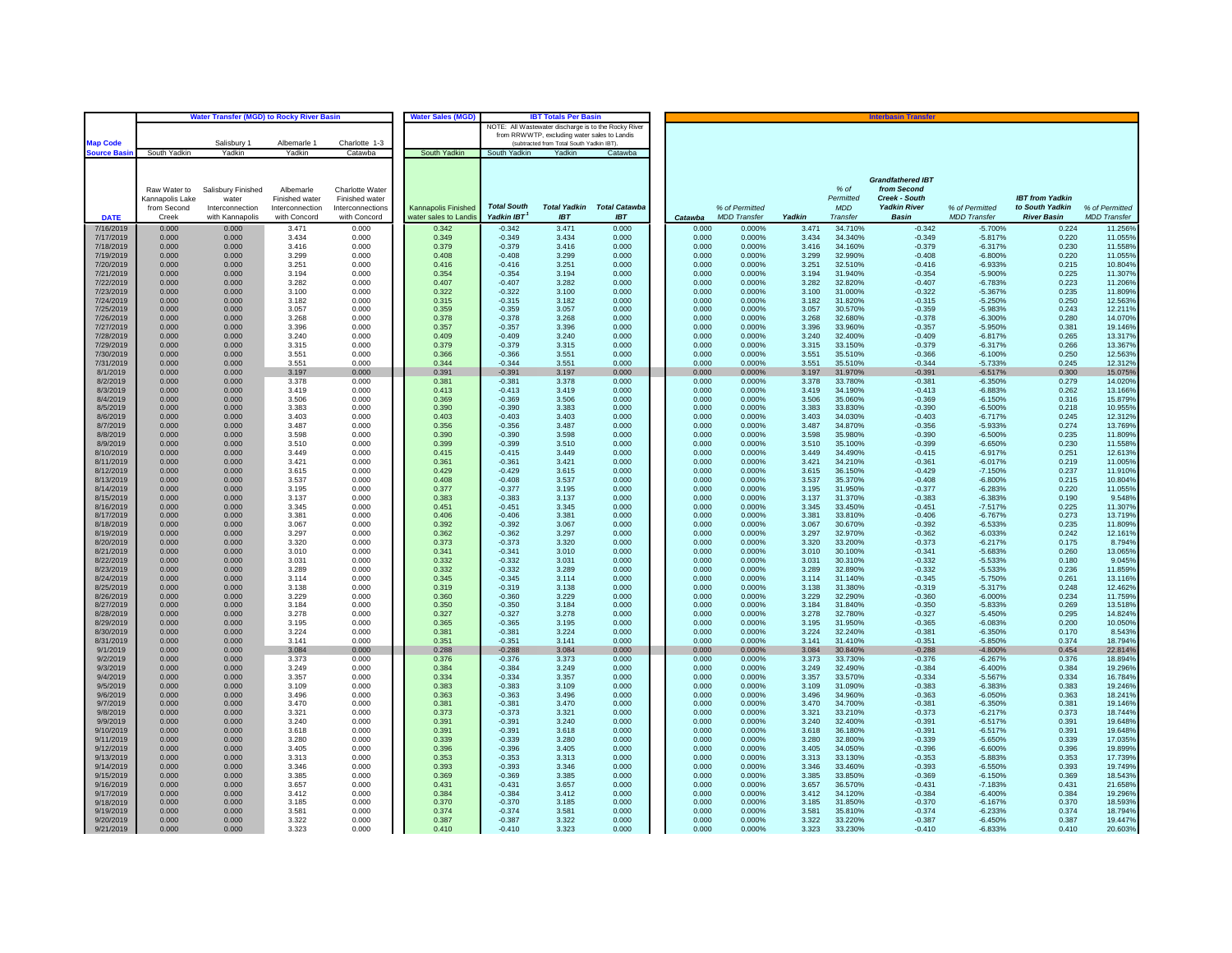| NOTE: All Wastewater discharge is to the Rocky River<br>from RRWWTP, excluding water sales to Landis<br><b>Map Code</b><br>Salisbury 1<br>Albemarle 1<br>Charlotte 1-3<br>(subtracted from Total South Yadkin IBT).<br>South Yadkin<br>Catawba<br>South Yadkin<br>South Yadkin<br>Yadkin<br><b>Source Bas</b><br>Yadkin<br>Yadkin<br>Catawba<br><b>Grandfathered IBT</b><br>from Second<br>Salisbury Finished<br>Charlotte Water<br>$%$ of<br>Raw Water to<br>Albemarle<br>Kannapolis Lake<br>Finished water<br>Permitted<br>Creek - South<br><b>IBT</b> from Yadkin<br>water<br>Finished water<br><b>Total South</b><br><b>Total Yadkin Total Catawba</b><br>% of Permitted<br><b>Yadkin River</b><br>% of Permitted<br>to South Yadkin<br>from Second<br>Interconnection<br>Interconnection<br>Interconnections<br>Kannapolis Finished<br><b>MDD</b><br>% of Permitted<br>Yadkin IBT<br>Yadkin<br><b>Basin</b><br><b>MDD</b> Transfer<br><b>River Basin</b><br><b>MDD</b> Transfer<br>Creek<br>with Kannapolis<br>with Concord<br>with Concord<br>water sales to Landis<br>IBT<br><b>IBT</b><br><b>MDD</b> Transfer<br>Transfer<br><b>DATE</b><br>Catawba<br>9/22/2019<br>0.000<br>0.000<br>3.324<br>0.354<br>$-0.354$<br>3.324<br>0.000<br>0.000<br>0.000%<br>3.324<br>33.240%<br>$-0.354$<br>$-5.900%$<br>0.354<br>17.789%<br>0.000<br>20.653%<br>9/23/2019<br>0.000<br>0.000<br>3.150<br>0.000<br>0.411<br>$-0.411$<br>3.150<br>0.000<br>0.000<br>0.000%<br>3.150<br>31.500%<br>$-0.411$<br>$-6.850%$<br>0.411<br>9/24/2019<br>0.000<br>0.000<br>3.218<br>0.000<br>0.385<br>$-0.385$<br>3.218<br>0.000<br>0.000<br>0.000%<br>3.218<br>32.180%<br>$-0.385$<br>$-6.417%$<br>0.385<br>19.347%<br>0.000<br>0.401<br>20.151%<br>9/25/2019<br>0.000<br>3.146<br>0.000<br>0.401<br>$-0.401$<br>3.146<br>0.000<br>0.000%<br>31.460%<br>$-0.401$<br>$-6.683%$<br>0.000<br>3.146<br>9/26/2019<br>0.000<br>0.000<br>3.438<br>0.000<br>0.335<br>$-0.335$<br>3.438<br>0.000<br>0.000<br>0.000%<br>3.438<br>34.380%<br>$-0.335$<br>$-5.583%$<br>0.335<br>16.834%<br>0.000<br>3.504<br>0.000<br>0.430<br>$-0.430$<br>3.504<br>0.000<br>0.000<br>0.000%<br>3.504<br>35.040%<br>$-0.430$<br>0.430<br>21.608%<br>9/27/2019<br>0.000<br>$-7.167%$<br>0.000<br>3.300<br>0.412<br>3.300<br>0.000<br>0.000<br>0.000%<br>33.000%<br>$-0.412$<br>0.412<br>20.704%<br>9/28/2019<br>0.000<br>0.000<br>$-0.412$<br>3.300<br>$-6.867%$<br>9/29/2019<br>0.000<br>0.000<br>3.352<br>0.000<br>0.415<br>$-0.415$<br>3.352<br>0.000<br>0.000<br>0.000%<br>33.520%<br>$-0.415$<br>$-6.917%$<br>0.415<br>20.854%<br>3.352<br>3.355<br>9/30/2019<br>0.000<br>0.000<br>0.000<br>0.396<br>$-0.396$<br>3.355<br>0.000<br>0.000<br>0.000%<br>3.355<br>33.550%<br>$-0.396$<br>$-6.600%$<br>0.396<br>19.899%<br>10/1/2019<br>0.000<br>0.000<br>3.348<br>0.000<br>0.419<br>$-0.419$<br>3.348<br>0.000<br>0.000<br>0.000%<br>3.348<br>33.480%<br>$-0.419$<br>$-6.983%$<br>0.419<br>21.055%<br>0.000<br>0.000<br>3.372<br>0.424<br>$-0.424$<br>3.372<br>0.000<br>0.000%<br>3.372<br>33.720%<br>$-0.424$<br>$-7.067%$<br>0.424<br>21.307%<br>10/2/2019<br>0.000<br>0.000<br>10/3/2019<br>0.000<br>0.000<br>3.615<br>0.000<br>0.445<br>$-0.445$<br>3.615<br>0.000<br>0.000<br>0.000%<br>3.615<br>36.150%<br>$-0.445$<br>$-7.417%$<br>0.445<br>22.362%<br>10/4/2019<br>0.000<br>0.000<br>3.382<br>0.000<br>0.440<br>$-0.440$<br>3.382<br>0.000<br>0.000<br>0.000%<br>3.382<br>33.820%<br>$-0.440$<br>$-7.333%$<br>0.440<br>22.111%<br>0.406<br>0.000<br>$-0.406$<br>3.206<br>0.000<br>0.000%<br>$-0.406$<br>$-6.767%$<br>0.406<br>20.402%<br>10/5/2019<br>0.000<br>3.206<br>0.000<br>0.000<br>3.206<br>32.060%<br>10/6/2019<br>0.000<br>0.000<br>3.359<br>0.000<br>0.359<br>$-0.359$<br>3.359<br>0.000<br>0.000<br>0.000%<br>3.359<br>33.590%<br>$-0.359$<br>$-5.983%$<br>0.359<br>18.040%<br>0.000<br>3.080<br>0.000<br>0.423<br>$-0.423$<br>3.080<br>0.000<br>0.000<br>0.000%<br>3.080<br>30.800%<br>$-0.423$<br>$-7.050%$<br>0.423<br>21.256%<br>10/7/2019<br>0.000<br>10/8/2019<br>0.000<br>0.000<br>3.393<br>0.000<br>0.413<br>$-0.413$<br>3.393<br>0.000<br>0.000<br>0.000%<br>3.393<br>33.930%<br>$-0.413$<br>$-6.883%$<br>0.413<br>20.754%<br>3.413<br>0.000<br>0.391<br>10/9/2019<br>0.000<br>0.000<br>3.413<br>0.000<br>0.391<br>$-0.391$<br>0.000<br>0.000%<br>3.413<br>34.130%<br>$-0.391$<br>$-6.517%$<br>19.648%<br>0.000<br>3.275<br>0.342<br>$-0.342$<br>3.275<br>0.000<br>$-0.342$<br>0.342<br>17.186%<br>10/10/2019<br>0.000<br>0.000<br>0.000<br>0.000%<br>3.275<br>32.750%<br>$-5.700%$<br>10/11/2019<br>0.000<br>0.000<br>3.340<br>0.000<br>0.364<br>$-0.364$<br>3.340<br>0.000<br>0.000<br>0.000%<br>3.340<br>33.400%<br>$-0.364$<br>$-6.067%$<br>0.364<br>18.291%<br>3.451<br>0.342<br>3.451<br>$-0.342$<br>0.342<br>10/12/2019<br>0.000<br>0.000<br>0.000<br>$-0.342$<br>0.000<br>0.000<br>0.000%<br>3.451<br>34.510%<br>$-5.700%$<br>17.186%<br>10/13/2019<br>0.000<br>0.000<br>3.079<br>0.000<br>0.308<br>$-0.308$<br>3.079<br>0.000<br>0.000<br>0.000%<br>3.079<br>30.790%<br>$-0.308$<br>$-5.133%$<br>0.308<br>15.477%<br>0.000<br>0.343<br>3.242<br>0.000<br>0.000<br>0.000%<br>32.420%<br>$-0.343$<br>0.343<br>17.236%<br>10/14/2019<br>0.000<br>0.000<br>3.242<br>$-0.343$<br>3.242<br>$-5.717%$<br>3.285<br>0.000<br>0.371<br>$-0.371$<br>3.285<br>0.000<br>0.000<br>0.000%<br>32.850%<br>$-0.371$<br>0.371<br>18.643%<br>10/15/2019<br>0.000<br>0.000<br>3.285<br>$-6.183%$<br>10/16/2019<br>0.000<br>0.000<br>3.055<br>0.000<br>0.415<br>$-0.415$<br>3.055<br>0.000<br>0.000<br>0.000%<br>3.055<br>30.550%<br>$-0.415$<br>$-6.917%$<br>0.415<br>20.854%<br>$-5.933%$<br>0.356<br>17.889%<br>10/17/2019<br>0.000<br>0.000<br>3.180<br>0.000<br>0.356<br>$-0.356$<br>3.180<br>0.000<br>0.000<br>0.000%<br>3.180<br>31.800%<br>$-0.356$<br>0.433<br>10/18/2019<br>0.000<br>0.000<br>3.363<br>0.000<br>$-0.433$<br>3.363<br>0.000<br>0.000<br>0.000%<br>3.363<br>33.630%<br>$-0.433$<br>$-7.217%$<br>0.433<br>21.759%<br>0.347<br>0.347<br>17.437%<br>10/19/2019<br>0.000<br>0.000<br>2.944<br>0.000<br>$-0.347$<br>2.944<br>0.000<br>0.000<br>0.000%<br>2.944<br>29.440%<br>$-0.347$<br>$-5.783%$<br>10/20/2019<br>0.000<br>0.000<br>3.194<br>0.000<br>0.402<br>$-0.402$<br>3.194<br>0.000<br>0.000<br>0.000%<br>3.194<br>31.940%<br>$-0.402$<br>$-6.700%$<br>0.402<br>20.201%<br>10/21/2019<br>0.000<br>0.000<br>3.063<br>0.000<br>0.430<br>$-0.430$<br>3.063<br>0.000<br>0.000<br>0.000%<br>3.063<br>30.630%<br>$-0.430$<br>$-7.167%$<br>0.430<br>21.608%<br>0.430<br>3.263<br>0.000<br>0.000%<br>32.630%<br>$-0.430$<br>0.430<br>21.608%<br>10/22/2019<br>0.000<br>0.000<br>3.263<br>0.000<br>$-0.430$<br>0.000<br>3.263<br>$-7.167%$<br>10/23/2019<br>0.000<br>0.000<br>3.149<br>0.000<br>0.419<br>$-0.419$<br>3.149<br>0.000<br>0.000<br>0.000%<br>3.149<br>31.490%<br>$-0.419$<br>$-6.983%$<br>0.419<br>21.055%<br>10/24/2019<br>0.000<br>0.000<br>3.132<br>0.000<br>0.424<br>$-0.424$<br>3.132<br>0.000<br>0.000<br>0.000%<br>3.132<br>31.320%<br>$-0.424$<br>$-7.067%$<br>0.424<br>21.3079<br>0.407<br>10/25/2019<br>0.000<br>0.000<br>3.126<br>0.000<br>$-0.407$<br>3.126<br>0.000<br>0.000<br>0.000%<br>3.126<br>31.260%<br>$-0.407$<br>$-6.783%$<br>0.407<br>20.4529<br>0.389<br>10/26/2019<br>0.000<br>0.000<br>3.073<br>0.000<br>$-0.389$<br>3.073<br>0.000<br>0.000<br>0.000%<br>30.730%<br>$-0.389$<br>$-6.483%$<br>0.389<br>19.548%<br>3.073<br>0.417<br>20.955%<br>10/27/2019<br>0.000<br>0.000<br>3.193<br>0.000<br>$-0.417$<br>3.193<br>0.000<br>0.000<br>0.000%<br>3.193<br>31.930%<br>$-0.417$<br>$-6.950%$<br>0.417<br>10/28/2019<br>0.000<br>0.000<br>3.163<br>0.000<br>0.450<br>$-0.450$<br>3.163<br>0.000<br>0.000<br>0.000%<br>3.163<br>31.630%<br>$-0.450$<br>$-7.500%$<br>0.450<br>22.613%<br>0.524<br>0.524<br>0.000<br>0.000<br>$-0.524$<br>3.305<br>0.000<br>0.000<br>0.000%<br>33.050%<br>$-0.524$<br>26.332%<br>10/29/2019<br>0.000<br>3.305<br>3.305<br>$-8.733%$<br>10/30/2019<br>0.000<br>0.000<br>3.386<br>0.000<br>0.446<br>$-0.446$<br>3.386<br>0.000<br>0.000<br>0.000%<br>3.386<br>33.860%<br>$-0.446$<br>$-7.433%$<br>0.446<br>22.412%<br>10/31/2019<br>0.000<br>3.261<br>0.000<br>0.363<br>$-0.363$<br>3.261<br>0.000<br>0.000<br>0.000%<br>3.261<br>32.610%<br>$-0.363$<br>$-6.050%$<br>0.363<br>18.2419<br>0.000<br>16.131%<br>0.000<br>3.419<br>0.000<br>0.321<br>$-0.321$<br>3.419<br>0.000<br>0.000<br>0.000%<br>$-0.321$<br>$-5.350%$<br>0.321<br>11/1/2019<br>0.000<br>3.419<br>34.190%<br>11/2/2019<br>0.000<br>0.000<br>3.252<br>0.293<br>3.252<br>0.000<br>0.000%<br>3.252<br>32.520%<br>$-0.293$<br>$-4.883%$<br>0.293<br>14.724%<br>0.000<br>$-0.293$<br>0.000<br>11/3/2019<br>0.000<br>0.000<br>3.393<br>0.000<br>0.338<br>$-0.338$<br>3.393<br>0.000<br>0.000<br>0.000%<br>3.393<br>33.930%<br>$-0.338$<br>$-5.633%$<br>0.338<br>16.985%<br>15.779%<br>11/4/2019<br>0.000<br>0.000<br>3.270<br>0.000<br>0.314<br>$-0.314$<br>3.270<br>0.000<br>0.000<br>0.000%<br>3.270<br>32.700%<br>$-0.314$<br>$-5.233%$<br>0.314<br>0.289<br>3.348<br>0.000<br>$-0.289$<br>0.289<br>11/5/2019<br>0.000<br>0.000<br>3.348<br>0.000<br>$-0.289$<br>0.000<br>0.000%<br>3.348<br>33.480%<br>$-4.817%$<br>14.523%<br>11/6/2019<br>0.000<br>0.000<br>3.309<br>0.000<br>0.358<br>$-0.358$<br>3.309<br>0.000<br>0.000<br>0.000%<br>3.309<br>33.090%<br>$-0.358$<br>$-5.967%$<br>0.358<br>17.990%<br>11/7/2019<br>0.000<br>0.000<br>3.285<br>0.000<br>0.302<br>$-0.302$<br>3.285<br>0.000<br>0.000<br>0.000%<br>3.285<br>32.850%<br>$-0.302$<br>$-5.033%$<br>0.302<br>15.176%<br>0.000<br>0.253<br>3.313<br>0.000<br>0.000<br>0.000%<br>33.130%<br>$-0.253$<br>$-4.217%$<br>0.253<br>12.714%<br>11/8/2019<br>0.000<br>3.313<br>0.000<br>$-0.253$<br>3.313<br>11/9/2019<br>0.000<br>0.000<br>3.193<br>0.000<br>0.256<br>$-0.256$<br>3.193<br>0.000<br>0.000<br>0.000%<br>31.930%<br>$-0.256$<br>0.256<br>12.864%<br>3.193<br>$-4.267%$<br>0.000<br>0.256<br>$-0.256$<br>3.231<br>0.000<br>0.000<br>0.000%<br>$-0.256$<br>0.256<br>12.864%<br>11/10/2019<br>0.000<br>0.000<br>3.231<br>3.23'<br>32.310%<br>$-4.267%$<br>3.380<br>12.864%<br>11/11/2019<br>0.000<br>0.000<br>3.380<br>0.000<br>0.256<br>$-0.256$<br>0.000<br>0.000<br>0.000%<br>3.380<br>33.800%<br>$-0.256$<br>$-4.267%$<br>0.256<br>3.271<br>0.249<br>3.271<br>0.000<br>0.000%<br>32.710%<br>$-0.249$<br>0.249<br>12.513%<br>11/12/2019<br>0.000<br>0.000<br>0.000<br>$-0.249$<br>0.000<br>3.271<br>$-4.150%$<br>11/13/2019<br>0.000<br>0.000<br>2.933<br>0.000<br>0.262<br>$-0.262$<br>2.933<br>0.000<br>0.000<br>0.000%<br>2.933<br>29.330%<br>$-0.262$<br>$-4.367%$<br>0.262<br>13.166%<br>11/14/2019<br>0.000<br>0.000<br>2.891<br>0.000<br>0.269<br>$-0.269$<br>2.891<br>0.000<br>0.000<br>0.000%<br>2.891<br>28.910%<br>$-0.269$<br>$-4.483%$<br>0.269<br>13.518%<br>0.000<br>0.207<br>$-3.450%$<br>10.402%<br>11/15/2019<br>0.000<br>3.109<br>0.000<br>$-0.207$<br>3.109<br>0.000<br>0.000<br>0.000%<br>3.109<br>31.090%<br>$-0.207$<br>0.207<br>11/16/2019<br>0.000<br>0.000<br>0.000<br>0.255<br>$-0.255$<br>3.156<br>0.000<br>0.000%<br>31.560%<br>$-0.255$<br>$-4.250%$<br>0.255<br>12.814%<br>3.156<br>0.000<br>3.156<br>0.253<br>$-0.253$<br>3.003<br>0.000<br>0.000%<br>$-0.253$<br>0.253<br>12.714%<br>11/17/2019<br>0.000<br>0.000<br>3.003<br>0.000<br>0.000<br>3.003<br>30.030%<br>$-4.217%$<br>3.055<br>0.265<br>$-0.265$<br>3.055<br>0.000<br>0.000%<br>30.550%<br>$-0.265$<br>0.265<br>13.317%<br>11/18/2019<br>0.000<br>0.000<br>0.000<br>0.000<br>3.055<br>$-4.417%$<br>0.262<br>0.000<br>11/19/2019<br>0.000<br>0.000<br>3.157<br>0.000<br>$-0.262$<br>3.157<br>0.000<br>0.000%<br>3.157<br>31.570%<br>$-0.262$<br>$-4.367%$<br>0.262<br>13.166%<br>0.213<br>11/20/2019<br>0.000<br>0.000<br>3.132<br>0.000<br>$-0.213$<br>3.132<br>0.000<br>0.000<br>0.000%<br>3.132<br>31.320%<br>$-0.213$<br>$-3.550%$<br>0.213<br>10.704%<br>11/21/2019<br>0.000<br>0.000<br>2.879<br>0.000<br>0.312<br>$-0.312$<br>2.879<br>0.000<br>0.000<br>0.000%<br>2.879<br>28.790%<br>$-0.312$<br>$-5.200%$<br>0.312<br>15.678%<br>0.208<br>0.208<br>11/22/2019<br>0.000<br>0.000<br>3.242<br>0.000<br>$-0.208$<br>3.242<br>0.000<br>0.000<br>0.000%<br>3.242<br>32.420%<br>$-0.208$<br>$-3.467%$<br>10.452%<br>11/23/2019<br>0.000<br>0.000<br>2.986<br>0.000<br>0.258<br>$-0.258$<br>2.986<br>0.000<br>0.000<br>0.000%<br>2.986<br>29.860%<br>$-0.258$<br>$-4.300%$<br>0.258<br>12.965%<br>11/24/2019<br>0.000<br>0.000<br>3.173<br>0.000<br>0.258<br>$-0.258$<br>3.173<br>0.000<br>0.000<br>0.000%<br>3.173<br>31.730%<br>$-0.258$<br>$-4.300%$<br>0.258<br>12.965%<br>0.257<br>$-0.257$<br>0.000<br>0.000<br>0.000%<br>$-0.257$<br>0.257<br>12.915%<br>11/25/2019<br>0.000<br>0.000<br>3.114<br>0.000<br>3.114<br>3.114<br>31.140%<br>$-4.283%$<br>11/26/2019<br>0.000<br>0.000<br>3.024<br>0.000<br>0.218<br>$-0.218$<br>3.024<br>0.000<br>0.000<br>0.000%<br>3.024<br>30.240%<br>$-0.218$<br>$-3.633%$<br>0.218<br>10.955%<br>11/27/2019<br>0.000<br>0.000<br>3.164<br>0.000<br>0.257<br>$-0.257$<br>3.164<br>0.000<br>0.000<br>0.000%<br>3.164<br>31.640%<br>$-0.257$<br>$-4.283%$<br>0.257<br>12.915%<br>11/28/2019<br>0.000<br>0.000<br>3.124<br>0.000<br>0.259<br>$-0.259$<br>3.124<br>0.000<br>0.000<br>0.000%<br>3.124<br>31.240%<br>$-0.259$<br>$-4.317%$<br>0.259<br>13.015% | <b>Water Transfer (MGD) to Rocky River Basin</b> |  |  |  | <b>Water Sales (MGD)</b><br><b>IBT Totals Per Basir</b> |  |  |  |  |  | <b>Interbasin Transfer</b> |  |  |  |  |  |  |  |  |  |
|--------------------------------------------------------------------------------------------------------------------------------------------------------------------------------------------------------------------------------------------------------------------------------------------------------------------------------------------------------------------------------------------------------------------------------------------------------------------------------------------------------------------------------------------------------------------------------------------------------------------------------------------------------------------------------------------------------------------------------------------------------------------------------------------------------------------------------------------------------------------------------------------------------------------------------------------------------------------------------------------------------------------------------------------------------------------------------------------------------------------------------------------------------------------------------------------------------------------------------------------------------------------------------------------------------------------------------------------------------------------------------------------------------------------------------------------------------------------------------------------------------------------------------------------------------------------------------------------------------------------------------------------------------------------------------------------------------------------------------------------------------------------------------------------------------------------------------------------------------------------------------------------------------------------------------------------------------------------------------------------------------------------------------------------------------------------------------------------------------------------------------------------------------------------------------------------------------------------------------------------------------------------------------------------------------------------------------------------------------------------------------------------------------------------------------------------------------------------------------------------------------------------------------------------------------------------------------------------------------------------------------------------------------------------------------------------------------------------------------------------------------------------------------------------------------------------------------------------------------------------------------------------------------------------------------------------------------------------------------------------------------------------------------------------------------------------------------------------------------------------------------------------------------------------------------------------------------------------------------------------------------------------------------------------------------------------------------------------------------------------------------------------------------------------------------------------------------------------------------------------------------------------------------------------------------------------------------------------------------------------------------------------------------------------------------------------------------------------------------------------------------------------------------------------------------------------------------------------------------------------------------------------------------------------------------------------------------------------------------------------------------------------------------------------------------------------------------------------------------------------------------------------------------------------------------------------------------------------------------------------------------------------------------------------------------------------------------------------------------------------------------------------------------------------------------------------------------------------------------------------------------------------------------------------------------------------------------------------------------------------------------------------------------------------------------------------------------------------------------------------------------------------------------------------------------------------------------------------------------------------------------------------------------------------------------------------------------------------------------------------------------------------------------------------------------------------------------------------------------------------------------------------------------------------------------------------------------------------------------------------------------------------------------------------------------------------------------------------------------------------------------------------------------------------------------------------------------------------------------------------------------------------------------------------------------------------------------------------------------------------------------------------------------------------------------------------------------------------------------------------------------------------------------------------------------------------------------------------------------------------------------------------------------------------------------------------------------------------------------------------------------------------------------------------------------------------------------------------------------------------------------------------------------------------------------------------------------------------------------------------------------------------------------------------------------------------------------------------------------------------------------------------------------------------------------------------------------------------------------------------------------------------------------------------------------------------------------------------------------------------------------------------------------------------------------------------------------------------------------------------------------------------------------------------------------------------------------------------------------------------------------------------------------------------------------------------------------------------------------------------------------------------------------------------------------------------------------------------------------------------------------------------------------------------------------------------------------------------------------------------------------------------------------------------------------------------------------------------------------------------------------------------------------------------------------------------------------------------------------------------------------------------------------------------------------------------------------------------------------------------------------------------------------------------------------------------------------------------------------------------------------------------------------------------------------------------------------------------------------------------------------------------------------------------------------------------------------------------------------------------------------------------------------------------------------------------------------------------------------------------------------------------------------------------------------------------------------------------------------------------------------------------------------------------------------------------------------------------------------------------------------------------------------------------------------------------------------------------------------------------------------------------------------------------------------------------------------------------------------------------------------------------------------------------------------------------------------------------------------------------------------------------------------------------------------------------------------------------------------------------------------------------------------------------------------------------------------------------------------------------------------------------------------------------------------------------------------------------------------------------------------------------------------------------------------------------------------------------------------------------------------------------------------------------------------------------------------------------------------------------------------------------------------------------------------------------------------------------------------------------------------------------------------------------------------------------------------------------------------------------------------------------------------------------------------------------------------------------------------------------------------------------------------------------------------------------------------------------------------------------------------------------------------------------------------------------------------------------------------------------------------------------------------------------------------------------------------------------------------------------------------------------------------------------------------------------------------------------------------------------------------------------------------------------------------------------------------------------------------------------------------------------------------------------------------------------------------------------------------------------------------------------------------------------------------------------------------------------------------------------------------------------------------------------------------------------------------------------------------------------------------------------------------------------------------------------------------------------------------------------------------------------------------------------------------------------------------------------------------------------------------------------------------------------------------------------------------------------------------------------------------------------------------------------------------------------------------------------------------------------------------------------------------------------------------------------------------------------------------------------------------------------------------------------------------------------------------------------------------------------------------------------------------------------------------------------------------------------------------------------------------------------------------------------------------------------------------------------------------------------------------------------------------------------------------------------------------------------------------------------------------------------------------------------------------------------------------------------------------------------------------------------------------------------------------------------------------------------------------------------------------------------------------------------------------------------------------------------------------------------------------------------------------------------------------------------------------------------------------------------------------------------------------------------------------------------------------------------------------------------------------------------------------------------------------------------------------------------------------------------------------------------------------------------------------------------------------------------------------------------------------------------------------------------------------------------------------------------------------------------------------------------------------------------------------------------------------------------------------------------------------------------------------------------------------------------------------------------------------------------------------------------------------------------------------------------------------------------------------------------------------------------------------------------------------------------------------------------------------------------------------------|--------------------------------------------------|--|--|--|---------------------------------------------------------|--|--|--|--|--|----------------------------|--|--|--|--|--|--|--|--|--|
|                                                                                                                                                                                                                                                                                                                                                                                                                                                                                                                                                                                                                                                                                                                                                                                                                                                                                                                                                                                                                                                                                                                                                                                                                                                                                                                                                                                                                                                                                                                                                                                                                                                                                                                                                                                                                                                                                                                                                                                                                                                                                                                                                                                                                                                                                                                                                                                                                                                                                                                                                                                                                                                                                                                                                                                                                                                                                                                                                                                                                                                                                                                                                                                                                                                                                                                                                                                                                                                                                                                                                                                                                                                                                                                                                                                                                                                                                                                                                                                                                                                                                                                                                                                                                                                                                                                                                                                                                                                                                                                                                                                                                                                                                                                                                                                                                                                                                                                                                                                                                                                                                                                                                                                                                                                                                                                                                                                                                                                                                                                                                                                                                                                                                                                                                                                                                                                                                                                                                                                                                                                                                                                                                                                                                                                                                                                                                                                                                                                                                                                                                                                                                                                                                                                                                                                                                                                                                                                                                                                                                                                                                                                                                                                                                                                                                                                                                                                                                                                                                                                                                                                                                                                                                                                                                                                                                                                                                                                                                                                                                                                                                                                                                                                                                                                                                                                                                                                                                                                                                                                                                                                                                                                                                                                                                                                                                                                                                                                                                                                                                                                                                                                                                                                                                                                                                                                                                                                                                                                                                                                                                                                                                                                                                                                                                                                                                                                                                                                                                                                                                                                                                                                                                                                                                                                                                                                                                                                                                                                                                                                                                                                                                                                                                                                                                                                                                                                                                                                                                                                                                                                                                                                                                                                                                                                                                                                                                                                                                                                                                                                                                                                                                                                                                                                                                                                                                                                                                                                                                                                                                                                                                                                                                                                                                                                                                                                                                                                                                                                                                                                                                                                                                                                                                                                                                                                                                                                                                                                                                                                                                                                                                                                                                                                                                                                                                                                                                                                      |                                                  |  |  |  |                                                         |  |  |  |  |  |                            |  |  |  |  |  |  |  |  |  |
|                                                                                                                                                                                                                                                                                                                                                                                                                                                                                                                                                                                                                                                                                                                                                                                                                                                                                                                                                                                                                                                                                                                                                                                                                                                                                                                                                                                                                                                                                                                                                                                                                                                                                                                                                                                                                                                                                                                                                                                                                                                                                                                                                                                                                                                                                                                                                                                                                                                                                                                                                                                                                                                                                                                                                                                                                                                                                                                                                                                                                                                                                                                                                                                                                                                                                                                                                                                                                                                                                                                                                                                                                                                                                                                                                                                                                                                                                                                                                                                                                                                                                                                                                                                                                                                                                                                                                                                                                                                                                                                                                                                                                                                                                                                                                                                                                                                                                                                                                                                                                                                                                                                                                                                                                                                                                                                                                                                                                                                                                                                                                                                                                                                                                                                                                                                                                                                                                                                                                                                                                                                                                                                                                                                                                                                                                                                                                                                                                                                                                                                                                                                                                                                                                                                                                                                                                                                                                                                                                                                                                                                                                                                                                                                                                                                                                                                                                                                                                                                                                                                                                                                                                                                                                                                                                                                                                                                                                                                                                                                                                                                                                                                                                                                                                                                                                                                                                                                                                                                                                                                                                                                                                                                                                                                                                                                                                                                                                                                                                                                                                                                                                                                                                                                                                                                                                                                                                                                                                                                                                                                                                                                                                                                                                                                                                                                                                                                                                                                                                                                                                                                                                                                                                                                                                                                                                                                                                                                                                                                                                                                                                                                                                                                                                                                                                                                                                                                                                                                                                                                                                                                                                                                                                                                                                                                                                                                                                                                                                                                                                                                                                                                                                                                                                                                                                                                                                                                                                                                                                                                                                                                                                                                                                                                                                                                                                                                                                                                                                                                                                                                                                                                                                                                                                                                                                                                                                                                                                                                                                                                                                                                                                                                                                                                                                                                                                                                                                                                      |                                                  |  |  |  |                                                         |  |  |  |  |  |                            |  |  |  |  |  |  |  |  |  |
|                                                                                                                                                                                                                                                                                                                                                                                                                                                                                                                                                                                                                                                                                                                                                                                                                                                                                                                                                                                                                                                                                                                                                                                                                                                                                                                                                                                                                                                                                                                                                                                                                                                                                                                                                                                                                                                                                                                                                                                                                                                                                                                                                                                                                                                                                                                                                                                                                                                                                                                                                                                                                                                                                                                                                                                                                                                                                                                                                                                                                                                                                                                                                                                                                                                                                                                                                                                                                                                                                                                                                                                                                                                                                                                                                                                                                                                                                                                                                                                                                                                                                                                                                                                                                                                                                                                                                                                                                                                                                                                                                                                                                                                                                                                                                                                                                                                                                                                                                                                                                                                                                                                                                                                                                                                                                                                                                                                                                                                                                                                                                                                                                                                                                                                                                                                                                                                                                                                                                                                                                                                                                                                                                                                                                                                                                                                                                                                                                                                                                                                                                                                                                                                                                                                                                                                                                                                                                                                                                                                                                                                                                                                                                                                                                                                                                                                                                                                                                                                                                                                                                                                                                                                                                                                                                                                                                                                                                                                                                                                                                                                                                                                                                                                                                                                                                                                                                                                                                                                                                                                                                                                                                                                                                                                                                                                                                                                                                                                                                                                                                                                                                                                                                                                                                                                                                                                                                                                                                                                                                                                                                                                                                                                                                                                                                                                                                                                                                                                                                                                                                                                                                                                                                                                                                                                                                                                                                                                                                                                                                                                                                                                                                                                                                                                                                                                                                                                                                                                                                                                                                                                                                                                                                                                                                                                                                                                                                                                                                                                                                                                                                                                                                                                                                                                                                                                                                                                                                                                                                                                                                                                                                                                                                                                                                                                                                                                                                                                                                                                                                                                                                                                                                                                                                                                                                                                                                                                                                                                                                                                                                                                                                                                                                                                                                                                                                                                                                                                      |                                                  |  |  |  |                                                         |  |  |  |  |  |                            |  |  |  |  |  |  |  |  |  |
|                                                                                                                                                                                                                                                                                                                                                                                                                                                                                                                                                                                                                                                                                                                                                                                                                                                                                                                                                                                                                                                                                                                                                                                                                                                                                                                                                                                                                                                                                                                                                                                                                                                                                                                                                                                                                                                                                                                                                                                                                                                                                                                                                                                                                                                                                                                                                                                                                                                                                                                                                                                                                                                                                                                                                                                                                                                                                                                                                                                                                                                                                                                                                                                                                                                                                                                                                                                                                                                                                                                                                                                                                                                                                                                                                                                                                                                                                                                                                                                                                                                                                                                                                                                                                                                                                                                                                                                                                                                                                                                                                                                                                                                                                                                                                                                                                                                                                                                                                                                                                                                                                                                                                                                                                                                                                                                                                                                                                                                                                                                                                                                                                                                                                                                                                                                                                                                                                                                                                                                                                                                                                                                                                                                                                                                                                                                                                                                                                                                                                                                                                                                                                                                                                                                                                                                                                                                                                                                                                                                                                                                                                                                                                                                                                                                                                                                                                                                                                                                                                                                                                                                                                                                                                                                                                                                                                                                                                                                                                                                                                                                                                                                                                                                                                                                                                                                                                                                                                                                                                                                                                                                                                                                                                                                                                                                                                                                                                                                                                                                                                                                                                                                                                                                                                                                                                                                                                                                                                                                                                                                                                                                                                                                                                                                                                                                                                                                                                                                                                                                                                                                                                                                                                                                                                                                                                                                                                                                                                                                                                                                                                                                                                                                                                                                                                                                                                                                                                                                                                                                                                                                                                                                                                                                                                                                                                                                                                                                                                                                                                                                                                                                                                                                                                                                                                                                                                                                                                                                                                                                                                                                                                                                                                                                                                                                                                                                                                                                                                                                                                                                                                                                                                                                                                                                                                                                                                                                                                                                                                                                                                                                                                                                                                                                                                                                                                                                                                                                      |                                                  |  |  |  |                                                         |  |  |  |  |  |                            |  |  |  |  |  |  |  |  |  |
|                                                                                                                                                                                                                                                                                                                                                                                                                                                                                                                                                                                                                                                                                                                                                                                                                                                                                                                                                                                                                                                                                                                                                                                                                                                                                                                                                                                                                                                                                                                                                                                                                                                                                                                                                                                                                                                                                                                                                                                                                                                                                                                                                                                                                                                                                                                                                                                                                                                                                                                                                                                                                                                                                                                                                                                                                                                                                                                                                                                                                                                                                                                                                                                                                                                                                                                                                                                                                                                                                                                                                                                                                                                                                                                                                                                                                                                                                                                                                                                                                                                                                                                                                                                                                                                                                                                                                                                                                                                                                                                                                                                                                                                                                                                                                                                                                                                                                                                                                                                                                                                                                                                                                                                                                                                                                                                                                                                                                                                                                                                                                                                                                                                                                                                                                                                                                                                                                                                                                                                                                                                                                                                                                                                                                                                                                                                                                                                                                                                                                                                                                                                                                                                                                                                                                                                                                                                                                                                                                                                                                                                                                                                                                                                                                                                                                                                                                                                                                                                                                                                                                                                                                                                                                                                                                                                                                                                                                                                                                                                                                                                                                                                                                                                                                                                                                                                                                                                                                                                                                                                                                                                                                                                                                                                                                                                                                                                                                                                                                                                                                                                                                                                                                                                                                                                                                                                                                                                                                                                                                                                                                                                                                                                                                                                                                                                                                                                                                                                                                                                                                                                                                                                                                                                                                                                                                                                                                                                                                                                                                                                                                                                                                                                                                                                                                                                                                                                                                                                                                                                                                                                                                                                                                                                                                                                                                                                                                                                                                                                                                                                                                                                                                                                                                                                                                                                                                                                                                                                                                                                                                                                                                                                                                                                                                                                                                                                                                                                                                                                                                                                                                                                                                                                                                                                                                                                                                                                                                                                                                                                                                                                                                                                                                                                                                                                                                                                                                                                      |                                                  |  |  |  |                                                         |  |  |  |  |  |                            |  |  |  |  |  |  |  |  |  |
|                                                                                                                                                                                                                                                                                                                                                                                                                                                                                                                                                                                                                                                                                                                                                                                                                                                                                                                                                                                                                                                                                                                                                                                                                                                                                                                                                                                                                                                                                                                                                                                                                                                                                                                                                                                                                                                                                                                                                                                                                                                                                                                                                                                                                                                                                                                                                                                                                                                                                                                                                                                                                                                                                                                                                                                                                                                                                                                                                                                                                                                                                                                                                                                                                                                                                                                                                                                                                                                                                                                                                                                                                                                                                                                                                                                                                                                                                                                                                                                                                                                                                                                                                                                                                                                                                                                                                                                                                                                                                                                                                                                                                                                                                                                                                                                                                                                                                                                                                                                                                                                                                                                                                                                                                                                                                                                                                                                                                                                                                                                                                                                                                                                                                                                                                                                                                                                                                                                                                                                                                                                                                                                                                                                                                                                                                                                                                                                                                                                                                                                                                                                                                                                                                                                                                                                                                                                                                                                                                                                                                                                                                                                                                                                                                                                                                                                                                                                                                                                                                                                                                                                                                                                                                                                                                                                                                                                                                                                                                                                                                                                                                                                                                                                                                                                                                                                                                                                                                                                                                                                                                                                                                                                                                                                                                                                                                                                                                                                                                                                                                                                                                                                                                                                                                                                                                                                                                                                                                                                                                                                                                                                                                                                                                                                                                                                                                                                                                                                                                                                                                                                                                                                                                                                                                                                                                                                                                                                                                                                                                                                                                                                                                                                                                                                                                                                                                                                                                                                                                                                                                                                                                                                                                                                                                                                                                                                                                                                                                                                                                                                                                                                                                                                                                                                                                                                                                                                                                                                                                                                                                                                                                                                                                                                                                                                                                                                                                                                                                                                                                                                                                                                                                                                                                                                                                                                                                                                                                                                                                                                                                                                                                                                                                                                                                                                                                                                                                                                      |                                                  |  |  |  |                                                         |  |  |  |  |  |                            |  |  |  |  |  |  |  |  |  |
|                                                                                                                                                                                                                                                                                                                                                                                                                                                                                                                                                                                                                                                                                                                                                                                                                                                                                                                                                                                                                                                                                                                                                                                                                                                                                                                                                                                                                                                                                                                                                                                                                                                                                                                                                                                                                                                                                                                                                                                                                                                                                                                                                                                                                                                                                                                                                                                                                                                                                                                                                                                                                                                                                                                                                                                                                                                                                                                                                                                                                                                                                                                                                                                                                                                                                                                                                                                                                                                                                                                                                                                                                                                                                                                                                                                                                                                                                                                                                                                                                                                                                                                                                                                                                                                                                                                                                                                                                                                                                                                                                                                                                                                                                                                                                                                                                                                                                                                                                                                                                                                                                                                                                                                                                                                                                                                                                                                                                                                                                                                                                                                                                                                                                                                                                                                                                                                                                                                                                                                                                                                                                                                                                                                                                                                                                                                                                                                                                                                                                                                                                                                                                                                                                                                                                                                                                                                                                                                                                                                                                                                                                                                                                                                                                                                                                                                                                                                                                                                                                                                                                                                                                                                                                                                                                                                                                                                                                                                                                                                                                                                                                                                                                                                                                                                                                                                                                                                                                                                                                                                                                                                                                                                                                                                                                                                                                                                                                                                                                                                                                                                                                                                                                                                                                                                                                                                                                                                                                                                                                                                                                                                                                                                                                                                                                                                                                                                                                                                                                                                                                                                                                                                                                                                                                                                                                                                                                                                                                                                                                                                                                                                                                                                                                                                                                                                                                                                                                                                                                                                                                                                                                                                                                                                                                                                                                                                                                                                                                                                                                                                                                                                                                                                                                                                                                                                                                                                                                                                                                                                                                                                                                                                                                                                                                                                                                                                                                                                                                                                                                                                                                                                                                                                                                                                                                                                                                                                                                                                                                                                                                                                                                                                                                                                                                                                                                                                                                                                      |                                                  |  |  |  |                                                         |  |  |  |  |  |                            |  |  |  |  |  |  |  |  |  |
|                                                                                                                                                                                                                                                                                                                                                                                                                                                                                                                                                                                                                                                                                                                                                                                                                                                                                                                                                                                                                                                                                                                                                                                                                                                                                                                                                                                                                                                                                                                                                                                                                                                                                                                                                                                                                                                                                                                                                                                                                                                                                                                                                                                                                                                                                                                                                                                                                                                                                                                                                                                                                                                                                                                                                                                                                                                                                                                                                                                                                                                                                                                                                                                                                                                                                                                                                                                                                                                                                                                                                                                                                                                                                                                                                                                                                                                                                                                                                                                                                                                                                                                                                                                                                                                                                                                                                                                                                                                                                                                                                                                                                                                                                                                                                                                                                                                                                                                                                                                                                                                                                                                                                                                                                                                                                                                                                                                                                                                                                                                                                                                                                                                                                                                                                                                                                                                                                                                                                                                                                                                                                                                                                                                                                                                                                                                                                                                                                                                                                                                                                                                                                                                                                                                                                                                                                                                                                                                                                                                                                                                                                                                                                                                                                                                                                                                                                                                                                                                                                                                                                                                                                                                                                                                                                                                                                                                                                                                                                                                                                                                                                                                                                                                                                                                                                                                                                                                                                                                                                                                                                                                                                                                                                                                                                                                                                                                                                                                                                                                                                                                                                                                                                                                                                                                                                                                                                                                                                                                                                                                                                                                                                                                                                                                                                                                                                                                                                                                                                                                                                                                                                                                                                                                                                                                                                                                                                                                                                                                                                                                                                                                                                                                                                                                                                                                                                                                                                                                                                                                                                                                                                                                                                                                                                                                                                                                                                                                                                                                                                                                                                                                                                                                                                                                                                                                                                                                                                                                                                                                                                                                                                                                                                                                                                                                                                                                                                                                                                                                                                                                                                                                                                                                                                                                                                                                                                                                                                                                                                                                                                                                                                                                                                                                                                                                                                                                                                                                      |                                                  |  |  |  |                                                         |  |  |  |  |  |                            |  |  |  |  |  |  |  |  |  |
|                                                                                                                                                                                                                                                                                                                                                                                                                                                                                                                                                                                                                                                                                                                                                                                                                                                                                                                                                                                                                                                                                                                                                                                                                                                                                                                                                                                                                                                                                                                                                                                                                                                                                                                                                                                                                                                                                                                                                                                                                                                                                                                                                                                                                                                                                                                                                                                                                                                                                                                                                                                                                                                                                                                                                                                                                                                                                                                                                                                                                                                                                                                                                                                                                                                                                                                                                                                                                                                                                                                                                                                                                                                                                                                                                                                                                                                                                                                                                                                                                                                                                                                                                                                                                                                                                                                                                                                                                                                                                                                                                                                                                                                                                                                                                                                                                                                                                                                                                                                                                                                                                                                                                                                                                                                                                                                                                                                                                                                                                                                                                                                                                                                                                                                                                                                                                                                                                                                                                                                                                                                                                                                                                                                                                                                                                                                                                                                                                                                                                                                                                                                                                                                                                                                                                                                                                                                                                                                                                                                                                                                                                                                                                                                                                                                                                                                                                                                                                                                                                                                                                                                                                                                                                                                                                                                                                                                                                                                                                                                                                                                                                                                                                                                                                                                                                                                                                                                                                                                                                                                                                                                                                                                                                                                                                                                                                                                                                                                                                                                                                                                                                                                                                                                                                                                                                                                                                                                                                                                                                                                                                                                                                                                                                                                                                                                                                                                                                                                                                                                                                                                                                                                                                                                                                                                                                                                                                                                                                                                                                                                                                                                                                                                                                                                                                                                                                                                                                                                                                                                                                                                                                                                                                                                                                                                                                                                                                                                                                                                                                                                                                                                                                                                                                                                                                                                                                                                                                                                                                                                                                                                                                                                                                                                                                                                                                                                                                                                                                                                                                                                                                                                                                                                                                                                                                                                                                                                                                                                                                                                                                                                                                                                                                                                                                                                                                                                                                                                      |                                                  |  |  |  |                                                         |  |  |  |  |  |                            |  |  |  |  |  |  |  |  |  |
|                                                                                                                                                                                                                                                                                                                                                                                                                                                                                                                                                                                                                                                                                                                                                                                                                                                                                                                                                                                                                                                                                                                                                                                                                                                                                                                                                                                                                                                                                                                                                                                                                                                                                                                                                                                                                                                                                                                                                                                                                                                                                                                                                                                                                                                                                                                                                                                                                                                                                                                                                                                                                                                                                                                                                                                                                                                                                                                                                                                                                                                                                                                                                                                                                                                                                                                                                                                                                                                                                                                                                                                                                                                                                                                                                                                                                                                                                                                                                                                                                                                                                                                                                                                                                                                                                                                                                                                                                                                                                                                                                                                                                                                                                                                                                                                                                                                                                                                                                                                                                                                                                                                                                                                                                                                                                                                                                                                                                                                                                                                                                                                                                                                                                                                                                                                                                                                                                                                                                                                                                                                                                                                                                                                                                                                                                                                                                                                                                                                                                                                                                                                                                                                                                                                                                                                                                                                                                                                                                                                                                                                                                                                                                                                                                                                                                                                                                                                                                                                                                                                                                                                                                                                                                                                                                                                                                                                                                                                                                                                                                                                                                                                                                                                                                                                                                                                                                                                                                                                                                                                                                                                                                                                                                                                                                                                                                                                                                                                                                                                                                                                                                                                                                                                                                                                                                                                                                                                                                                                                                                                                                                                                                                                                                                                                                                                                                                                                                                                                                                                                                                                                                                                                                                                                                                                                                                                                                                                                                                                                                                                                                                                                                                                                                                                                                                                                                                                                                                                                                                                                                                                                                                                                                                                                                                                                                                                                                                                                                                                                                                                                                                                                                                                                                                                                                                                                                                                                                                                                                                                                                                                                                                                                                                                                                                                                                                                                                                                                                                                                                                                                                                                                                                                                                                                                                                                                                                                                                                                                                                                                                                                                                                                                                                                                                                                                                                                                                                                      |                                                  |  |  |  |                                                         |  |  |  |  |  |                            |  |  |  |  |  |  |  |  |  |
|                                                                                                                                                                                                                                                                                                                                                                                                                                                                                                                                                                                                                                                                                                                                                                                                                                                                                                                                                                                                                                                                                                                                                                                                                                                                                                                                                                                                                                                                                                                                                                                                                                                                                                                                                                                                                                                                                                                                                                                                                                                                                                                                                                                                                                                                                                                                                                                                                                                                                                                                                                                                                                                                                                                                                                                                                                                                                                                                                                                                                                                                                                                                                                                                                                                                                                                                                                                                                                                                                                                                                                                                                                                                                                                                                                                                                                                                                                                                                                                                                                                                                                                                                                                                                                                                                                                                                                                                                                                                                                                                                                                                                                                                                                                                                                                                                                                                                                                                                                                                                                                                                                                                                                                                                                                                                                                                                                                                                                                                                                                                                                                                                                                                                                                                                                                                                                                                                                                                                                                                                                                                                                                                                                                                                                                                                                                                                                                                                                                                                                                                                                                                                                                                                                                                                                                                                                                                                                                                                                                                                                                                                                                                                                                                                                                                                                                                                                                                                                                                                                                                                                                                                                                                                                                                                                                                                                                                                                                                                                                                                                                                                                                                                                                                                                                                                                                                                                                                                                                                                                                                                                                                                                                                                                                                                                                                                                                                                                                                                                                                                                                                                                                                                                                                                                                                                                                                                                                                                                                                                                                                                                                                                                                                                                                                                                                                                                                                                                                                                                                                                                                                                                                                                                                                                                                                                                                                                                                                                                                                                                                                                                                                                                                                                                                                                                                                                                                                                                                                                                                                                                                                                                                                                                                                                                                                                                                                                                                                                                                                                                                                                                                                                                                                                                                                                                                                                                                                                                                                                                                                                                                                                                                                                                                                                                                                                                                                                                                                                                                                                                                                                                                                                                                                                                                                                                                                                                                                                                                                                                                                                                                                                                                                                                                                                                                                                                                                                                                      |                                                  |  |  |  |                                                         |  |  |  |  |  |                            |  |  |  |  |  |  |  |  |  |
|                                                                                                                                                                                                                                                                                                                                                                                                                                                                                                                                                                                                                                                                                                                                                                                                                                                                                                                                                                                                                                                                                                                                                                                                                                                                                                                                                                                                                                                                                                                                                                                                                                                                                                                                                                                                                                                                                                                                                                                                                                                                                                                                                                                                                                                                                                                                                                                                                                                                                                                                                                                                                                                                                                                                                                                                                                                                                                                                                                                                                                                                                                                                                                                                                                                                                                                                                                                                                                                                                                                                                                                                                                                                                                                                                                                                                                                                                                                                                                                                                                                                                                                                                                                                                                                                                                                                                                                                                                                                                                                                                                                                                                                                                                                                                                                                                                                                                                                                                                                                                                                                                                                                                                                                                                                                                                                                                                                                                                                                                                                                                                                                                                                                                                                                                                                                                                                                                                                                                                                                                                                                                                                                                                                                                                                                                                                                                                                                                                                                                                                                                                                                                                                                                                                                                                                                                                                                                                                                                                                                                                                                                                                                                                                                                                                                                                                                                                                                                                                                                                                                                                                                                                                                                                                                                                                                                                                                                                                                                                                                                                                                                                                                                                                                                                                                                                                                                                                                                                                                                                                                                                                                                                                                                                                                                                                                                                                                                                                                                                                                                                                                                                                                                                                                                                                                                                                                                                                                                                                                                                                                                                                                                                                                                                                                                                                                                                                                                                                                                                                                                                                                                                                                                                                                                                                                                                                                                                                                                                                                                                                                                                                                                                                                                                                                                                                                                                                                                                                                                                                                                                                                                                                                                                                                                                                                                                                                                                                                                                                                                                                                                                                                                                                                                                                                                                                                                                                                                                                                                                                                                                                                                                                                                                                                                                                                                                                                                                                                                                                                                                                                                                                                                                                                                                                                                                                                                                                                                                                                                                                                                                                                                                                                                                                                                                                                                                                                                                                      |                                                  |  |  |  |                                                         |  |  |  |  |  |                            |  |  |  |  |  |  |  |  |  |
|                                                                                                                                                                                                                                                                                                                                                                                                                                                                                                                                                                                                                                                                                                                                                                                                                                                                                                                                                                                                                                                                                                                                                                                                                                                                                                                                                                                                                                                                                                                                                                                                                                                                                                                                                                                                                                                                                                                                                                                                                                                                                                                                                                                                                                                                                                                                                                                                                                                                                                                                                                                                                                                                                                                                                                                                                                                                                                                                                                                                                                                                                                                                                                                                                                                                                                                                                                                                                                                                                                                                                                                                                                                                                                                                                                                                                                                                                                                                                                                                                                                                                                                                                                                                                                                                                                                                                                                                                                                                                                                                                                                                                                                                                                                                                                                                                                                                                                                                                                                                                                                                                                                                                                                                                                                                                                                                                                                                                                                                                                                                                                                                                                                                                                                                                                                                                                                                                                                                                                                                                                                                                                                                                                                                                                                                                                                                                                                                                                                                                                                                                                                                                                                                                                                                                                                                                                                                                                                                                                                                                                                                                                                                                                                                                                                                                                                                                                                                                                                                                                                                                                                                                                                                                                                                                                                                                                                                                                                                                                                                                                                                                                                                                                                                                                                                                                                                                                                                                                                                                                                                                                                                                                                                                                                                                                                                                                                                                                                                                                                                                                                                                                                                                                                                                                                                                                                                                                                                                                                                                                                                                                                                                                                                                                                                                                                                                                                                                                                                                                                                                                                                                                                                                                                                                                                                                                                                                                                                                                                                                                                                                                                                                                                                                                                                                                                                                                                                                                                                                                                                                                                                                                                                                                                                                                                                                                                                                                                                                                                                                                                                                                                                                                                                                                                                                                                                                                                                                                                                                                                                                                                                                                                                                                                                                                                                                                                                                                                                                                                                                                                                                                                                                                                                                                                                                                                                                                                                                                                                                                                                                                                                                                                                                                                                                                                                                                                                                                                      |                                                  |  |  |  |                                                         |  |  |  |  |  |                            |  |  |  |  |  |  |  |  |  |
|                                                                                                                                                                                                                                                                                                                                                                                                                                                                                                                                                                                                                                                                                                                                                                                                                                                                                                                                                                                                                                                                                                                                                                                                                                                                                                                                                                                                                                                                                                                                                                                                                                                                                                                                                                                                                                                                                                                                                                                                                                                                                                                                                                                                                                                                                                                                                                                                                                                                                                                                                                                                                                                                                                                                                                                                                                                                                                                                                                                                                                                                                                                                                                                                                                                                                                                                                                                                                                                                                                                                                                                                                                                                                                                                                                                                                                                                                                                                                                                                                                                                                                                                                                                                                                                                                                                                                                                                                                                                                                                                                                                                                                                                                                                                                                                                                                                                                                                                                                                                                                                                                                                                                                                                                                                                                                                                                                                                                                                                                                                                                                                                                                                                                                                                                                                                                                                                                                                                                                                                                                                                                                                                                                                                                                                                                                                                                                                                                                                                                                                                                                                                                                                                                                                                                                                                                                                                                                                                                                                                                                                                                                                                                                                                                                                                                                                                                                                                                                                                                                                                                                                                                                                                                                                                                                                                                                                                                                                                                                                                                                                                                                                                                                                                                                                                                                                                                                                                                                                                                                                                                                                                                                                                                                                                                                                                                                                                                                                                                                                                                                                                                                                                                                                                                                                                                                                                                                                                                                                                                                                                                                                                                                                                                                                                                                                                                                                                                                                                                                                                                                                                                                                                                                                                                                                                                                                                                                                                                                                                                                                                                                                                                                                                                                                                                                                                                                                                                                                                                                                                                                                                                                                                                                                                                                                                                                                                                                                                                                                                                                                                                                                                                                                                                                                                                                                                                                                                                                                                                                                                                                                                                                                                                                                                                                                                                                                                                                                                                                                                                                                                                                                                                                                                                                                                                                                                                                                                                                                                                                                                                                                                                                                                                                                                                                                                                                                                                                                      |                                                  |  |  |  |                                                         |  |  |  |  |  |                            |  |  |  |  |  |  |  |  |  |
|                                                                                                                                                                                                                                                                                                                                                                                                                                                                                                                                                                                                                                                                                                                                                                                                                                                                                                                                                                                                                                                                                                                                                                                                                                                                                                                                                                                                                                                                                                                                                                                                                                                                                                                                                                                                                                                                                                                                                                                                                                                                                                                                                                                                                                                                                                                                                                                                                                                                                                                                                                                                                                                                                                                                                                                                                                                                                                                                                                                                                                                                                                                                                                                                                                                                                                                                                                                                                                                                                                                                                                                                                                                                                                                                                                                                                                                                                                                                                                                                                                                                                                                                                                                                                                                                                                                                                                                                                                                                                                                                                                                                                                                                                                                                                                                                                                                                                                                                                                                                                                                                                                                                                                                                                                                                                                                                                                                                                                                                                                                                                                                                                                                                                                                                                                                                                                                                                                                                                                                                                                                                                                                                                                                                                                                                                                                                                                                                                                                                                                                                                                                                                                                                                                                                                                                                                                                                                                                                                                                                                                                                                                                                                                                                                                                                                                                                                                                                                                                                                                                                                                                                                                                                                                                                                                                                                                                                                                                                                                                                                                                                                                                                                                                                                                                                                                                                                                                                                                                                                                                                                                                                                                                                                                                                                                                                                                                                                                                                                                                                                                                                                                                                                                                                                                                                                                                                                                                                                                                                                                                                                                                                                                                                                                                                                                                                                                                                                                                                                                                                                                                                                                                                                                                                                                                                                                                                                                                                                                                                                                                                                                                                                                                                                                                                                                                                                                                                                                                                                                                                                                                                                                                                                                                                                                                                                                                                                                                                                                                                                                                                                                                                                                                                                                                                                                                                                                                                                                                                                                                                                                                                                                                                                                                                                                                                                                                                                                                                                                                                                                                                                                                                                                                                                                                                                                                                                                                                                                                                                                                                                                                                                                                                                                                                                                                                                                                                                                                      |                                                  |  |  |  |                                                         |  |  |  |  |  |                            |  |  |  |  |  |  |  |  |  |
|                                                                                                                                                                                                                                                                                                                                                                                                                                                                                                                                                                                                                                                                                                                                                                                                                                                                                                                                                                                                                                                                                                                                                                                                                                                                                                                                                                                                                                                                                                                                                                                                                                                                                                                                                                                                                                                                                                                                                                                                                                                                                                                                                                                                                                                                                                                                                                                                                                                                                                                                                                                                                                                                                                                                                                                                                                                                                                                                                                                                                                                                                                                                                                                                                                                                                                                                                                                                                                                                                                                                                                                                                                                                                                                                                                                                                                                                                                                                                                                                                                                                                                                                                                                                                                                                                                                                                                                                                                                                                                                                                                                                                                                                                                                                                                                                                                                                                                                                                                                                                                                                                                                                                                                                                                                                                                                                                                                                                                                                                                                                                                                                                                                                                                                                                                                                                                                                                                                                                                                                                                                                                                                                                                                                                                                                                                                                                                                                                                                                                                                                                                                                                                                                                                                                                                                                                                                                                                                                                                                                                                                                                                                                                                                                                                                                                                                                                                                                                                                                                                                                                                                                                                                                                                                                                                                                                                                                                                                                                                                                                                                                                                                                                                                                                                                                                                                                                                                                                                                                                                                                                                                                                                                                                                                                                                                                                                                                                                                                                                                                                                                                                                                                                                                                                                                                                                                                                                                                                                                                                                                                                                                                                                                                                                                                                                                                                                                                                                                                                                                                                                                                                                                                                                                                                                                                                                                                                                                                                                                                                                                                                                                                                                                                                                                                                                                                                                                                                                                                                                                                                                                                                                                                                                                                                                                                                                                                                                                                                                                                                                                                                                                                                                                                                                                                                                                                                                                                                                                                                                                                                                                                                                                                                                                                                                                                                                                                                                                                                                                                                                                                                                                                                                                                                                                                                                                                                                                                                                                                                                                                                                                                                                                                                                                                                                                                                                                                                                                      |                                                  |  |  |  |                                                         |  |  |  |  |  |                            |  |  |  |  |  |  |  |  |  |
|                                                                                                                                                                                                                                                                                                                                                                                                                                                                                                                                                                                                                                                                                                                                                                                                                                                                                                                                                                                                                                                                                                                                                                                                                                                                                                                                                                                                                                                                                                                                                                                                                                                                                                                                                                                                                                                                                                                                                                                                                                                                                                                                                                                                                                                                                                                                                                                                                                                                                                                                                                                                                                                                                                                                                                                                                                                                                                                                                                                                                                                                                                                                                                                                                                                                                                                                                                                                                                                                                                                                                                                                                                                                                                                                                                                                                                                                                                                                                                                                                                                                                                                                                                                                                                                                                                                                                                                                                                                                                                                                                                                                                                                                                                                                                                                                                                                                                                                                                                                                                                                                                                                                                                                                                                                                                                                                                                                                                                                                                                                                                                                                                                                                                                                                                                                                                                                                                                                                                                                                                                                                                                                                                                                                                                                                                                                                                                                                                                                                                                                                                                                                                                                                                                                                                                                                                                                                                                                                                                                                                                                                                                                                                                                                                                                                                                                                                                                                                                                                                                                                                                                                                                                                                                                                                                                                                                                                                                                                                                                                                                                                                                                                                                                                                                                                                                                                                                                                                                                                                                                                                                                                                                                                                                                                                                                                                                                                                                                                                                                                                                                                                                                                                                                                                                                                                                                                                                                                                                                                                                                                                                                                                                                                                                                                                                                                                                                                                                                                                                                                                                                                                                                                                                                                                                                                                                                                                                                                                                                                                                                                                                                                                                                                                                                                                                                                                                                                                                                                                                                                                                                                                                                                                                                                                                                                                                                                                                                                                                                                                                                                                                                                                                                                                                                                                                                                                                                                                                                                                                                                                                                                                                                                                                                                                                                                                                                                                                                                                                                                                                                                                                                                                                                                                                                                                                                                                                                                                                                                                                                                                                                                                                                                                                                                                                                                                                                                                                                      |                                                  |  |  |  |                                                         |  |  |  |  |  |                            |  |  |  |  |  |  |  |  |  |
|                                                                                                                                                                                                                                                                                                                                                                                                                                                                                                                                                                                                                                                                                                                                                                                                                                                                                                                                                                                                                                                                                                                                                                                                                                                                                                                                                                                                                                                                                                                                                                                                                                                                                                                                                                                                                                                                                                                                                                                                                                                                                                                                                                                                                                                                                                                                                                                                                                                                                                                                                                                                                                                                                                                                                                                                                                                                                                                                                                                                                                                                                                                                                                                                                                                                                                                                                                                                                                                                                                                                                                                                                                                                                                                                                                                                                                                                                                                                                                                                                                                                                                                                                                                                                                                                                                                                                                                                                                                                                                                                                                                                                                                                                                                                                                                                                                                                                                                                                                                                                                                                                                                                                                                                                                                                                                                                                                                                                                                                                                                                                                                                                                                                                                                                                                                                                                                                                                                                                                                                                                                                                                                                                                                                                                                                                                                                                                                                                                                                                                                                                                                                                                                                                                                                                                                                                                                                                                                                                                                                                                                                                                                                                                                                                                                                                                                                                                                                                                                                                                                                                                                                                                                                                                                                                                                                                                                                                                                                                                                                                                                                                                                                                                                                                                                                                                                                                                                                                                                                                                                                                                                                                                                                                                                                                                                                                                                                                                                                                                                                                                                                                                                                                                                                                                                                                                                                                                                                                                                                                                                                                                                                                                                                                                                                                                                                                                                                                                                                                                                                                                                                                                                                                                                                                                                                                                                                                                                                                                                                                                                                                                                                                                                                                                                                                                                                                                                                                                                                                                                                                                                                                                                                                                                                                                                                                                                                                                                                                                                                                                                                                                                                                                                                                                                                                                                                                                                                                                                                                                                                                                                                                                                                                                                                                                                                                                                                                                                                                                                                                                                                                                                                                                                                                                                                                                                                                                                                                                                                                                                                                                                                                                                                                                                                                                                                                                                                                                                      |                                                  |  |  |  |                                                         |  |  |  |  |  |                            |  |  |  |  |  |  |  |  |  |
|                                                                                                                                                                                                                                                                                                                                                                                                                                                                                                                                                                                                                                                                                                                                                                                                                                                                                                                                                                                                                                                                                                                                                                                                                                                                                                                                                                                                                                                                                                                                                                                                                                                                                                                                                                                                                                                                                                                                                                                                                                                                                                                                                                                                                                                                                                                                                                                                                                                                                                                                                                                                                                                                                                                                                                                                                                                                                                                                                                                                                                                                                                                                                                                                                                                                                                                                                                                                                                                                                                                                                                                                                                                                                                                                                                                                                                                                                                                                                                                                                                                                                                                                                                                                                                                                                                                                                                                                                                                                                                                                                                                                                                                                                                                                                                                                                                                                                                                                                                                                                                                                                                                                                                                                                                                                                                                                                                                                                                                                                                                                                                                                                                                                                                                                                                                                                                                                                                                                                                                                                                                                                                                                                                                                                                                                                                                                                                                                                                                                                                                                                                                                                                                                                                                                                                                                                                                                                                                                                                                                                                                                                                                                                                                                                                                                                                                                                                                                                                                                                                                                                                                                                                                                                                                                                                                                                                                                                                                                                                                                                                                                                                                                                                                                                                                                                                                                                                                                                                                                                                                                                                                                                                                                                                                                                                                                                                                                                                                                                                                                                                                                                                                                                                                                                                                                                                                                                                                                                                                                                                                                                                                                                                                                                                                                                                                                                                                                                                                                                                                                                                                                                                                                                                                                                                                                                                                                                                                                                                                                                                                                                                                                                                                                                                                                                                                                                                                                                                                                                                                                                                                                                                                                                                                                                                                                                                                                                                                                                                                                                                                                                                                                                                                                                                                                                                                                                                                                                                                                                                                                                                                                                                                                                                                                                                                                                                                                                                                                                                                                                                                                                                                                                                                                                                                                                                                                                                                                                                                                                                                                                                                                                                                                                                                                                                                                                                                                                                                      |                                                  |  |  |  |                                                         |  |  |  |  |  |                            |  |  |  |  |  |  |  |  |  |
|                                                                                                                                                                                                                                                                                                                                                                                                                                                                                                                                                                                                                                                                                                                                                                                                                                                                                                                                                                                                                                                                                                                                                                                                                                                                                                                                                                                                                                                                                                                                                                                                                                                                                                                                                                                                                                                                                                                                                                                                                                                                                                                                                                                                                                                                                                                                                                                                                                                                                                                                                                                                                                                                                                                                                                                                                                                                                                                                                                                                                                                                                                                                                                                                                                                                                                                                                                                                                                                                                                                                                                                                                                                                                                                                                                                                                                                                                                                                                                                                                                                                                                                                                                                                                                                                                                                                                                                                                                                                                                                                                                                                                                                                                                                                                                                                                                                                                                                                                                                                                                                                                                                                                                                                                                                                                                                                                                                                                                                                                                                                                                                                                                                                                                                                                                                                                                                                                                                                                                                                                                                                                                                                                                                                                                                                                                                                                                                                                                                                                                                                                                                                                                                                                                                                                                                                                                                                                                                                                                                                                                                                                                                                                                                                                                                                                                                                                                                                                                                                                                                                                                                                                                                                                                                                                                                                                                                                                                                                                                                                                                                                                                                                                                                                                                                                                                                                                                                                                                                                                                                                                                                                                                                                                                                                                                                                                                                                                                                                                                                                                                                                                                                                                                                                                                                                                                                                                                                                                                                                                                                                                                                                                                                                                                                                                                                                                                                                                                                                                                                                                                                                                                                                                                                                                                                                                                                                                                                                                                                                                                                                                                                                                                                                                                                                                                                                                                                                                                                                                                                                                                                                                                                                                                                                                                                                                                                                                                                                                                                                                                                                                                                                                                                                                                                                                                                                                                                                                                                                                                                                                                                                                                                                                                                                                                                                                                                                                                                                                                                                                                                                                                                                                                                                                                                                                                                                                                                                                                                                                                                                                                                                                                                                                                                                                                                                                                                                                                                      |                                                  |  |  |  |                                                         |  |  |  |  |  |                            |  |  |  |  |  |  |  |  |  |
|                                                                                                                                                                                                                                                                                                                                                                                                                                                                                                                                                                                                                                                                                                                                                                                                                                                                                                                                                                                                                                                                                                                                                                                                                                                                                                                                                                                                                                                                                                                                                                                                                                                                                                                                                                                                                                                                                                                                                                                                                                                                                                                                                                                                                                                                                                                                                                                                                                                                                                                                                                                                                                                                                                                                                                                                                                                                                                                                                                                                                                                                                                                                                                                                                                                                                                                                                                                                                                                                                                                                                                                                                                                                                                                                                                                                                                                                                                                                                                                                                                                                                                                                                                                                                                                                                                                                                                                                                                                                                                                                                                                                                                                                                                                                                                                                                                                                                                                                                                                                                                                                                                                                                                                                                                                                                                                                                                                                                                                                                                                                                                                                                                                                                                                                                                                                                                                                                                                                                                                                                                                                                                                                                                                                                                                                                                                                                                                                                                                                                                                                                                                                                                                                                                                                                                                                                                                                                                                                                                                                                                                                                                                                                                                                                                                                                                                                                                                                                                                                                                                                                                                                                                                                                                                                                                                                                                                                                                                                                                                                                                                                                                                                                                                                                                                                                                                                                                                                                                                                                                                                                                                                                                                                                                                                                                                                                                                                                                                                                                                                                                                                                                                                                                                                                                                                                                                                                                                                                                                                                                                                                                                                                                                                                                                                                                                                                                                                                                                                                                                                                                                                                                                                                                                                                                                                                                                                                                                                                                                                                                                                                                                                                                                                                                                                                                                                                                                                                                                                                                                                                                                                                                                                                                                                                                                                                                                                                                                                                                                                                                                                                                                                                                                                                                                                                                                                                                                                                                                                                                                                                                                                                                                                                                                                                                                                                                                                                                                                                                                                                                                                                                                                                                                                                                                                                                                                                                                                                                                                                                                                                                                                                                                                                                                                                                                                                                                                                                                      |                                                  |  |  |  |                                                         |  |  |  |  |  |                            |  |  |  |  |  |  |  |  |  |
|                                                                                                                                                                                                                                                                                                                                                                                                                                                                                                                                                                                                                                                                                                                                                                                                                                                                                                                                                                                                                                                                                                                                                                                                                                                                                                                                                                                                                                                                                                                                                                                                                                                                                                                                                                                                                                                                                                                                                                                                                                                                                                                                                                                                                                                                                                                                                                                                                                                                                                                                                                                                                                                                                                                                                                                                                                                                                                                                                                                                                                                                                                                                                                                                                                                                                                                                                                                                                                                                                                                                                                                                                                                                                                                                                                                                                                                                                                                                                                                                                                                                                                                                                                                                                                                                                                                                                                                                                                                                                                                                                                                                                                                                                                                                                                                                                                                                                                                                                                                                                                                                                                                                                                                                                                                                                                                                                                                                                                                                                                                                                                                                                                                                                                                                                                                                                                                                                                                                                                                                                                                                                                                                                                                                                                                                                                                                                                                                                                                                                                                                                                                                                                                                                                                                                                                                                                                                                                                                                                                                                                                                                                                                                                                                                                                                                                                                                                                                                                                                                                                                                                                                                                                                                                                                                                                                                                                                                                                                                                                                                                                                                                                                                                                                                                                                                                                                                                                                                                                                                                                                                                                                                                                                                                                                                                                                                                                                                                                                                                                                                                                                                                                                                                                                                                                                                                                                                                                                                                                                                                                                                                                                                                                                                                                                                                                                                                                                                                                                                                                                                                                                                                                                                                                                                                                                                                                                                                                                                                                                                                                                                                                                                                                                                                                                                                                                                                                                                                                                                                                                                                                                                                                                                                                                                                                                                                                                                                                                                                                                                                                                                                                                                                                                                                                                                                                                                                                                                                                                                                                                                                                                                                                                                                                                                                                                                                                                                                                                                                                                                                                                                                                                                                                                                                                                                                                                                                                                                                                                                                                                                                                                                                                                                                                                                                                                                                                                                                                      |                                                  |  |  |  |                                                         |  |  |  |  |  |                            |  |  |  |  |  |  |  |  |  |
|                                                                                                                                                                                                                                                                                                                                                                                                                                                                                                                                                                                                                                                                                                                                                                                                                                                                                                                                                                                                                                                                                                                                                                                                                                                                                                                                                                                                                                                                                                                                                                                                                                                                                                                                                                                                                                                                                                                                                                                                                                                                                                                                                                                                                                                                                                                                                                                                                                                                                                                                                                                                                                                                                                                                                                                                                                                                                                                                                                                                                                                                                                                                                                                                                                                                                                                                                                                                                                                                                                                                                                                                                                                                                                                                                                                                                                                                                                                                                                                                                                                                                                                                                                                                                                                                                                                                                                                                                                                                                                                                                                                                                                                                                                                                                                                                                                                                                                                                                                                                                                                                                                                                                                                                                                                                                                                                                                                                                                                                                                                                                                                                                                                                                                                                                                                                                                                                                                                                                                                                                                                                                                                                                                                                                                                                                                                                                                                                                                                                                                                                                                                                                                                                                                                                                                                                                                                                                                                                                                                                                                                                                                                                                                                                                                                                                                                                                                                                                                                                                                                                                                                                                                                                                                                                                                                                                                                                                                                                                                                                                                                                                                                                                                                                                                                                                                                                                                                                                                                                                                                                                                                                                                                                                                                                                                                                                                                                                                                                                                                                                                                                                                                                                                                                                                                                                                                                                                                                                                                                                                                                                                                                                                                                                                                                                                                                                                                                                                                                                                                                                                                                                                                                                                                                                                                                                                                                                                                                                                                                                                                                                                                                                                                                                                                                                                                                                                                                                                                                                                                                                                                                                                                                                                                                                                                                                                                                                                                                                                                                                                                                                                                                                                                                                                                                                                                                                                                                                                                                                                                                                                                                                                                                                                                                                                                                                                                                                                                                                                                                                                                                                                                                                                                                                                                                                                                                                                                                                                                                                                                                                                                                                                                                                                                                                                                                                                                                                                                      |                                                  |  |  |  |                                                         |  |  |  |  |  |                            |  |  |  |  |  |  |  |  |  |
|                                                                                                                                                                                                                                                                                                                                                                                                                                                                                                                                                                                                                                                                                                                                                                                                                                                                                                                                                                                                                                                                                                                                                                                                                                                                                                                                                                                                                                                                                                                                                                                                                                                                                                                                                                                                                                                                                                                                                                                                                                                                                                                                                                                                                                                                                                                                                                                                                                                                                                                                                                                                                                                                                                                                                                                                                                                                                                                                                                                                                                                                                                                                                                                                                                                                                                                                                                                                                                                                                                                                                                                                                                                                                                                                                                                                                                                                                                                                                                                                                                                                                                                                                                                                                                                                                                                                                                                                                                                                                                                                                                                                                                                                                                                                                                                                                                                                                                                                                                                                                                                                                                                                                                                                                                                                                                                                                                                                                                                                                                                                                                                                                                                                                                                                                                                                                                                                                                                                                                                                                                                                                                                                                                                                                                                                                                                                                                                                                                                                                                                                                                                                                                                                                                                                                                                                                                                                                                                                                                                                                                                                                                                                                                                                                                                                                                                                                                                                                                                                                                                                                                                                                                                                                                                                                                                                                                                                                                                                                                                                                                                                                                                                                                                                                                                                                                                                                                                                                                                                                                                                                                                                                                                                                                                                                                                                                                                                                                                                                                                                                                                                                                                                                                                                                                                                                                                                                                                                                                                                                                                                                                                                                                                                                                                                                                                                                                                                                                                                                                                                                                                                                                                                                                                                                                                                                                                                                                                                                                                                                                                                                                                                                                                                                                                                                                                                                                                                                                                                                                                                                                                                                                                                                                                                                                                                                                                                                                                                                                                                                                                                                                                                                                                                                                                                                                                                                                                                                                                                                                                                                                                                                                                                                                                                                                                                                                                                                                                                                                                                                                                                                                                                                                                                                                                                                                                                                                                                                                                                                                                                                                                                                                                                                                                                                                                                                                                                                                                      |                                                  |  |  |  |                                                         |  |  |  |  |  |                            |  |  |  |  |  |  |  |  |  |
|                                                                                                                                                                                                                                                                                                                                                                                                                                                                                                                                                                                                                                                                                                                                                                                                                                                                                                                                                                                                                                                                                                                                                                                                                                                                                                                                                                                                                                                                                                                                                                                                                                                                                                                                                                                                                                                                                                                                                                                                                                                                                                                                                                                                                                                                                                                                                                                                                                                                                                                                                                                                                                                                                                                                                                                                                                                                                                                                                                                                                                                                                                                                                                                                                                                                                                                                                                                                                                                                                                                                                                                                                                                                                                                                                                                                                                                                                                                                                                                                                                                                                                                                                                                                                                                                                                                                                                                                                                                                                                                                                                                                                                                                                                                                                                                                                                                                                                                                                                                                                                                                                                                                                                                                                                                                                                                                                                                                                                                                                                                                                                                                                                                                                                                                                                                                                                                                                                                                                                                                                                                                                                                                                                                                                                                                                                                                                                                                                                                                                                                                                                                                                                                                                                                                                                                                                                                                                                                                                                                                                                                                                                                                                                                                                                                                                                                                                                                                                                                                                                                                                                                                                                                                                                                                                                                                                                                                                                                                                                                                                                                                                                                                                                                                                                                                                                                                                                                                                                                                                                                                                                                                                                                                                                                                                                                                                                                                                                                                                                                                                                                                                                                                                                                                                                                                                                                                                                                                                                                                                                                                                                                                                                                                                                                                                                                                                                                                                                                                                                                                                                                                                                                                                                                                                                                                                                                                                                                                                                                                                                                                                                                                                                                                                                                                                                                                                                                                                                                                                                                                                                                                                                                                                                                                                                                                                                                                                                                                                                                                                                                                                                                                                                                                                                                                                                                                                                                                                                                                                                                                                                                                                                                                                                                                                                                                                                                                                                                                                                                                                                                                                                                                                                                                                                                                                                                                                                                                                                                                                                                                                                                                                                                                                                                                                                                                                                                                                                                      |                                                  |  |  |  |                                                         |  |  |  |  |  |                            |  |  |  |  |  |  |  |  |  |
|                                                                                                                                                                                                                                                                                                                                                                                                                                                                                                                                                                                                                                                                                                                                                                                                                                                                                                                                                                                                                                                                                                                                                                                                                                                                                                                                                                                                                                                                                                                                                                                                                                                                                                                                                                                                                                                                                                                                                                                                                                                                                                                                                                                                                                                                                                                                                                                                                                                                                                                                                                                                                                                                                                                                                                                                                                                                                                                                                                                                                                                                                                                                                                                                                                                                                                                                                                                                                                                                                                                                                                                                                                                                                                                                                                                                                                                                                                                                                                                                                                                                                                                                                                                                                                                                                                                                                                                                                                                                                                                                                                                                                                                                                                                                                                                                                                                                                                                                                                                                                                                                                                                                                                                                                                                                                                                                                                                                                                                                                                                                                                                                                                                                                                                                                                                                                                                                                                                                                                                                                                                                                                                                                                                                                                                                                                                                                                                                                                                                                                                                                                                                                                                                                                                                                                                                                                                                                                                                                                                                                                                                                                                                                                                                                                                                                                                                                                                                                                                                                                                                                                                                                                                                                                                                                                                                                                                                                                                                                                                                                                                                                                                                                                                                                                                                                                                                                                                                                                                                                                                                                                                                                                                                                                                                                                                                                                                                                                                                                                                                                                                                                                                                                                                                                                                                                                                                                                                                                                                                                                                                                                                                                                                                                                                                                                                                                                                                                                                                                                                                                                                                                                                                                                                                                                                                                                                                                                                                                                                                                                                                                                                                                                                                                                                                                                                                                                                                                                                                                                                                                                                                                                                                                                                                                                                                                                                                                                                                                                                                                                                                                                                                                                                                                                                                                                                                                                                                                                                                                                                                                                                                                                                                                                                                                                                                                                                                                                                                                                                                                                                                                                                                                                                                                                                                                                                                                                                                                                                                                                                                                                                                                                                                                                                                                                                                                                                                                                                      |                                                  |  |  |  |                                                         |  |  |  |  |  |                            |  |  |  |  |  |  |  |  |  |
|                                                                                                                                                                                                                                                                                                                                                                                                                                                                                                                                                                                                                                                                                                                                                                                                                                                                                                                                                                                                                                                                                                                                                                                                                                                                                                                                                                                                                                                                                                                                                                                                                                                                                                                                                                                                                                                                                                                                                                                                                                                                                                                                                                                                                                                                                                                                                                                                                                                                                                                                                                                                                                                                                                                                                                                                                                                                                                                                                                                                                                                                                                                                                                                                                                                                                                                                                                                                                                                                                                                                                                                                                                                                                                                                                                                                                                                                                                                                                                                                                                                                                                                                                                                                                                                                                                                                                                                                                                                                                                                                                                                                                                                                                                                                                                                                                                                                                                                                                                                                                                                                                                                                                                                                                                                                                                                                                                                                                                                                                                                                                                                                                                                                                                                                                                                                                                                                                                                                                                                                                                                                                                                                                                                                                                                                                                                                                                                                                                                                                                                                                                                                                                                                                                                                                                                                                                                                                                                                                                                                                                                                                                                                                                                                                                                                                                                                                                                                                                                                                                                                                                                                                                                                                                                                                                                                                                                                                                                                                                                                                                                                                                                                                                                                                                                                                                                                                                                                                                                                                                                                                                                                                                                                                                                                                                                                                                                                                                                                                                                                                                                                                                                                                                                                                                                                                                                                                                                                                                                                                                                                                                                                                                                                                                                                                                                                                                                                                                                                                                                                                                                                                                                                                                                                                                                                                                                                                                                                                                                                                                                                                                                                                                                                                                                                                                                                                                                                                                                                                                                                                                                                                                                                                                                                                                                                                                                                                                                                                                                                                                                                                                                                                                                                                                                                                                                                                                                                                                                                                                                                                                                                                                                                                                                                                                                                                                                                                                                                                                                                                                                                                                                                                                                                                                                                                                                                                                                                                                                                                                                                                                                                                                                                                                                                                                                                                                                                                                                      |                                                  |  |  |  |                                                         |  |  |  |  |  |                            |  |  |  |  |  |  |  |  |  |
|                                                                                                                                                                                                                                                                                                                                                                                                                                                                                                                                                                                                                                                                                                                                                                                                                                                                                                                                                                                                                                                                                                                                                                                                                                                                                                                                                                                                                                                                                                                                                                                                                                                                                                                                                                                                                                                                                                                                                                                                                                                                                                                                                                                                                                                                                                                                                                                                                                                                                                                                                                                                                                                                                                                                                                                                                                                                                                                                                                                                                                                                                                                                                                                                                                                                                                                                                                                                                                                                                                                                                                                                                                                                                                                                                                                                                                                                                                                                                                                                                                                                                                                                                                                                                                                                                                                                                                                                                                                                                                                                                                                                                                                                                                                                                                                                                                                                                                                                                                                                                                                                                                                                                                                                                                                                                                                                                                                                                                                                                                                                                                                                                                                                                                                                                                                                                                                                                                                                                                                                                                                                                                                                                                                                                                                                                                                                                                                                                                                                                                                                                                                                                                                                                                                                                                                                                                                                                                                                                                                                                                                                                                                                                                                                                                                                                                                                                                                                                                                                                                                                                                                                                                                                                                                                                                                                                                                                                                                                                                                                                                                                                                                                                                                                                                                                                                                                                                                                                                                                                                                                                                                                                                                                                                                                                                                                                                                                                                                                                                                                                                                                                                                                                                                                                                                                                                                                                                                                                                                                                                                                                                                                                                                                                                                                                                                                                                                                                                                                                                                                                                                                                                                                                                                                                                                                                                                                                                                                                                                                                                                                                                                                                                                                                                                                                                                                                                                                                                                                                                                                                                                                                                                                                                                                                                                                                                                                                                                                                                                                                                                                                                                                                                                                                                                                                                                                                                                                                                                                                                                                                                                                                                                                                                                                                                                                                                                                                                                                                                                                                                                                                                                                                                                                                                                                                                                                                                                                                                                                                                                                                                                                                                                                                                                                                                                                                                                                                                                      |                                                  |  |  |  |                                                         |  |  |  |  |  |                            |  |  |  |  |  |  |  |  |  |
|                                                                                                                                                                                                                                                                                                                                                                                                                                                                                                                                                                                                                                                                                                                                                                                                                                                                                                                                                                                                                                                                                                                                                                                                                                                                                                                                                                                                                                                                                                                                                                                                                                                                                                                                                                                                                                                                                                                                                                                                                                                                                                                                                                                                                                                                                                                                                                                                                                                                                                                                                                                                                                                                                                                                                                                                                                                                                                                                                                                                                                                                                                                                                                                                                                                                                                                                                                                                                                                                                                                                                                                                                                                                                                                                                                                                                                                                                                                                                                                                                                                                                                                                                                                                                                                                                                                                                                                                                                                                                                                                                                                                                                                                                                                                                                                                                                                                                                                                                                                                                                                                                                                                                                                                                                                                                                                                                                                                                                                                                                                                                                                                                                                                                                                                                                                                                                                                                                                                                                                                                                                                                                                                                                                                                                                                                                                                                                                                                                                                                                                                                                                                                                                                                                                                                                                                                                                                                                                                                                                                                                                                                                                                                                                                                                                                                                                                                                                                                                                                                                                                                                                                                                                                                                                                                                                                                                                                                                                                                                                                                                                                                                                                                                                                                                                                                                                                                                                                                                                                                                                                                                                                                                                                                                                                                                                                                                                                                                                                                                                                                                                                                                                                                                                                                                                                                                                                                                                                                                                                                                                                                                                                                                                                                                                                                                                                                                                                                                                                                                                                                                                                                                                                                                                                                                                                                                                                                                                                                                                                                                                                                                                                                                                                                                                                                                                                                                                                                                                                                                                                                                                                                                                                                                                                                                                                                                                                                                                                                                                                                                                                                                                                                                                                                                                                                                                                                                                                                                                                                                                                                                                                                                                                                                                                                                                                                                                                                                                                                                                                                                                                                                                                                                                                                                                                                                                                                                                                                                                                                                                                                                                                                                                                                                                                                                                                                                                                                                                      |                                                  |  |  |  |                                                         |  |  |  |  |  |                            |  |  |  |  |  |  |  |  |  |
|                                                                                                                                                                                                                                                                                                                                                                                                                                                                                                                                                                                                                                                                                                                                                                                                                                                                                                                                                                                                                                                                                                                                                                                                                                                                                                                                                                                                                                                                                                                                                                                                                                                                                                                                                                                                                                                                                                                                                                                                                                                                                                                                                                                                                                                                                                                                                                                                                                                                                                                                                                                                                                                                                                                                                                                                                                                                                                                                                                                                                                                                                                                                                                                                                                                                                                                                                                                                                                                                                                                                                                                                                                                                                                                                                                                                                                                                                                                                                                                                                                                                                                                                                                                                                                                                                                                                                                                                                                                                                                                                                                                                                                                                                                                                                                                                                                                                                                                                                                                                                                                                                                                                                                                                                                                                                                                                                                                                                                                                                                                                                                                                                                                                                                                                                                                                                                                                                                                                                                                                                                                                                                                                                                                                                                                                                                                                                                                                                                                                                                                                                                                                                                                                                                                                                                                                                                                                                                                                                                                                                                                                                                                                                                                                                                                                                                                                                                                                                                                                                                                                                                                                                                                                                                                                                                                                                                                                                                                                                                                                                                                                                                                                                                                                                                                                                                                                                                                                                                                                                                                                                                                                                                                                                                                                                                                                                                                                                                                                                                                                                                                                                                                                                                                                                                                                                                                                                                                                                                                                                                                                                                                                                                                                                                                                                                                                                                                                                                                                                                                                                                                                                                                                                                                                                                                                                                                                                                                                                                                                                                                                                                                                                                                                                                                                                                                                                                                                                                                                                                                                                                                                                                                                                                                                                                                                                                                                                                                                                                                                                                                                                                                                                                                                                                                                                                                                                                                                                                                                                                                                                                                                                                                                                                                                                                                                                                                                                                                                                                                                                                                                                                                                                                                                                                                                                                                                                                                                                                                                                                                                                                                                                                                                                                                                                                                                                                                                                                                      |                                                  |  |  |  |                                                         |  |  |  |  |  |                            |  |  |  |  |  |  |  |  |  |
|                                                                                                                                                                                                                                                                                                                                                                                                                                                                                                                                                                                                                                                                                                                                                                                                                                                                                                                                                                                                                                                                                                                                                                                                                                                                                                                                                                                                                                                                                                                                                                                                                                                                                                                                                                                                                                                                                                                                                                                                                                                                                                                                                                                                                                                                                                                                                                                                                                                                                                                                                                                                                                                                                                                                                                                                                                                                                                                                                                                                                                                                                                                                                                                                                                                                                                                                                                                                                                                                                                                                                                                                                                                                                                                                                                                                                                                                                                                                                                                                                                                                                                                                                                                                                                                                                                                                                                                                                                                                                                                                                                                                                                                                                                                                                                                                                                                                                                                                                                                                                                                                                                                                                                                                                                                                                                                                                                                                                                                                                                                                                                                                                                                                                                                                                                                                                                                                                                                                                                                                                                                                                                                                                                                                                                                                                                                                                                                                                                                                                                                                                                                                                                                                                                                                                                                                                                                                                                                                                                                                                                                                                                                                                                                                                                                                                                                                                                                                                                                                                                                                                                                                                                                                                                                                                                                                                                                                                                                                                                                                                                                                                                                                                                                                                                                                                                                                                                                                                                                                                                                                                                                                                                                                                                                                                                                                                                                                                                                                                                                                                                                                                                                                                                                                                                                                                                                                                                                                                                                                                                                                                                                                                                                                                                                                                                                                                                                                                                                                                                                                                                                                                                                                                                                                                                                                                                                                                                                                                                                                                                                                                                                                                                                                                                                                                                                                                                                                                                                                                                                                                                                                                                                                                                                                                                                                                                                                                                                                                                                                                                                                                                                                                                                                                                                                                                                                                                                                                                                                                                                                                                                                                                                                                                                                                                                                                                                                                                                                                                                                                                                                                                                                                                                                                                                                                                                                                                                                                                                                                                                                                                                                                                                                                                                                                                                                                                                                                                                      |                                                  |  |  |  |                                                         |  |  |  |  |  |                            |  |  |  |  |  |  |  |  |  |
|                                                                                                                                                                                                                                                                                                                                                                                                                                                                                                                                                                                                                                                                                                                                                                                                                                                                                                                                                                                                                                                                                                                                                                                                                                                                                                                                                                                                                                                                                                                                                                                                                                                                                                                                                                                                                                                                                                                                                                                                                                                                                                                                                                                                                                                                                                                                                                                                                                                                                                                                                                                                                                                                                                                                                                                                                                                                                                                                                                                                                                                                                                                                                                                                                                                                                                                                                                                                                                                                                                                                                                                                                                                                                                                                                                                                                                                                                                                                                                                                                                                                                                                                                                                                                                                                                                                                                                                                                                                                                                                                                                                                                                                                                                                                                                                                                                                                                                                                                                                                                                                                                                                                                                                                                                                                                                                                                                                                                                                                                                                                                                                                                                                                                                                                                                                                                                                                                                                                                                                                                                                                                                                                                                                                                                                                                                                                                                                                                                                                                                                                                                                                                                                                                                                                                                                                                                                                                                                                                                                                                                                                                                                                                                                                                                                                                                                                                                                                                                                                                                                                                                                                                                                                                                                                                                                                                                                                                                                                                                                                                                                                                                                                                                                                                                                                                                                                                                                                                                                                                                                                                                                                                                                                                                                                                                                                                                                                                                                                                                                                                                                                                                                                                                                                                                                                                                                                                                                                                                                                                                                                                                                                                                                                                                                                                                                                                                                                                                                                                                                                                                                                                                                                                                                                                                                                                                                                                                                                                                                                                                                                                                                                                                                                                                                                                                                                                                                                                                                                                                                                                                                                                                                                                                                                                                                                                                                                                                                                                                                                                                                                                                                                                                                                                                                                                                                                                                                                                                                                                                                                                                                                                                                                                                                                                                                                                                                                                                                                                                                                                                                                                                                                                                                                                                                                                                                                                                                                                                                                                                                                                                                                                                                                                                                                                                                                                                                                                                                      |                                                  |  |  |  |                                                         |  |  |  |  |  |                            |  |  |  |  |  |  |  |  |  |
|                                                                                                                                                                                                                                                                                                                                                                                                                                                                                                                                                                                                                                                                                                                                                                                                                                                                                                                                                                                                                                                                                                                                                                                                                                                                                                                                                                                                                                                                                                                                                                                                                                                                                                                                                                                                                                                                                                                                                                                                                                                                                                                                                                                                                                                                                                                                                                                                                                                                                                                                                                                                                                                                                                                                                                                                                                                                                                                                                                                                                                                                                                                                                                                                                                                                                                                                                                                                                                                                                                                                                                                                                                                                                                                                                                                                                                                                                                                                                                                                                                                                                                                                                                                                                                                                                                                                                                                                                                                                                                                                                                                                                                                                                                                                                                                                                                                                                                                                                                                                                                                                                                                                                                                                                                                                                                                                                                                                                                                                                                                                                                                                                                                                                                                                                                                                                                                                                                                                                                                                                                                                                                                                                                                                                                                                                                                                                                                                                                                                                                                                                                                                                                                                                                                                                                                                                                                                                                                                                                                                                                                                                                                                                                                                                                                                                                                                                                                                                                                                                                                                                                                                                                                                                                                                                                                                                                                                                                                                                                                                                                                                                                                                                                                                                                                                                                                                                                                                                                                                                                                                                                                                                                                                                                                                                                                                                                                                                                                                                                                                                                                                                                                                                                                                                                                                                                                                                                                                                                                                                                                                                                                                                                                                                                                                                                                                                                                                                                                                                                                                                                                                                                                                                                                                                                                                                                                                                                                                                                                                                                                                                                                                                                                                                                                                                                                                                                                                                                                                                                                                                                                                                                                                                                                                                                                                                                                                                                                                                                                                                                                                                                                                                                                                                                                                                                                                                                                                                                                                                                                                                                                                                                                                                                                                                                                                                                                                                                                                                                                                                                                                                                                                                                                                                                                                                                                                                                                                                                                                                                                                                                                                                                                                                                                                                                                                                                                                                                                      |                                                  |  |  |  |                                                         |  |  |  |  |  |                            |  |  |  |  |  |  |  |  |  |
|                                                                                                                                                                                                                                                                                                                                                                                                                                                                                                                                                                                                                                                                                                                                                                                                                                                                                                                                                                                                                                                                                                                                                                                                                                                                                                                                                                                                                                                                                                                                                                                                                                                                                                                                                                                                                                                                                                                                                                                                                                                                                                                                                                                                                                                                                                                                                                                                                                                                                                                                                                                                                                                                                                                                                                                                                                                                                                                                                                                                                                                                                                                                                                                                                                                                                                                                                                                                                                                                                                                                                                                                                                                                                                                                                                                                                                                                                                                                                                                                                                                                                                                                                                                                                                                                                                                                                                                                                                                                                                                                                                                                                                                                                                                                                                                                                                                                                                                                                                                                                                                                                                                                                                                                                                                                                                                                                                                                                                                                                                                                                                                                                                                                                                                                                                                                                                                                                                                                                                                                                                                                                                                                                                                                                                                                                                                                                                                                                                                                                                                                                                                                                                                                                                                                                                                                                                                                                                                                                                                                                                                                                                                                                                                                                                                                                                                                                                                                                                                                                                                                                                                                                                                                                                                                                                                                                                                                                                                                                                                                                                                                                                                                                                                                                                                                                                                                                                                                                                                                                                                                                                                                                                                                                                                                                                                                                                                                                                                                                                                                                                                                                                                                                                                                                                                                                                                                                                                                                                                                                                                                                                                                                                                                                                                                                                                                                                                                                                                                                                                                                                                                                                                                                                                                                                                                                                                                                                                                                                                                                                                                                                                                                                                                                                                                                                                                                                                                                                                                                                                                                                                                                                                                                                                                                                                                                                                                                                                                                                                                                                                                                                                                                                                                                                                                                                                                                                                                                                                                                                                                                                                                                                                                                                                                                                                                                                                                                                                                                                                                                                                                                                                                                                                                                                                                                                                                                                                                                                                                                                                                                                                                                                                                                                                                                                                                                                                                                                                      |                                                  |  |  |  |                                                         |  |  |  |  |  |                            |  |  |  |  |  |  |  |  |  |
|                                                                                                                                                                                                                                                                                                                                                                                                                                                                                                                                                                                                                                                                                                                                                                                                                                                                                                                                                                                                                                                                                                                                                                                                                                                                                                                                                                                                                                                                                                                                                                                                                                                                                                                                                                                                                                                                                                                                                                                                                                                                                                                                                                                                                                                                                                                                                                                                                                                                                                                                                                                                                                                                                                                                                                                                                                                                                                                                                                                                                                                                                                                                                                                                                                                                                                                                                                                                                                                                                                                                                                                                                                                                                                                                                                                                                                                                                                                                                                                                                                                                                                                                                                                                                                                                                                                                                                                                                                                                                                                                                                                                                                                                                                                                                                                                                                                                                                                                                                                                                                                                                                                                                                                                                                                                                                                                                                                                                                                                                                                                                                                                                                                                                                                                                                                                                                                                                                                                                                                                                                                                                                                                                                                                                                                                                                                                                                                                                                                                                                                                                                                                                                                                                                                                                                                                                                                                                                                                                                                                                                                                                                                                                                                                                                                                                                                                                                                                                                                                                                                                                                                                                                                                                                                                                                                                                                                                                                                                                                                                                                                                                                                                                                                                                                                                                                                                                                                                                                                                                                                                                                                                                                                                                                                                                                                                                                                                                                                                                                                                                                                                                                                                                                                                                                                                                                                                                                                                                                                                                                                                                                                                                                                                                                                                                                                                                                                                                                                                                                                                                                                                                                                                                                                                                                                                                                                                                                                                                                                                                                                                                                                                                                                                                                                                                                                                                                                                                                                                                                                                                                                                                                                                                                                                                                                                                                                                                                                                                                                                                                                                                                                                                                                                                                                                                                                                                                                                                                                                                                                                                                                                                                                                                                                                                                                                                                                                                                                                                                                                                                                                                                                                                                                                                                                                                                                                                                                                                                                                                                                                                                                                                                                                                                                                                                                                                                                                                                                      |                                                  |  |  |  |                                                         |  |  |  |  |  |                            |  |  |  |  |  |  |  |  |  |
|                                                                                                                                                                                                                                                                                                                                                                                                                                                                                                                                                                                                                                                                                                                                                                                                                                                                                                                                                                                                                                                                                                                                                                                                                                                                                                                                                                                                                                                                                                                                                                                                                                                                                                                                                                                                                                                                                                                                                                                                                                                                                                                                                                                                                                                                                                                                                                                                                                                                                                                                                                                                                                                                                                                                                                                                                                                                                                                                                                                                                                                                                                                                                                                                                                                                                                                                                                                                                                                                                                                                                                                                                                                                                                                                                                                                                                                                                                                                                                                                                                                                                                                                                                                                                                                                                                                                                                                                                                                                                                                                                                                                                                                                                                                                                                                                                                                                                                                                                                                                                                                                                                                                                                                                                                                                                                                                                                                                                                                                                                                                                                                                                                                                                                                                                                                                                                                                                                                                                                                                                                                                                                                                                                                                                                                                                                                                                                                                                                                                                                                                                                                                                                                                                                                                                                                                                                                                                                                                                                                                                                                                                                                                                                                                                                                                                                                                                                                                                                                                                                                                                                                                                                                                                                                                                                                                                                                                                                                                                                                                                                                                                                                                                                                                                                                                                                                                                                                                                                                                                                                                                                                                                                                                                                                                                                                                                                                                                                                                                                                                                                                                                                                                                                                                                                                                                                                                                                                                                                                                                                                                                                                                                                                                                                                                                                                                                                                                                                                                                                                                                                                                                                                                                                                                                                                                                                                                                                                                                                                                                                                                                                                                                                                                                                                                                                                                                                                                                                                                                                                                                                                                                                                                                                                                                                                                                                                                                                                                                                                                                                                                                                                                                                                                                                                                                                                                                                                                                                                                                                                                                                                                                                                                                                                                                                                                                                                                                                                                                                                                                                                                                                                                                                                                                                                                                                                                                                                                                                                                                                                                                                                                                                                                                                                                                                                                                                                                                                                      |                                                  |  |  |  |                                                         |  |  |  |  |  |                            |  |  |  |  |  |  |  |  |  |
|                                                                                                                                                                                                                                                                                                                                                                                                                                                                                                                                                                                                                                                                                                                                                                                                                                                                                                                                                                                                                                                                                                                                                                                                                                                                                                                                                                                                                                                                                                                                                                                                                                                                                                                                                                                                                                                                                                                                                                                                                                                                                                                                                                                                                                                                                                                                                                                                                                                                                                                                                                                                                                                                                                                                                                                                                                                                                                                                                                                                                                                                                                                                                                                                                                                                                                                                                                                                                                                                                                                                                                                                                                                                                                                                                                                                                                                                                                                                                                                                                                                                                                                                                                                                                                                                                                                                                                                                                                                                                                                                                                                                                                                                                                                                                                                                                                                                                                                                                                                                                                                                                                                                                                                                                                                                                                                                                                                                                                                                                                                                                                                                                                                                                                                                                                                                                                                                                                                                                                                                                                                                                                                                                                                                                                                                                                                                                                                                                                                                                                                                                                                                                                                                                                                                                                                                                                                                                                                                                                                                                                                                                                                                                                                                                                                                                                                                                                                                                                                                                                                                                                                                                                                                                                                                                                                                                                                                                                                                                                                                                                                                                                                                                                                                                                                                                                                                                                                                                                                                                                                                                                                                                                                                                                                                                                                                                                                                                                                                                                                                                                                                                                                                                                                                                                                                                                                                                                                                                                                                                                                                                                                                                                                                                                                                                                                                                                                                                                                                                                                                                                                                                                                                                                                                                                                                                                                                                                                                                                                                                                                                                                                                                                                                                                                                                                                                                                                                                                                                                                                                                                                                                                                                                                                                                                                                                                                                                                                                                                                                                                                                                                                                                                                                                                                                                                                                                                                                                                                                                                                                                                                                                                                                                                                                                                                                                                                                                                                                                                                                                                                                                                                                                                                                                                                                                                                                                                                                                                                                                                                                                                                                                                                                                                                                                                                                                                                                                                                      |                                                  |  |  |  |                                                         |  |  |  |  |  |                            |  |  |  |  |  |  |  |  |  |
|                                                                                                                                                                                                                                                                                                                                                                                                                                                                                                                                                                                                                                                                                                                                                                                                                                                                                                                                                                                                                                                                                                                                                                                                                                                                                                                                                                                                                                                                                                                                                                                                                                                                                                                                                                                                                                                                                                                                                                                                                                                                                                                                                                                                                                                                                                                                                                                                                                                                                                                                                                                                                                                                                                                                                                                                                                                                                                                                                                                                                                                                                                                                                                                                                                                                                                                                                                                                                                                                                                                                                                                                                                                                                                                                                                                                                                                                                                                                                                                                                                                                                                                                                                                                                                                                                                                                                                                                                                                                                                                                                                                                                                                                                                                                                                                                                                                                                                                                                                                                                                                                                                                                                                                                                                                                                                                                                                                                                                                                                                                                                                                                                                                                                                                                                                                                                                                                                                                                                                                                                                                                                                                                                                                                                                                                                                                                                                                                                                                                                                                                                                                                                                                                                                                                                                                                                                                                                                                                                                                                                                                                                                                                                                                                                                                                                                                                                                                                                                                                                                                                                                                                                                                                                                                                                                                                                                                                                                                                                                                                                                                                                                                                                                                                                                                                                                                                                                                                                                                                                                                                                                                                                                                                                                                                                                                                                                                                                                                                                                                                                                                                                                                                                                                                                                                                                                                                                                                                                                                                                                                                                                                                                                                                                                                                                                                                                                                                                                                                                                                                                                                                                                                                                                                                                                                                                                                                                                                                                                                                                                                                                                                                                                                                                                                                                                                                                                                                                                                                                                                                                                                                                                                                                                                                                                                                                                                                                                                                                                                                                                                                                                                                                                                                                                                                                                                                                                                                                                                                                                                                                                                                                                                                                                                                                                                                                                                                                                                                                                                                                                                                                                                                                                                                                                                                                                                                                                                                                                                                                                                                                                                                                                                                                                                                                                                                                                                                                                                      |                                                  |  |  |  |                                                         |  |  |  |  |  |                            |  |  |  |  |  |  |  |  |  |
|                                                                                                                                                                                                                                                                                                                                                                                                                                                                                                                                                                                                                                                                                                                                                                                                                                                                                                                                                                                                                                                                                                                                                                                                                                                                                                                                                                                                                                                                                                                                                                                                                                                                                                                                                                                                                                                                                                                                                                                                                                                                                                                                                                                                                                                                                                                                                                                                                                                                                                                                                                                                                                                                                                                                                                                                                                                                                                                                                                                                                                                                                                                                                                                                                                                                                                                                                                                                                                                                                                                                                                                                                                                                                                                                                                                                                                                                                                                                                                                                                                                                                                                                                                                                                                                                                                                                                                                                                                                                                                                                                                                                                                                                                                                                                                                                                                                                                                                                                                                                                                                                                                                                                                                                                                                                                                                                                                                                                                                                                                                                                                                                                                                                                                                                                                                                                                                                                                                                                                                                                                                                                                                                                                                                                                                                                                                                                                                                                                                                                                                                                                                                                                                                                                                                                                                                                                                                                                                                                                                                                                                                                                                                                                                                                                                                                                                                                                                                                                                                                                                                                                                                                                                                                                                                                                                                                                                                                                                                                                                                                                                                                                                                                                                                                                                                                                                                                                                                                                                                                                                                                                                                                                                                                                                                                                                                                                                                                                                                                                                                                                                                                                                                                                                                                                                                                                                                                                                                                                                                                                                                                                                                                                                                                                                                                                                                                                                                                                                                                                                                                                                                                                                                                                                                                                                                                                                                                                                                                                                                                                                                                                                                                                                                                                                                                                                                                                                                                                                                                                                                                                                                                                                                                                                                                                                                                                                                                                                                                                                                                                                                                                                                                                                                                                                                                                                                                                                                                                                                                                                                                                                                                                                                                                                                                                                                                                                                                                                                                                                                                                                                                                                                                                                                                                                                                                                                                                                                                                                                                                                                                                                                                                                                                                                                                                                                                                                                                                                      |                                                  |  |  |  |                                                         |  |  |  |  |  |                            |  |  |  |  |  |  |  |  |  |
|                                                                                                                                                                                                                                                                                                                                                                                                                                                                                                                                                                                                                                                                                                                                                                                                                                                                                                                                                                                                                                                                                                                                                                                                                                                                                                                                                                                                                                                                                                                                                                                                                                                                                                                                                                                                                                                                                                                                                                                                                                                                                                                                                                                                                                                                                                                                                                                                                                                                                                                                                                                                                                                                                                                                                                                                                                                                                                                                                                                                                                                                                                                                                                                                                                                                                                                                                                                                                                                                                                                                                                                                                                                                                                                                                                                                                                                                                                                                                                                                                                                                                                                                                                                                                                                                                                                                                                                                                                                                                                                                                                                                                                                                                                                                                                                                                                                                                                                                                                                                                                                                                                                                                                                                                                                                                                                                                                                                                                                                                                                                                                                                                                                                                                                                                                                                                                                                                                                                                                                                                                                                                                                                                                                                                                                                                                                                                                                                                                                                                                                                                                                                                                                                                                                                                                                                                                                                                                                                                                                                                                                                                                                                                                                                                                                                                                                                                                                                                                                                                                                                                                                                                                                                                                                                                                                                                                                                                                                                                                                                                                                                                                                                                                                                                                                                                                                                                                                                                                                                                                                                                                                                                                                                                                                                                                                                                                                                                                                                                                                                                                                                                                                                                                                                                                                                                                                                                                                                                                                                                                                                                                                                                                                                                                                                                                                                                                                                                                                                                                                                                                                                                                                                                                                                                                                                                                                                                                                                                                                                                                                                                                                                                                                                                                                                                                                                                                                                                                                                                                                                                                                                                                                                                                                                                                                                                                                                                                                                                                                                                                                                                                                                                                                                                                                                                                                                                                                                                                                                                                                                                                                                                                                                                                                                                                                                                                                                                                                                                                                                                                                                                                                                                                                                                                                                                                                                                                                                                                                                                                                                                                                                                                                                                                                                                                                                                                                                                                                      |                                                  |  |  |  |                                                         |  |  |  |  |  |                            |  |  |  |  |  |  |  |  |  |
|                                                                                                                                                                                                                                                                                                                                                                                                                                                                                                                                                                                                                                                                                                                                                                                                                                                                                                                                                                                                                                                                                                                                                                                                                                                                                                                                                                                                                                                                                                                                                                                                                                                                                                                                                                                                                                                                                                                                                                                                                                                                                                                                                                                                                                                                                                                                                                                                                                                                                                                                                                                                                                                                                                                                                                                                                                                                                                                                                                                                                                                                                                                                                                                                                                                                                                                                                                                                                                                                                                                                                                                                                                                                                                                                                                                                                                                                                                                                                                                                                                                                                                                                                                                                                                                                                                                                                                                                                                                                                                                                                                                                                                                                                                                                                                                                                                                                                                                                                                                                                                                                                                                                                                                                                                                                                                                                                                                                                                                                                                                                                                                                                                                                                                                                                                                                                                                                                                                                                                                                                                                                                                                                                                                                                                                                                                                                                                                                                                                                                                                                                                                                                                                                                                                                                                                                                                                                                                                                                                                                                                                                                                                                                                                                                                                                                                                                                                                                                                                                                                                                                                                                                                                                                                                                                                                                                                                                                                                                                                                                                                                                                                                                                                                                                                                                                                                                                                                                                                                                                                                                                                                                                                                                                                                                                                                                                                                                                                                                                                                                                                                                                                                                                                                                                                                                                                                                                                                                                                                                                                                                                                                                                                                                                                                                                                                                                                                                                                                                                                                                                                                                                                                                                                                                                                                                                                                                                                                                                                                                                                                                                                                                                                                                                                                                                                                                                                                                                                                                                                                                                                                                                                                                                                                                                                                                                                                                                                                                                                                                                                                                                                                                                                                                                                                                                                                                                                                                                                                                                                                                                                                                                                                                                                                                                                                                                                                                                                                                                                                                                                                                                                                                                                                                                                                                                                                                                                                                                                                                                                                                                                                                                                                                                                                                                                                                                                                                                                                      |                                                  |  |  |  |                                                         |  |  |  |  |  |                            |  |  |  |  |  |  |  |  |  |
|                                                                                                                                                                                                                                                                                                                                                                                                                                                                                                                                                                                                                                                                                                                                                                                                                                                                                                                                                                                                                                                                                                                                                                                                                                                                                                                                                                                                                                                                                                                                                                                                                                                                                                                                                                                                                                                                                                                                                                                                                                                                                                                                                                                                                                                                                                                                                                                                                                                                                                                                                                                                                                                                                                                                                                                                                                                                                                                                                                                                                                                                                                                                                                                                                                                                                                                                                                                                                                                                                                                                                                                                                                                                                                                                                                                                                                                                                                                                                                                                                                                                                                                                                                                                                                                                                                                                                                                                                                                                                                                                                                                                                                                                                                                                                                                                                                                                                                                                                                                                                                                                                                                                                                                                                                                                                                                                                                                                                                                                                                                                                                                                                                                                                                                                                                                                                                                                                                                                                                                                                                                                                                                                                                                                                                                                                                                                                                                                                                                                                                                                                                                                                                                                                                                                                                                                                                                                                                                                                                                                                                                                                                                                                                                                                                                                                                                                                                                                                                                                                                                                                                                                                                                                                                                                                                                                                                                                                                                                                                                                                                                                                                                                                                                                                                                                                                                                                                                                                                                                                                                                                                                                                                                                                                                                                                                                                                                                                                                                                                                                                                                                                                                                                                                                                                                                                                                                                                                                                                                                                                                                                                                                                                                                                                                                                                                                                                                                                                                                                                                                                                                                                                                                                                                                                                                                                                                                                                                                                                                                                                                                                                                                                                                                                                                                                                                                                                                                                                                                                                                                                                                                                                                                                                                                                                                                                                                                                                                                                                                                                                                                                                                                                                                                                                                                                                                                                                                                                                                                                                                                                                                                                                                                                                                                                                                                                                                                                                                                                                                                                                                                                                                                                                                                                                                                                                                                                                                                                                                                                                                                                                                                                                                                                                                                                                                                                                                                                                                      |                                                  |  |  |  |                                                         |  |  |  |  |  |                            |  |  |  |  |  |  |  |  |  |
|                                                                                                                                                                                                                                                                                                                                                                                                                                                                                                                                                                                                                                                                                                                                                                                                                                                                                                                                                                                                                                                                                                                                                                                                                                                                                                                                                                                                                                                                                                                                                                                                                                                                                                                                                                                                                                                                                                                                                                                                                                                                                                                                                                                                                                                                                                                                                                                                                                                                                                                                                                                                                                                                                                                                                                                                                                                                                                                                                                                                                                                                                                                                                                                                                                                                                                                                                                                                                                                                                                                                                                                                                                                                                                                                                                                                                                                                                                                                                                                                                                                                                                                                                                                                                                                                                                                                                                                                                                                                                                                                                                                                                                                                                                                                                                                                                                                                                                                                                                                                                                                                                                                                                                                                                                                                                                                                                                                                                                                                                                                                                                                                                                                                                                                                                                                                                                                                                                                                                                                                                                                                                                                                                                                                                                                                                                                                                                                                                                                                                                                                                                                                                                                                                                                                                                                                                                                                                                                                                                                                                                                                                                                                                                                                                                                                                                                                                                                                                                                                                                                                                                                                                                                                                                                                                                                                                                                                                                                                                                                                                                                                                                                                                                                                                                                                                                                                                                                                                                                                                                                                                                                                                                                                                                                                                                                                                                                                                                                                                                                                                                                                                                                                                                                                                                                                                                                                                                                                                                                                                                                                                                                                                                                                                                                                                                                                                                                                                                                                                                                                                                                                                                                                                                                                                                                                                                                                                                                                                                                                                                                                                                                                                                                                                                                                                                                                                                                                                                                                                                                                                                                                                                                                                                                                                                                                                                                                                                                                                                                                                                                                                                                                                                                                                                                                                                                                                                                                                                                                                                                                                                                                                                                                                                                                                                                                                                                                                                                                                                                                                                                                                                                                                                                                                                                                                                                                                                                                                                                                                                                                                                                                                                                                                                                                                                                                                                                                                                                      |                                                  |  |  |  |                                                         |  |  |  |  |  |                            |  |  |  |  |  |  |  |  |  |
|                                                                                                                                                                                                                                                                                                                                                                                                                                                                                                                                                                                                                                                                                                                                                                                                                                                                                                                                                                                                                                                                                                                                                                                                                                                                                                                                                                                                                                                                                                                                                                                                                                                                                                                                                                                                                                                                                                                                                                                                                                                                                                                                                                                                                                                                                                                                                                                                                                                                                                                                                                                                                                                                                                                                                                                                                                                                                                                                                                                                                                                                                                                                                                                                                                                                                                                                                                                                                                                                                                                                                                                                                                                                                                                                                                                                                                                                                                                                                                                                                                                                                                                                                                                                                                                                                                                                                                                                                                                                                                                                                                                                                                                                                                                                                                                                                                                                                                                                                                                                                                                                                                                                                                                                                                                                                                                                                                                                                                                                                                                                                                                                                                                                                                                                                                                                                                                                                                                                                                                                                                                                                                                                                                                                                                                                                                                                                                                                                                                                                                                                                                                                                                                                                                                                                                                                                                                                                                                                                                                                                                                                                                                                                                                                                                                                                                                                                                                                                                                                                                                                                                                                                                                                                                                                                                                                                                                                                                                                                                                                                                                                                                                                                                                                                                                                                                                                                                                                                                                                                                                                                                                                                                                                                                                                                                                                                                                                                                                                                                                                                                                                                                                                                                                                                                                                                                                                                                                                                                                                                                                                                                                                                                                                                                                                                                                                                                                                                                                                                                                                                                                                                                                                                                                                                                                                                                                                                                                                                                                                                                                                                                                                                                                                                                                                                                                                                                                                                                                                                                                                                                                                                                                                                                                                                                                                                                                                                                                                                                                                                                                                                                                                                                                                                                                                                                                                                                                                                                                                                                                                                                                                                                                                                                                                                                                                                                                                                                                                                                                                                                                                                                                                                                                                                                                                                                                                                                                                                                                                                                                                                                                                                                                                                                                                                                                                                                                                                                                      |                                                  |  |  |  |                                                         |  |  |  |  |  |                            |  |  |  |  |  |  |  |  |  |
|                                                                                                                                                                                                                                                                                                                                                                                                                                                                                                                                                                                                                                                                                                                                                                                                                                                                                                                                                                                                                                                                                                                                                                                                                                                                                                                                                                                                                                                                                                                                                                                                                                                                                                                                                                                                                                                                                                                                                                                                                                                                                                                                                                                                                                                                                                                                                                                                                                                                                                                                                                                                                                                                                                                                                                                                                                                                                                                                                                                                                                                                                                                                                                                                                                                                                                                                                                                                                                                                                                                                                                                                                                                                                                                                                                                                                                                                                                                                                                                                                                                                                                                                                                                                                                                                                                                                                                                                                                                                                                                                                                                                                                                                                                                                                                                                                                                                                                                                                                                                                                                                                                                                                                                                                                                                                                                                                                                                                                                                                                                                                                                                                                                                                                                                                                                                                                                                                                                                                                                                                                                                                                                                                                                                                                                                                                                                                                                                                                                                                                                                                                                                                                                                                                                                                                                                                                                                                                                                                                                                                                                                                                                                                                                                                                                                                                                                                                                                                                                                                                                                                                                                                                                                                                                                                                                                                                                                                                                                                                                                                                                                                                                                                                                                                                                                                                                                                                                                                                                                                                                                                                                                                                                                                                                                                                                                                                                                                                                                                                                                                                                                                                                                                                                                                                                                                                                                                                                                                                                                                                                                                                                                                                                                                                                                                                                                                                                                                                                                                                                                                                                                                                                                                                                                                                                                                                                                                                                                                                                                                                                                                                                                                                                                                                                                                                                                                                                                                                                                                                                                                                                                                                                                                                                                                                                                                                                                                                                                                                                                                                                                                                                                                                                                                                                                                                                                                                                                                                                                                                                                                                                                                                                                                                                                                                                                                                                                                                                                                                                                                                                                                                                                                                                                                                                                                                                                                                                                                                                                                                                                                                                                                                                                                                                                                                                                                                                                                                                      |                                                  |  |  |  |                                                         |  |  |  |  |  |                            |  |  |  |  |  |  |  |  |  |
|                                                                                                                                                                                                                                                                                                                                                                                                                                                                                                                                                                                                                                                                                                                                                                                                                                                                                                                                                                                                                                                                                                                                                                                                                                                                                                                                                                                                                                                                                                                                                                                                                                                                                                                                                                                                                                                                                                                                                                                                                                                                                                                                                                                                                                                                                                                                                                                                                                                                                                                                                                                                                                                                                                                                                                                                                                                                                                                                                                                                                                                                                                                                                                                                                                                                                                                                                                                                                                                                                                                                                                                                                                                                                                                                                                                                                                                                                                                                                                                                                                                                                                                                                                                                                                                                                                                                                                                                                                                                                                                                                                                                                                                                                                                                                                                                                                                                                                                                                                                                                                                                                                                                                                                                                                                                                                                                                                                                                                                                                                                                                                                                                                                                                                                                                                                                                                                                                                                                                                                                                                                                                                                                                                                                                                                                                                                                                                                                                                                                                                                                                                                                                                                                                                                                                                                                                                                                                                                                                                                                                                                                                                                                                                                                                                                                                                                                                                                                                                                                                                                                                                                                                                                                                                                                                                                                                                                                                                                                                                                                                                                                                                                                                                                                                                                                                                                                                                                                                                                                                                                                                                                                                                                                                                                                                                                                                                                                                                                                                                                                                                                                                                                                                                                                                                                                                                                                                                                                                                                                                                                                                                                                                                                                                                                                                                                                                                                                                                                                                                                                                                                                                                                                                                                                                                                                                                                                                                                                                                                                                                                                                                                                                                                                                                                                                                                                                                                                                                                                                                                                                                                                                                                                                                                                                                                                                                                                                                                                                                                                                                                                                                                                                                                                                                                                                                                                                                                                                                                                                                                                                                                                                                                                                                                                                                                                                                                                                                                                                                                                                                                                                                                                                                                                                                                                                                                                                                                                                                                                                                                                                                                                                                                                                                                                                                                                                                                                                                                      |                                                  |  |  |  |                                                         |  |  |  |  |  |                            |  |  |  |  |  |  |  |  |  |
|                                                                                                                                                                                                                                                                                                                                                                                                                                                                                                                                                                                                                                                                                                                                                                                                                                                                                                                                                                                                                                                                                                                                                                                                                                                                                                                                                                                                                                                                                                                                                                                                                                                                                                                                                                                                                                                                                                                                                                                                                                                                                                                                                                                                                                                                                                                                                                                                                                                                                                                                                                                                                                                                                                                                                                                                                                                                                                                                                                                                                                                                                                                                                                                                                                                                                                                                                                                                                                                                                                                                                                                                                                                                                                                                                                                                                                                                                                                                                                                                                                                                                                                                                                                                                                                                                                                                                                                                                                                                                                                                                                                                                                                                                                                                                                                                                                                                                                                                                                                                                                                                                                                                                                                                                                                                                                                                                                                                                                                                                                                                                                                                                                                                                                                                                                                                                                                                                                                                                                                                                                                                                                                                                                                                                                                                                                                                                                                                                                                                                                                                                                                                                                                                                                                                                                                                                                                                                                                                                                                                                                                                                                                                                                                                                                                                                                                                                                                                                                                                                                                                                                                                                                                                                                                                                                                                                                                                                                                                                                                                                                                                                                                                                                                                                                                                                                                                                                                                                                                                                                                                                                                                                                                                                                                                                                                                                                                                                                                                                                                                                                                                                                                                                                                                                                                                                                                                                                                                                                                                                                                                                                                                                                                                                                                                                                                                                                                                                                                                                                                                                                                                                                                                                                                                                                                                                                                                                                                                                                                                                                                                                                                                                                                                                                                                                                                                                                                                                                                                                                                                                                                                                                                                                                                                                                                                                                                                                                                                                                                                                                                                                                                                                                                                                                                                                                                                                                                                                                                                                                                                                                                                                                                                                                                                                                                                                                                                                                                                                                                                                                                                                                                                                                                                                                                                                                                                                                                                                                                                                                                                                                                                                                                                                                                                                                                                                                                                                                                      |                                                  |  |  |  |                                                         |  |  |  |  |  |                            |  |  |  |  |  |  |  |  |  |
|                                                                                                                                                                                                                                                                                                                                                                                                                                                                                                                                                                                                                                                                                                                                                                                                                                                                                                                                                                                                                                                                                                                                                                                                                                                                                                                                                                                                                                                                                                                                                                                                                                                                                                                                                                                                                                                                                                                                                                                                                                                                                                                                                                                                                                                                                                                                                                                                                                                                                                                                                                                                                                                                                                                                                                                                                                                                                                                                                                                                                                                                                                                                                                                                                                                                                                                                                                                                                                                                                                                                                                                                                                                                                                                                                                                                                                                                                                                                                                                                                                                                                                                                                                                                                                                                                                                                                                                                                                                                                                                                                                                                                                                                                                                                                                                                                                                                                                                                                                                                                                                                                                                                                                                                                                                                                                                                                                                                                                                                                                                                                                                                                                                                                                                                                                                                                                                                                                                                                                                                                                                                                                                                                                                                                                                                                                                                                                                                                                                                                                                                                                                                                                                                                                                                                                                                                                                                                                                                                                                                                                                                                                                                                                                                                                                                                                                                                                                                                                                                                                                                                                                                                                                                                                                                                                                                                                                                                                                                                                                                                                                                                                                                                                                                                                                                                                                                                                                                                                                                                                                                                                                                                                                                                                                                                                                                                                                                                                                                                                                                                                                                                                                                                                                                                                                                                                                                                                                                                                                                                                                                                                                                                                                                                                                                                                                                                                                                                                                                                                                                                                                                                                                                                                                                                                                                                                                                                                                                                                                                                                                                                                                                                                                                                                                                                                                                                                                                                                                                                                                                                                                                                                                                                                                                                                                                                                                                                                                                                                                                                                                                                                                                                                                                                                                                                                                                                                                                                                                                                                                                                                                                                                                                                                                                                                                                                                                                                                                                                                                                                                                                                                                                                                                                                                                                                                                                                                                                                                                                                                                                                                                                                                                                                                                                                                                                                                                                                                                      |                                                  |  |  |  |                                                         |  |  |  |  |  |                            |  |  |  |  |  |  |  |  |  |
|                                                                                                                                                                                                                                                                                                                                                                                                                                                                                                                                                                                                                                                                                                                                                                                                                                                                                                                                                                                                                                                                                                                                                                                                                                                                                                                                                                                                                                                                                                                                                                                                                                                                                                                                                                                                                                                                                                                                                                                                                                                                                                                                                                                                                                                                                                                                                                                                                                                                                                                                                                                                                                                                                                                                                                                                                                                                                                                                                                                                                                                                                                                                                                                                                                                                                                                                                                                                                                                                                                                                                                                                                                                                                                                                                                                                                                                                                                                                                                                                                                                                                                                                                                                                                                                                                                                                                                                                                                                                                                                                                                                                                                                                                                                                                                                                                                                                                                                                                                                                                                                                                                                                                                                                                                                                                                                                                                                                                                                                                                                                                                                                                                                                                                                                                                                                                                                                                                                                                                                                                                                                                                                                                                                                                                                                                                                                                                                                                                                                                                                                                                                                                                                                                                                                                                                                                                                                                                                                                                                                                                                                                                                                                                                                                                                                                                                                                                                                                                                                                                                                                                                                                                                                                                                                                                                                                                                                                                                                                                                                                                                                                                                                                                                                                                                                                                                                                                                                                                                                                                                                                                                                                                                                                                                                                                                                                                                                                                                                                                                                                                                                                                                                                                                                                                                                                                                                                                                                                                                                                                                                                                                                                                                                                                                                                                                                                                                                                                                                                                                                                                                                                                                                                                                                                                                                                                                                                                                                                                                                                                                                                                                                                                                                                                                                                                                                                                                                                                                                                                                                                                                                                                                                                                                                                                                                                                                                                                                                                                                                                                                                                                                                                                                                                                                                                                                                                                                                                                                                                                                                                                                                                                                                                                                                                                                                                                                                                                                                                                                                                                                                                                                                                                                                                                                                                                                                                                                                                                                                                                                                                                                                                                                                                                                                                                                                                                                                                                                      |                                                  |  |  |  |                                                         |  |  |  |  |  |                            |  |  |  |  |  |  |  |  |  |
|                                                                                                                                                                                                                                                                                                                                                                                                                                                                                                                                                                                                                                                                                                                                                                                                                                                                                                                                                                                                                                                                                                                                                                                                                                                                                                                                                                                                                                                                                                                                                                                                                                                                                                                                                                                                                                                                                                                                                                                                                                                                                                                                                                                                                                                                                                                                                                                                                                                                                                                                                                                                                                                                                                                                                                                                                                                                                                                                                                                                                                                                                                                                                                                                                                                                                                                                                                                                                                                                                                                                                                                                                                                                                                                                                                                                                                                                                                                                                                                                                                                                                                                                                                                                                                                                                                                                                                                                                                                                                                                                                                                                                                                                                                                                                                                                                                                                                                                                                                                                                                                                                                                                                                                                                                                                                                                                                                                                                                                                                                                                                                                                                                                                                                                                                                                                                                                                                                                                                                                                                                                                                                                                                                                                                                                                                                                                                                                                                                                                                                                                                                                                                                                                                                                                                                                                                                                                                                                                                                                                                                                                                                                                                                                                                                                                                                                                                                                                                                                                                                                                                                                                                                                                                                                                                                                                                                                                                                                                                                                                                                                                                                                                                                                                                                                                                                                                                                                                                                                                                                                                                                                                                                                                                                                                                                                                                                                                                                                                                                                                                                                                                                                                                                                                                                                                                                                                                                                                                                                                                                                                                                                                                                                                                                                                                                                                                                                                                                                                                                                                                                                                                                                                                                                                                                                                                                                                                                                                                                                                                                                                                                                                                                                                                                                                                                                                                                                                                                                                                                                                                                                                                                                                                                                                                                                                                                                                                                                                                                                                                                                                                                                                                                                                                                                                                                                                                                                                                                                                                                                                                                                                                                                                                                                                                                                                                                                                                                                                                                                                                                                                                                                                                                                                                                                                                                                                                                                                                                                                                                                                                                                                                                                                                                                                                                                                                                                                                                                      |                                                  |  |  |  |                                                         |  |  |  |  |  |                            |  |  |  |  |  |  |  |  |  |
|                                                                                                                                                                                                                                                                                                                                                                                                                                                                                                                                                                                                                                                                                                                                                                                                                                                                                                                                                                                                                                                                                                                                                                                                                                                                                                                                                                                                                                                                                                                                                                                                                                                                                                                                                                                                                                                                                                                                                                                                                                                                                                                                                                                                                                                                                                                                                                                                                                                                                                                                                                                                                                                                                                                                                                                                                                                                                                                                                                                                                                                                                                                                                                                                                                                                                                                                                                                                                                                                                                                                                                                                                                                                                                                                                                                                                                                                                                                                                                                                                                                                                                                                                                                                                                                                                                                                                                                                                                                                                                                                                                                                                                                                                                                                                                                                                                                                                                                                                                                                                                                                                                                                                                                                                                                                                                                                                                                                                                                                                                                                                                                                                                                                                                                                                                                                                                                                                                                                                                                                                                                                                                                                                                                                                                                                                                                                                                                                                                                                                                                                                                                                                                                                                                                                                                                                                                                                                                                                                                                                                                                                                                                                                                                                                                                                                                                                                                                                                                                                                                                                                                                                                                                                                                                                                                                                                                                                                                                                                                                                                                                                                                                                                                                                                                                                                                                                                                                                                                                                                                                                                                                                                                                                                                                                                                                                                                                                                                                                                                                                                                                                                                                                                                                                                                                                                                                                                                                                                                                                                                                                                                                                                                                                                                                                                                                                                                                                                                                                                                                                                                                                                                                                                                                                                                                                                                                                                                                                                                                                                                                                                                                                                                                                                                                                                                                                                                                                                                                                                                                                                                                                                                                                                                                                                                                                                                                                                                                                                                                                                                                                                                                                                                                                                                                                                                                                                                                                                                                                                                                                                                                                                                                                                                                                                                                                                                                                                                                                                                                                                                                                                                                                                                                                                                                                                                                                                                                                                                                                                                                                                                                                                                                                                                                                                                                                                                                                                                                      |                                                  |  |  |  |                                                         |  |  |  |  |  |                            |  |  |  |  |  |  |  |  |  |
|                                                                                                                                                                                                                                                                                                                                                                                                                                                                                                                                                                                                                                                                                                                                                                                                                                                                                                                                                                                                                                                                                                                                                                                                                                                                                                                                                                                                                                                                                                                                                                                                                                                                                                                                                                                                                                                                                                                                                                                                                                                                                                                                                                                                                                                                                                                                                                                                                                                                                                                                                                                                                                                                                                                                                                                                                                                                                                                                                                                                                                                                                                                                                                                                                                                                                                                                                                                                                                                                                                                                                                                                                                                                                                                                                                                                                                                                                                                                                                                                                                                                                                                                                                                                                                                                                                                                                                                                                                                                                                                                                                                                                                                                                                                                                                                                                                                                                                                                                                                                                                                                                                                                                                                                                                                                                                                                                                                                                                                                                                                                                                                                                                                                                                                                                                                                                                                                                                                                                                                                                                                                                                                                                                                                                                                                                                                                                                                                                                                                                                                                                                                                                                                                                                                                                                                                                                                                                                                                                                                                                                                                                                                                                                                                                                                                                                                                                                                                                                                                                                                                                                                                                                                                                                                                                                                                                                                                                                                                                                                                                                                                                                                                                                                                                                                                                                                                                                                                                                                                                                                                                                                                                                                                                                                                                                                                                                                                                                                                                                                                                                                                                                                                                                                                                                                                                                                                                                                                                                                                                                                                                                                                                                                                                                                                                                                                                                                                                                                                                                                                                                                                                                                                                                                                                                                                                                                                                                                                                                                                                                                                                                                                                                                                                                                                                                                                                                                                                                                                                                                                                                                                                                                                                                                                                                                                                                                                                                                                                                                                                                                                                                                                                                                                                                                                                                                                                                                                                                                                                                                                                                                                                                                                                                                                                                                                                                                                                                                                                                                                                                                                                                                                                                                                                                                                                                                                                                                                                                                                                                                                                                                                                                                                                                                                                                                                                                                                                                                      |                                                  |  |  |  |                                                         |  |  |  |  |  |                            |  |  |  |  |  |  |  |  |  |
|                                                                                                                                                                                                                                                                                                                                                                                                                                                                                                                                                                                                                                                                                                                                                                                                                                                                                                                                                                                                                                                                                                                                                                                                                                                                                                                                                                                                                                                                                                                                                                                                                                                                                                                                                                                                                                                                                                                                                                                                                                                                                                                                                                                                                                                                                                                                                                                                                                                                                                                                                                                                                                                                                                                                                                                                                                                                                                                                                                                                                                                                                                                                                                                                                                                                                                                                                                                                                                                                                                                                                                                                                                                                                                                                                                                                                                                                                                                                                                                                                                                                                                                                                                                                                                                                                                                                                                                                                                                                                                                                                                                                                                                                                                                                                                                                                                                                                                                                                                                                                                                                                                                                                                                                                                                                                                                                                                                                                                                                                                                                                                                                                                                                                                                                                                                                                                                                                                                                                                                                                                                                                                                                                                                                                                                                                                                                                                                                                                                                                                                                                                                                                                                                                                                                                                                                                                                                                                                                                                                                                                                                                                                                                                                                                                                                                                                                                                                                                                                                                                                                                                                                                                                                                                                                                                                                                                                                                                                                                                                                                                                                                                                                                                                                                                                                                                                                                                                                                                                                                                                                                                                                                                                                                                                                                                                                                                                                                                                                                                                                                                                                                                                                                                                                                                                                                                                                                                                                                                                                                                                                                                                                                                                                                                                                                                                                                                                                                                                                                                                                                                                                                                                                                                                                                                                                                                                                                                                                                                                                                                                                                                                                                                                                                                                                                                                                                                                                                                                                                                                                                                                                                                                                                                                                                                                                                                                                                                                                                                                                                                                                                                                                                                                                                                                                                                                                                                                                                                                                                                                                                                                                                                                                                                                                                                                                                                                                                                                                                                                                                                                                                                                                                                                                                                                                                                                                                                                                                                                                                                                                                                                                                                                                                                                                                                                                                                                                                                                      |                                                  |  |  |  |                                                         |  |  |  |  |  |                            |  |  |  |  |  |  |  |  |  |
|                                                                                                                                                                                                                                                                                                                                                                                                                                                                                                                                                                                                                                                                                                                                                                                                                                                                                                                                                                                                                                                                                                                                                                                                                                                                                                                                                                                                                                                                                                                                                                                                                                                                                                                                                                                                                                                                                                                                                                                                                                                                                                                                                                                                                                                                                                                                                                                                                                                                                                                                                                                                                                                                                                                                                                                                                                                                                                                                                                                                                                                                                                                                                                                                                                                                                                                                                                                                                                                                                                                                                                                                                                                                                                                                                                                                                                                                                                                                                                                                                                                                                                                                                                                                                                                                                                                                                                                                                                                                                                                                                                                                                                                                                                                                                                                                                                                                                                                                                                                                                                                                                                                                                                                                                                                                                                                                                                                                                                                                                                                                                                                                                                                                                                                                                                                                                                                                                                                                                                                                                                                                                                                                                                                                                                                                                                                                                                                                                                                                                                                                                                                                                                                                                                                                                                                                                                                                                                                                                                                                                                                                                                                                                                                                                                                                                                                                                                                                                                                                                                                                                                                                                                                                                                                                                                                                                                                                                                                                                                                                                                                                                                                                                                                                                                                                                                                                                                                                                                                                                                                                                                                                                                                                                                                                                                                                                                                                                                                                                                                                                                                                                                                                                                                                                                                                                                                                                                                                                                                                                                                                                                                                                                                                                                                                                                                                                                                                                                                                                                                                                                                                                                                                                                                                                                                                                                                                                                                                                                                                                                                                                                                                                                                                                                                                                                                                                                                                                                                                                                                                                                                                                                                                                                                                                                                                                                                                                                                                                                                                                                                                                                                                                                                                                                                                                                                                                                                                                                                                                                                                                                                                                                                                                                                                                                                                                                                                                                                                                                                                                                                                                                                                                                                                                                                                                                                                                                                                                                                                                                                                                                                                                                                                                                                                                                                                                                                                                                                      |                                                  |  |  |  |                                                         |  |  |  |  |  |                            |  |  |  |  |  |  |  |  |  |
|                                                                                                                                                                                                                                                                                                                                                                                                                                                                                                                                                                                                                                                                                                                                                                                                                                                                                                                                                                                                                                                                                                                                                                                                                                                                                                                                                                                                                                                                                                                                                                                                                                                                                                                                                                                                                                                                                                                                                                                                                                                                                                                                                                                                                                                                                                                                                                                                                                                                                                                                                                                                                                                                                                                                                                                                                                                                                                                                                                                                                                                                                                                                                                                                                                                                                                                                                                                                                                                                                                                                                                                                                                                                                                                                                                                                                                                                                                                                                                                                                                                                                                                                                                                                                                                                                                                                                                                                                                                                                                                                                                                                                                                                                                                                                                                                                                                                                                                                                                                                                                                                                                                                                                                                                                                                                                                                                                                                                                                                                                                                                                                                                                                                                                                                                                                                                                                                                                                                                                                                                                                                                                                                                                                                                                                                                                                                                                                                                                                                                                                                                                                                                                                                                                                                                                                                                                                                                                                                                                                                                                                                                                                                                                                                                                                                                                                                                                                                                                                                                                                                                                                                                                                                                                                                                                                                                                                                                                                                                                                                                                                                                                                                                                                                                                                                                                                                                                                                                                                                                                                                                                                                                                                                                                                                                                                                                                                                                                                                                                                                                                                                                                                                                                                                                                                                                                                                                                                                                                                                                                                                                                                                                                                                                                                                                                                                                                                                                                                                                                                                                                                                                                                                                                                                                                                                                                                                                                                                                                                                                                                                                                                                                                                                                                                                                                                                                                                                                                                                                                                                                                                                                                                                                                                                                                                                                                                                                                                                                                                                                                                                                                                                                                                                                                                                                                                                                                                                                                                                                                                                                                                                                                                                                                                                                                                                                                                                                                                                                                                                                                                                                                                                                                                                                                                                                                                                                                                                                                                                                                                                                                                                                                                                                                                                                                                                                                                                                                                      |                                                  |  |  |  |                                                         |  |  |  |  |  |                            |  |  |  |  |  |  |  |  |  |
|                                                                                                                                                                                                                                                                                                                                                                                                                                                                                                                                                                                                                                                                                                                                                                                                                                                                                                                                                                                                                                                                                                                                                                                                                                                                                                                                                                                                                                                                                                                                                                                                                                                                                                                                                                                                                                                                                                                                                                                                                                                                                                                                                                                                                                                                                                                                                                                                                                                                                                                                                                                                                                                                                                                                                                                                                                                                                                                                                                                                                                                                                                                                                                                                                                                                                                                                                                                                                                                                                                                                                                                                                                                                                                                                                                                                                                                                                                                                                                                                                                                                                                                                                                                                                                                                                                                                                                                                                                                                                                                                                                                                                                                                                                                                                                                                                                                                                                                                                                                                                                                                                                                                                                                                                                                                                                                                                                                                                                                                                                                                                                                                                                                                                                                                                                                                                                                                                                                                                                                                                                                                                                                                                                                                                                                                                                                                                                                                                                                                                                                                                                                                                                                                                                                                                                                                                                                                                                                                                                                                                                                                                                                                                                                                                                                                                                                                                                                                                                                                                                                                                                                                                                                                                                                                                                                                                                                                                                                                                                                                                                                                                                                                                                                                                                                                                                                                                                                                                                                                                                                                                                                                                                                                                                                                                                                                                                                                                                                                                                                                                                                                                                                                                                                                                                                                                                                                                                                                                                                                                                                                                                                                                                                                                                                                                                                                                                                                                                                                                                                                                                                                                                                                                                                                                                                                                                                                                                                                                                                                                                                                                                                                                                                                                                                                                                                                                                                                                                                                                                                                                                                                                                                                                                                                                                                                                                                                                                                                                                                                                                                                                                                                                                                                                                                                                                                                                                                                                                                                                                                                                                                                                                                                                                                                                                                                                                                                                                                                                                                                                                                                                                                                                                                                                                                                                                                                                                                                                                                                                                                                                                                                                                                                                                                                                                                                                                                                                                                      |                                                  |  |  |  |                                                         |  |  |  |  |  |                            |  |  |  |  |  |  |  |  |  |
|                                                                                                                                                                                                                                                                                                                                                                                                                                                                                                                                                                                                                                                                                                                                                                                                                                                                                                                                                                                                                                                                                                                                                                                                                                                                                                                                                                                                                                                                                                                                                                                                                                                                                                                                                                                                                                                                                                                                                                                                                                                                                                                                                                                                                                                                                                                                                                                                                                                                                                                                                                                                                                                                                                                                                                                                                                                                                                                                                                                                                                                                                                                                                                                                                                                                                                                                                                                                                                                                                                                                                                                                                                                                                                                                                                                                                                                                                                                                                                                                                                                                                                                                                                                                                                                                                                                                                                                                                                                                                                                                                                                                                                                                                                                                                                                                                                                                                                                                                                                                                                                                                                                                                                                                                                                                                                                                                                                                                                                                                                                                                                                                                                                                                                                                                                                                                                                                                                                                                                                                                                                                                                                                                                                                                                                                                                                                                                                                                                                                                                                                                                                                                                                                                                                                                                                                                                                                                                                                                                                                                                                                                                                                                                                                                                                                                                                                                                                                                                                                                                                                                                                                                                                                                                                                                                                                                                                                                                                                                                                                                                                                                                                                                                                                                                                                                                                                                                                                                                                                                                                                                                                                                                                                                                                                                                                                                                                                                                                                                                                                                                                                                                                                                                                                                                                                                                                                                                                                                                                                                                                                                                                                                                                                                                                                                                                                                                                                                                                                                                                                                                                                                                                                                                                                                                                                                                                                                                                                                                                                                                                                                                                                                                                                                                                                                                                                                                                                                                                                                                                                                                                                                                                                                                                                                                                                                                                                                                                                                                                                                                                                                                                                                                                                                                                                                                                                                                                                                                                                                                                                                                                                                                                                                                                                                                                                                                                                                                                                                                                                                                                                                                                                                                                                                                                                                                                                                                                                                                                                                                                                                                                                                                                                                                                                                                                                                                                                                                                      |                                                  |  |  |  |                                                         |  |  |  |  |  |                            |  |  |  |  |  |  |  |  |  |
|                                                                                                                                                                                                                                                                                                                                                                                                                                                                                                                                                                                                                                                                                                                                                                                                                                                                                                                                                                                                                                                                                                                                                                                                                                                                                                                                                                                                                                                                                                                                                                                                                                                                                                                                                                                                                                                                                                                                                                                                                                                                                                                                                                                                                                                                                                                                                                                                                                                                                                                                                                                                                                                                                                                                                                                                                                                                                                                                                                                                                                                                                                                                                                                                                                                                                                                                                                                                                                                                                                                                                                                                                                                                                                                                                                                                                                                                                                                                                                                                                                                                                                                                                                                                                                                                                                                                                                                                                                                                                                                                                                                                                                                                                                                                                                                                                                                                                                                                                                                                                                                                                                                                                                                                                                                                                                                                                                                                                                                                                                                                                                                                                                                                                                                                                                                                                                                                                                                                                                                                                                                                                                                                                                                                                                                                                                                                                                                                                                                                                                                                                                                                                                                                                                                                                                                                                                                                                                                                                                                                                                                                                                                                                                                                                                                                                                                                                                                                                                                                                                                                                                                                                                                                                                                                                                                                                                                                                                                                                                                                                                                                                                                                                                                                                                                                                                                                                                                                                                                                                                                                                                                                                                                                                                                                                                                                                                                                                                                                                                                                                                                                                                                                                                                                                                                                                                                                                                                                                                                                                                                                                                                                                                                                                                                                                                                                                                                                                                                                                                                                                                                                                                                                                                                                                                                                                                                                                                                                                                                                                                                                                                                                                                                                                                                                                                                                                                                                                                                                                                                                                                                                                                                                                                                                                                                                                                                                                                                                                                                                                                                                                                                                                                                                                                                                                                                                                                                                                                                                                                                                                                                                                                                                                                                                                                                                                                                                                                                                                                                                                                                                                                                                                                                                                                                                                                                                                                                                                                                                                                                                                                                                                                                                                                                                                                                                                                                                                                                      |                                                  |  |  |  |                                                         |  |  |  |  |  |                            |  |  |  |  |  |  |  |  |  |
|                                                                                                                                                                                                                                                                                                                                                                                                                                                                                                                                                                                                                                                                                                                                                                                                                                                                                                                                                                                                                                                                                                                                                                                                                                                                                                                                                                                                                                                                                                                                                                                                                                                                                                                                                                                                                                                                                                                                                                                                                                                                                                                                                                                                                                                                                                                                                                                                                                                                                                                                                                                                                                                                                                                                                                                                                                                                                                                                                                                                                                                                                                                                                                                                                                                                                                                                                                                                                                                                                                                                                                                                                                                                                                                                                                                                                                                                                                                                                                                                                                                                                                                                                                                                                                                                                                                                                                                                                                                                                                                                                                                                                                                                                                                                                                                                                                                                                                                                                                                                                                                                                                                                                                                                                                                                                                                                                                                                                                                                                                                                                                                                                                                                                                                                                                                                                                                                                                                                                                                                                                                                                                                                                                                                                                                                                                                                                                                                                                                                                                                                                                                                                                                                                                                                                                                                                                                                                                                                                                                                                                                                                                                                                                                                                                                                                                                                                                                                                                                                                                                                                                                                                                                                                                                                                                                                                                                                                                                                                                                                                                                                                                                                                                                                                                                                                                                                                                                                                                                                                                                                                                                                                                                                                                                                                                                                                                                                                                                                                                                                                                                                                                                                                                                                                                                                                                                                                                                                                                                                                                                                                                                                                                                                                                                                                                                                                                                                                                                                                                                                                                                                                                                                                                                                                                                                                                                                                                                                                                                                                                                                                                                                                                                                                                                                                                                                                                                                                                                                                                                                                                                                                                                                                                                                                                                                                                                                                                                                                                                                                                                                                                                                                                                                                                                                                                                                                                                                                                                                                                                                                                                                                                                                                                                                                                                                                                                                                                                                                                                                                                                                                                                                                                                                                                                                                                                                                                                                                                                                                                                                                                                                                                                                                                                                                                                                                                                                                                                      |                                                  |  |  |  |                                                         |  |  |  |  |  |                            |  |  |  |  |  |  |  |  |  |
|                                                                                                                                                                                                                                                                                                                                                                                                                                                                                                                                                                                                                                                                                                                                                                                                                                                                                                                                                                                                                                                                                                                                                                                                                                                                                                                                                                                                                                                                                                                                                                                                                                                                                                                                                                                                                                                                                                                                                                                                                                                                                                                                                                                                                                                                                                                                                                                                                                                                                                                                                                                                                                                                                                                                                                                                                                                                                                                                                                                                                                                                                                                                                                                                                                                                                                                                                                                                                                                                                                                                                                                                                                                                                                                                                                                                                                                                                                                                                                                                                                                                                                                                                                                                                                                                                                                                                                                                                                                                                                                                                                                                                                                                                                                                                                                                                                                                                                                                                                                                                                                                                                                                                                                                                                                                                                                                                                                                                                                                                                                                                                                                                                                                                                                                                                                                                                                                                                                                                                                                                                                                                                                                                                                                                                                                                                                                                                                                                                                                                                                                                                                                                                                                                                                                                                                                                                                                                                                                                                                                                                                                                                                                                                                                                                                                                                                                                                                                                                                                                                                                                                                                                                                                                                                                                                                                                                                                                                                                                                                                                                                                                                                                                                                                                                                                                                                                                                                                                                                                                                                                                                                                                                                                                                                                                                                                                                                                                                                                                                                                                                                                                                                                                                                                                                                                                                                                                                                                                                                                                                                                                                                                                                                                                                                                                                                                                                                                                                                                                                                                                                                                                                                                                                                                                                                                                                                                                                                                                                                                                                                                                                                                                                                                                                                                                                                                                                                                                                                                                                                                                                                                                                                                                                                                                                                                                                                                                                                                                                                                                                                                                                                                                                                                                                                                                                                                                                                                                                                                                                                                                                                                                                                                                                                                                                                                                                                                                                                                                                                                                                                                                                                                                                                                                                                                                                                                                                                                                                                                                                                                                                                                                                                                                                                                                                                                                                                                                                                      |                                                  |  |  |  |                                                         |  |  |  |  |  |                            |  |  |  |  |  |  |  |  |  |
|                                                                                                                                                                                                                                                                                                                                                                                                                                                                                                                                                                                                                                                                                                                                                                                                                                                                                                                                                                                                                                                                                                                                                                                                                                                                                                                                                                                                                                                                                                                                                                                                                                                                                                                                                                                                                                                                                                                                                                                                                                                                                                                                                                                                                                                                                                                                                                                                                                                                                                                                                                                                                                                                                                                                                                                                                                                                                                                                                                                                                                                                                                                                                                                                                                                                                                                                                                                                                                                                                                                                                                                                                                                                                                                                                                                                                                                                                                                                                                                                                                                                                                                                                                                                                                                                                                                                                                                                                                                                                                                                                                                                                                                                                                                                                                                                                                                                                                                                                                                                                                                                                                                                                                                                                                                                                                                                                                                                                                                                                                                                                                                                                                                                                                                                                                                                                                                                                                                                                                                                                                                                                                                                                                                                                                                                                                                                                                                                                                                                                                                                                                                                                                                                                                                                                                                                                                                                                                                                                                                                                                                                                                                                                                                                                                                                                                                                                                                                                                                                                                                                                                                                                                                                                                                                                                                                                                                                                                                                                                                                                                                                                                                                                                                                                                                                                                                                                                                                                                                                                                                                                                                                                                                                                                                                                                                                                                                                                                                                                                                                                                                                                                                                                                                                                                                                                                                                                                                                                                                                                                                                                                                                                                                                                                                                                                                                                                                                                                                                                                                                                                                                                                                                                                                                                                                                                                                                                                                                                                                                                                                                                                                                                                                                                                                                                                                                                                                                                                                                                                                                                                                                                                                                                                                                                                                                                                                                                                                                                                                                                                                                                                                                                                                                                                                                                                                                                                                                                                                                                                                                                                                                                                                                                                                                                                                                                                                                                                                                                                                                                                                                                                                                                                                                                                                                                                                                                                                                                                                                                                                                                                                                                                                                                                                                                                                                                                                                                                                      |                                                  |  |  |  |                                                         |  |  |  |  |  |                            |  |  |  |  |  |  |  |  |  |
|                                                                                                                                                                                                                                                                                                                                                                                                                                                                                                                                                                                                                                                                                                                                                                                                                                                                                                                                                                                                                                                                                                                                                                                                                                                                                                                                                                                                                                                                                                                                                                                                                                                                                                                                                                                                                                                                                                                                                                                                                                                                                                                                                                                                                                                                                                                                                                                                                                                                                                                                                                                                                                                                                                                                                                                                                                                                                                                                                                                                                                                                                                                                                                                                                                                                                                                                                                                                                                                                                                                                                                                                                                                                                                                                                                                                                                                                                                                                                                                                                                                                                                                                                                                                                                                                                                                                                                                                                                                                                                                                                                                                                                                                                                                                                                                                                                                                                                                                                                                                                                                                                                                                                                                                                                                                                                                                                                                                                                                                                                                                                                                                                                                                                                                                                                                                                                                                                                                                                                                                                                                                                                                                                                                                                                                                                                                                                                                                                                                                                                                                                                                                                                                                                                                                                                                                                                                                                                                                                                                                                                                                                                                                                                                                                                                                                                                                                                                                                                                                                                                                                                                                                                                                                                                                                                                                                                                                                                                                                                                                                                                                                                                                                                                                                                                                                                                                                                                                                                                                                                                                                                                                                                                                                                                                                                                                                                                                                                                                                                                                                                                                                                                                                                                                                                                                                                                                                                                                                                                                                                                                                                                                                                                                                                                                                                                                                                                                                                                                                                                                                                                                                                                                                                                                                                                                                                                                                                                                                                                                                                                                                                                                                                                                                                                                                                                                                                                                                                                                                                                                                                                                                                                                                                                                                                                                                                                                                                                                                                                                                                                                                                                                                                                                                                                                                                                                                                                                                                                                                                                                                                                                                                                                                                                                                                                                                                                                                                                                                                                                                                                                                                                                                                                                                                                                                                                                                                                                                                                                                                                                                                                                                                                                                                                                                                                                                                                                                                                      |                                                  |  |  |  |                                                         |  |  |  |  |  |                            |  |  |  |  |  |  |  |  |  |
|                                                                                                                                                                                                                                                                                                                                                                                                                                                                                                                                                                                                                                                                                                                                                                                                                                                                                                                                                                                                                                                                                                                                                                                                                                                                                                                                                                                                                                                                                                                                                                                                                                                                                                                                                                                                                                                                                                                                                                                                                                                                                                                                                                                                                                                                                                                                                                                                                                                                                                                                                                                                                                                                                                                                                                                                                                                                                                                                                                                                                                                                                                                                                                                                                                                                                                                                                                                                                                                                                                                                                                                                                                                                                                                                                                                                                                                                                                                                                                                                                                                                                                                                                                                                                                                                                                                                                                                                                                                                                                                                                                                                                                                                                                                                                                                                                                                                                                                                                                                                                                                                                                                                                                                                                                                                                                                                                                                                                                                                                                                                                                                                                                                                                                                                                                                                                                                                                                                                                                                                                                                                                                                                                                                                                                                                                                                                                                                                                                                                                                                                                                                                                                                                                                                                                                                                                                                                                                                                                                                                                                                                                                                                                                                                                                                                                                                                                                                                                                                                                                                                                                                                                                                                                                                                                                                                                                                                                                                                                                                                                                                                                                                                                                                                                                                                                                                                                                                                                                                                                                                                                                                                                                                                                                                                                                                                                                                                                                                                                                                                                                                                                                                                                                                                                                                                                                                                                                                                                                                                                                                                                                                                                                                                                                                                                                                                                                                                                                                                                                                                                                                                                                                                                                                                                                                                                                                                                                                                                                                                                                                                                                                                                                                                                                                                                                                                                                                                                                                                                                                                                                                                                                                                                                                                                                                                                                                                                                                                                                                                                                                                                                                                                                                                                                                                                                                                                                                                                                                                                                                                                                                                                                                                                                                                                                                                                                                                                                                                                                                                                                                                                                                                                                                                                                                                                                                                                                                                                                                                                                                                                                                                                                                                                                                                                                                                                                                                                                                      |                                                  |  |  |  |                                                         |  |  |  |  |  |                            |  |  |  |  |  |  |  |  |  |
|                                                                                                                                                                                                                                                                                                                                                                                                                                                                                                                                                                                                                                                                                                                                                                                                                                                                                                                                                                                                                                                                                                                                                                                                                                                                                                                                                                                                                                                                                                                                                                                                                                                                                                                                                                                                                                                                                                                                                                                                                                                                                                                                                                                                                                                                                                                                                                                                                                                                                                                                                                                                                                                                                                                                                                                                                                                                                                                                                                                                                                                                                                                                                                                                                                                                                                                                                                                                                                                                                                                                                                                                                                                                                                                                                                                                                                                                                                                                                                                                                                                                                                                                                                                                                                                                                                                                                                                                                                                                                                                                                                                                                                                                                                                                                                                                                                                                                                                                                                                                                                                                                                                                                                                                                                                                                                                                                                                                                                                                                                                                                                                                                                                                                                                                                                                                                                                                                                                                                                                                                                                                                                                                                                                                                                                                                                                                                                                                                                                                                                                                                                                                                                                                                                                                                                                                                                                                                                                                                                                                                                                                                                                                                                                                                                                                                                                                                                                                                                                                                                                                                                                                                                                                                                                                                                                                                                                                                                                                                                                                                                                                                                                                                                                                                                                                                                                                                                                                                                                                                                                                                                                                                                                                                                                                                                                                                                                                                                                                                                                                                                                                                                                                                                                                                                                                                                                                                                                                                                                                                                                                                                                                                                                                                                                                                                                                                                                                                                                                                                                                                                                                                                                                                                                                                                                                                                                                                                                                                                                                                                                                                                                                                                                                                                                                                                                                                                                                                                                                                                                                                                                                                                                                                                                                                                                                                                                                                                                                                                                                                                                                                                                                                                                                                                                                                                                                                                                                                                                                                                                                                                                                                                                                                                                                                                                                                                                                                                                                                                                                                                                                                                                                                                                                                                                                                                                                                                                                                                                                                                                                                                                                                                                                                                                                                                                                                                                                                                                      |                                                  |  |  |  |                                                         |  |  |  |  |  |                            |  |  |  |  |  |  |  |  |  |
|                                                                                                                                                                                                                                                                                                                                                                                                                                                                                                                                                                                                                                                                                                                                                                                                                                                                                                                                                                                                                                                                                                                                                                                                                                                                                                                                                                                                                                                                                                                                                                                                                                                                                                                                                                                                                                                                                                                                                                                                                                                                                                                                                                                                                                                                                                                                                                                                                                                                                                                                                                                                                                                                                                                                                                                                                                                                                                                                                                                                                                                                                                                                                                                                                                                                                                                                                                                                                                                                                                                                                                                                                                                                                                                                                                                                                                                                                                                                                                                                                                                                                                                                                                                                                                                                                                                                                                                                                                                                                                                                                                                                                                                                                                                                                                                                                                                                                                                                                                                                                                                                                                                                                                                                                                                                                                                                                                                                                                                                                                                                                                                                                                                                                                                                                                                                                                                                                                                                                                                                                                                                                                                                                                                                                                                                                                                                                                                                                                                                                                                                                                                                                                                                                                                                                                                                                                                                                                                                                                                                                                                                                                                                                                                                                                                                                                                                                                                                                                                                                                                                                                                                                                                                                                                                                                                                                                                                                                                                                                                                                                                                                                                                                                                                                                                                                                                                                                                                                                                                                                                                                                                                                                                                                                                                                                                                                                                                                                                                                                                                                                                                                                                                                                                                                                                                                                                                                                                                                                                                                                                                                                                                                                                                                                                                                                                                                                                                                                                                                                                                                                                                                                                                                                                                                                                                                                                                                                                                                                                                                                                                                                                                                                                                                                                                                                                                                                                                                                                                                                                                                                                                                                                                                                                                                                                                                                                                                                                                                                                                                                                                                                                                                                                                                                                                                                                                                                                                                                                                                                                                                                                                                                                                                                                                                                                                                                                                                                                                                                                                                                                                                                                                                                                                                                                                                                                                                                                                                                                                                                                                                                                                                                                                                                                                                                                                                                                                                                                      |                                                  |  |  |  |                                                         |  |  |  |  |  |                            |  |  |  |  |  |  |  |  |  |
|                                                                                                                                                                                                                                                                                                                                                                                                                                                                                                                                                                                                                                                                                                                                                                                                                                                                                                                                                                                                                                                                                                                                                                                                                                                                                                                                                                                                                                                                                                                                                                                                                                                                                                                                                                                                                                                                                                                                                                                                                                                                                                                                                                                                                                                                                                                                                                                                                                                                                                                                                                                                                                                                                                                                                                                                                                                                                                                                                                                                                                                                                                                                                                                                                                                                                                                                                                                                                                                                                                                                                                                                                                                                                                                                                                                                                                                                                                                                                                                                                                                                                                                                                                                                                                                                                                                                                                                                                                                                                                                                                                                                                                                                                                                                                                                                                                                                                                                                                                                                                                                                                                                                                                                                                                                                                                                                                                                                                                                                                                                                                                                                                                                                                                                                                                                                                                                                                                                                                                                                                                                                                                                                                                                                                                                                                                                                                                                                                                                                                                                                                                                                                                                                                                                                                                                                                                                                                                                                                                                                                                                                                                                                                                                                                                                                                                                                                                                                                                                                                                                                                                                                                                                                                                                                                                                                                                                                                                                                                                                                                                                                                                                                                                                                                                                                                                                                                                                                                                                                                                                                                                                                                                                                                                                                                                                                                                                                                                                                                                                                                                                                                                                                                                                                                                                                                                                                                                                                                                                                                                                                                                                                                                                                                                                                                                                                                                                                                                                                                                                                                                                                                                                                                                                                                                                                                                                                                                                                                                                                                                                                                                                                                                                                                                                                                                                                                                                                                                                                                                                                                                                                                                                                                                                                                                                                                                                                                                                                                                                                                                                                                                                                                                                                                                                                                                                                                                                                                                                                                                                                                                                                                                                                                                                                                                                                                                                                                                                                                                                                                                                                                                                                                                                                                                                                                                                                                                                                                                                                                                                                                                                                                                                                                                                                                                                                                                                                                                                      |                                                  |  |  |  |                                                         |  |  |  |  |  |                            |  |  |  |  |  |  |  |  |  |
|                                                                                                                                                                                                                                                                                                                                                                                                                                                                                                                                                                                                                                                                                                                                                                                                                                                                                                                                                                                                                                                                                                                                                                                                                                                                                                                                                                                                                                                                                                                                                                                                                                                                                                                                                                                                                                                                                                                                                                                                                                                                                                                                                                                                                                                                                                                                                                                                                                                                                                                                                                                                                                                                                                                                                                                                                                                                                                                                                                                                                                                                                                                                                                                                                                                                                                                                                                                                                                                                                                                                                                                                                                                                                                                                                                                                                                                                                                                                                                                                                                                                                                                                                                                                                                                                                                                                                                                                                                                                                                                                                                                                                                                                                                                                                                                                                                                                                                                                                                                                                                                                                                                                                                                                                                                                                                                                                                                                                                                                                                                                                                                                                                                                                                                                                                                                                                                                                                                                                                                                                                                                                                                                                                                                                                                                                                                                                                                                                                                                                                                                                                                                                                                                                                                                                                                                                                                                                                                                                                                                                                                                                                                                                                                                                                                                                                                                                                                                                                                                                                                                                                                                                                                                                                                                                                                                                                                                                                                                                                                                                                                                                                                                                                                                                                                                                                                                                                                                                                                                                                                                                                                                                                                                                                                                                                                                                                                                                                                                                                                                                                                                                                                                                                                                                                                                                                                                                                                                                                                                                                                                                                                                                                                                                                                                                                                                                                                                                                                                                                                                                                                                                                                                                                                                                                                                                                                                                                                                                                                                                                                                                                                                                                                                                                                                                                                                                                                                                                                                                                                                                                                                                                                                                                                                                                                                                                                                                                                                                                                                                                                                                                                                                                                                                                                                                                                                                                                                                                                                                                                                                                                                                                                                                                                                                                                                                                                                                                                                                                                                                                                                                                                                                                                                                                                                                                                                                                                                                                                                                                                                                                                                                                                                                                                                                                                                                                                                                                                      |                                                  |  |  |  |                                                         |  |  |  |  |  |                            |  |  |  |  |  |  |  |  |  |
|                                                                                                                                                                                                                                                                                                                                                                                                                                                                                                                                                                                                                                                                                                                                                                                                                                                                                                                                                                                                                                                                                                                                                                                                                                                                                                                                                                                                                                                                                                                                                                                                                                                                                                                                                                                                                                                                                                                                                                                                                                                                                                                                                                                                                                                                                                                                                                                                                                                                                                                                                                                                                                                                                                                                                                                                                                                                                                                                                                                                                                                                                                                                                                                                                                                                                                                                                                                                                                                                                                                                                                                                                                                                                                                                                                                                                                                                                                                                                                                                                                                                                                                                                                                                                                                                                                                                                                                                                                                                                                                                                                                                                                                                                                                                                                                                                                                                                                                                                                                                                                                                                                                                                                                                                                                                                                                                                                                                                                                                                                                                                                                                                                                                                                                                                                                                                                                                                                                                                                                                                                                                                                                                                                                                                                                                                                                                                                                                                                                                                                                                                                                                                                                                                                                                                                                                                                                                                                                                                                                                                                                                                                                                                                                                                                                                                                                                                                                                                                                                                                                                                                                                                                                                                                                                                                                                                                                                                                                                                                                                                                                                                                                                                                                                                                                                                                                                                                                                                                                                                                                                                                                                                                                                                                                                                                                                                                                                                                                                                                                                                                                                                                                                                                                                                                                                                                                                                                                                                                                                                                                                                                                                                                                                                                                                                                                                                                                                                                                                                                                                                                                                                                                                                                                                                                                                                                                                                                                                                                                                                                                                                                                                                                                                                                                                                                                                                                                                                                                                                                                                                                                                                                                                                                                                                                                                                                                                                                                                                                                                                                                                                                                                                                                                                                                                                                                                                                                                                                                                                                                                                                                                                                                                                                                                                                                                                                                                                                                                                                                                                                                                                                                                                                                                                                                                                                                                                                                                                                                                                                                                                                                                                                                                                                                                                                                                                                                                                                                      |                                                  |  |  |  |                                                         |  |  |  |  |  |                            |  |  |  |  |  |  |  |  |  |
|                                                                                                                                                                                                                                                                                                                                                                                                                                                                                                                                                                                                                                                                                                                                                                                                                                                                                                                                                                                                                                                                                                                                                                                                                                                                                                                                                                                                                                                                                                                                                                                                                                                                                                                                                                                                                                                                                                                                                                                                                                                                                                                                                                                                                                                                                                                                                                                                                                                                                                                                                                                                                                                                                                                                                                                                                                                                                                                                                                                                                                                                                                                                                                                                                                                                                                                                                                                                                                                                                                                                                                                                                                                                                                                                                                                                                                                                                                                                                                                                                                                                                                                                                                                                                                                                                                                                                                                                                                                                                                                                                                                                                                                                                                                                                                                                                                                                                                                                                                                                                                                                                                                                                                                                                                                                                                                                                                                                                                                                                                                                                                                                                                                                                                                                                                                                                                                                                                                                                                                                                                                                                                                                                                                                                                                                                                                                                                                                                                                                                                                                                                                                                                                                                                                                                                                                                                                                                                                                                                                                                                                                                                                                                                                                                                                                                                                                                                                                                                                                                                                                                                                                                                                                                                                                                                                                                                                                                                                                                                                                                                                                                                                                                                                                                                                                                                                                                                                                                                                                                                                                                                                                                                                                                                                                                                                                                                                                                                                                                                                                                                                                                                                                                                                                                                                                                                                                                                                                                                                                                                                                                                                                                                                                                                                                                                                                                                                                                                                                                                                                                                                                                                                                                                                                                                                                                                                                                                                                                                                                                                                                                                                                                                                                                                                                                                                                                                                                                                                                                                                                                                                                                                                                                                                                                                                                                                                                                                                                                                                                                                                                                                                                                                                                                                                                                                                                                                                                                                                                                                                                                                                                                                                                                                                                                                                                                                                                                                                                                                                                                                                                                                                                                                                                                                                                                                                                                                                                                                                                                                                                                                                                                                                                                                                                                                                                                                                                                                                      |                                                  |  |  |  |                                                         |  |  |  |  |  |                            |  |  |  |  |  |  |  |  |  |